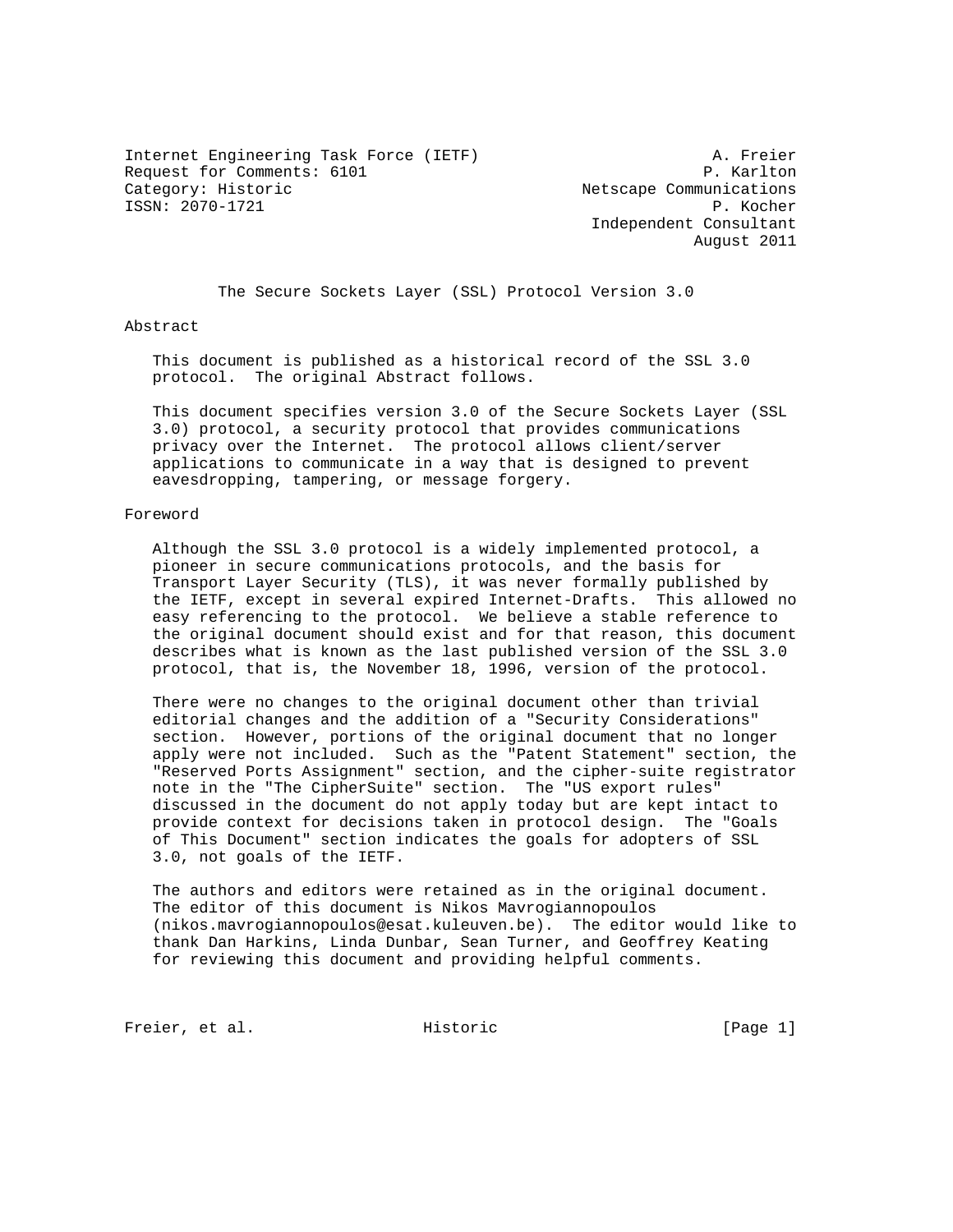Status of This Memo

 This document is not an Internet Standards Track specification; it is published for the historical record.

 This document defines a Historic Document for the Internet community. This document is a product of the Internet Engineering Task Force (IETF). It represents the consensus of the IETF community. It has received public review and has been approved for publication by the Internet Engineering Steering Group (IESG). Not all documents approved by the IESG are a candidate for any level of Internet Standard; see Section 2 of RFC 5741.

 Information about the current status of this document, any errata, and how to provide feedback on it may be obtained at http://www.rfc-editor.org/info/rfc6101.

Copyright Notice

 Copyright (c) 2011 IETF Trust and the persons identified as the document authors. All rights reserved.

 This document is subject to BCP 78 and the IETF Trust's Legal Provisions Relating to IETF Documents (http://trustee.ietf.org/license-info) in effect on the date of publication of this document. Please review these documents carefully, as they describe your rights and restrictions with respect to this document. Code Components extracted from this document must include Simplified BSD License text as described in Section 4.e of the Trust Legal Provisions and are provided without warranty as described in the Simplified BSD License.

 This document may contain material from IETF Documents or IETF Contributions published or made publicly available before November 10, 2008. The person(s) controlling the copyright in some of this material may not have granted the IETF Trust the right to allow modifications of such material outside the IETF Standards Process. Without obtaining an adequate license from the person(s) controlling the copyright in such materials, this document may not be modified outside the IETF Standards Process, and derivative works of it may not be created outside the IETF Standards Process, except to format it for publication as an RFC or to translate it into languages other than English.

Freier, et al. Historic [Page 2]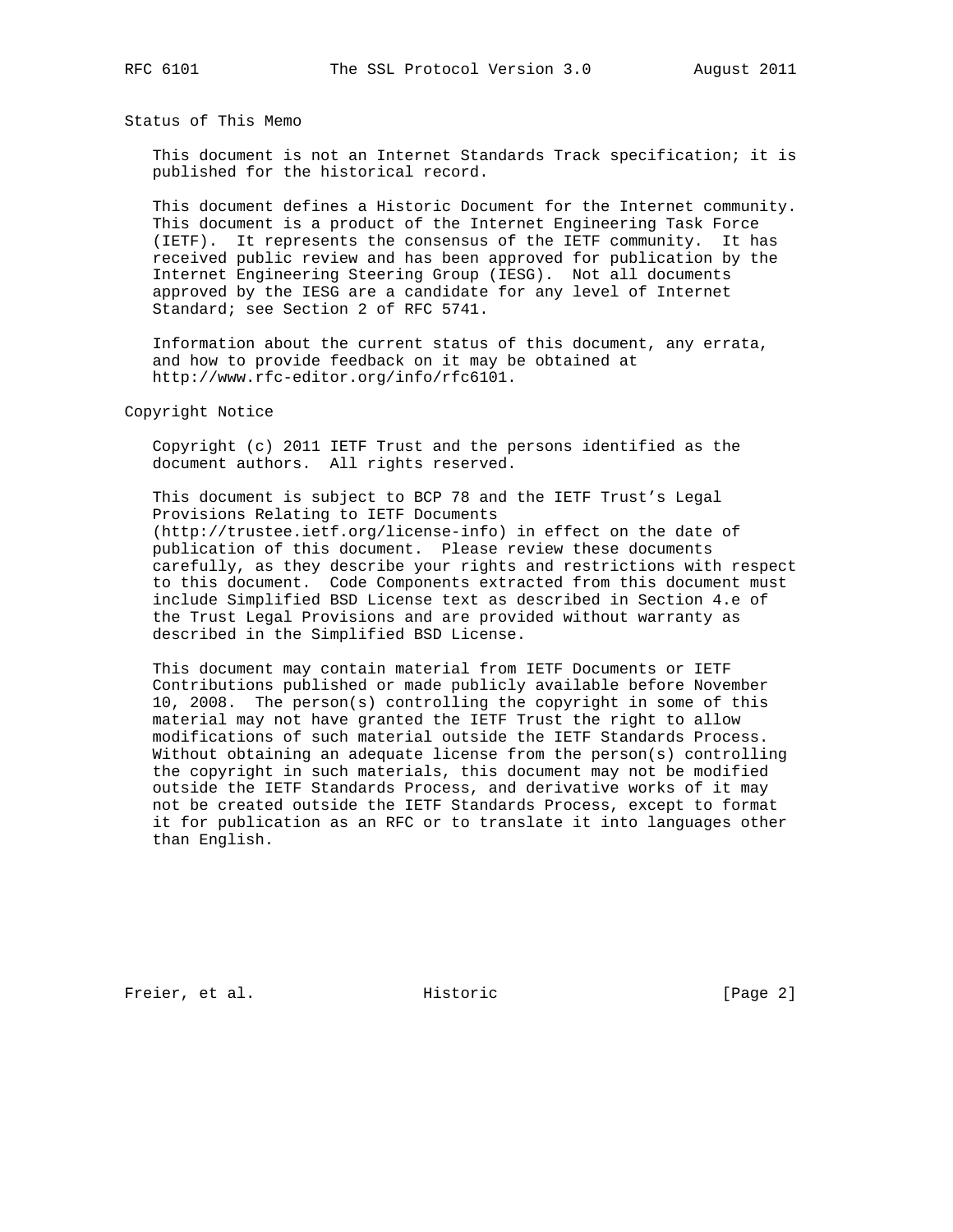# Table of Contents

|  | 5.1. Session and Connection States 12                           |  |
|--|-----------------------------------------------------------------|--|
|  |                                                                 |  |
|  |                                                                 |  |
|  | 5.2.2. Record Compression and Decompression 15                  |  |
|  | 5.2.3. Record Payload Protection and the CipherSpec 16          |  |
|  |                                                                 |  |
|  |                                                                 |  |
|  |                                                                 |  |
|  |                                                                 |  |
|  | 5.5. Handshake Protocol Overview 21                             |  |
|  |                                                                 |  |
|  |                                                                 |  |
|  |                                                                 |  |
|  | 5.6.3. Server Key Exchange Message 28                           |  |
|  | 5.6.4. Certificate Request 30                                   |  |
|  | 5.6.5. Server Hello Done 31                                     |  |
|  | 5.6.6. Client Certificate 31                                    |  |
|  | 5.6.7. Client Key Exchange Message 31                           |  |
|  |                                                                 |  |
|  |                                                                 |  |
|  |                                                                 |  |
|  |                                                                 |  |
|  |                                                                 |  |
|  | 6.1. Asymmetric Cryptographic Computations 36                   |  |
|  |                                                                 |  |
|  |                                                                 |  |
|  |                                                                 |  |
|  | 6.2. Symmetric Cryptographic Calculations and the CipherSpec 37 |  |
|  |                                                                 |  |
|  | 6.2.2. Converting the Master Secret into Keys and               |  |
|  |                                                                 |  |
|  |                                                                 |  |
|  |                                                                 |  |
|  |                                                                 |  |

Freier, et al. Historic [Page 3]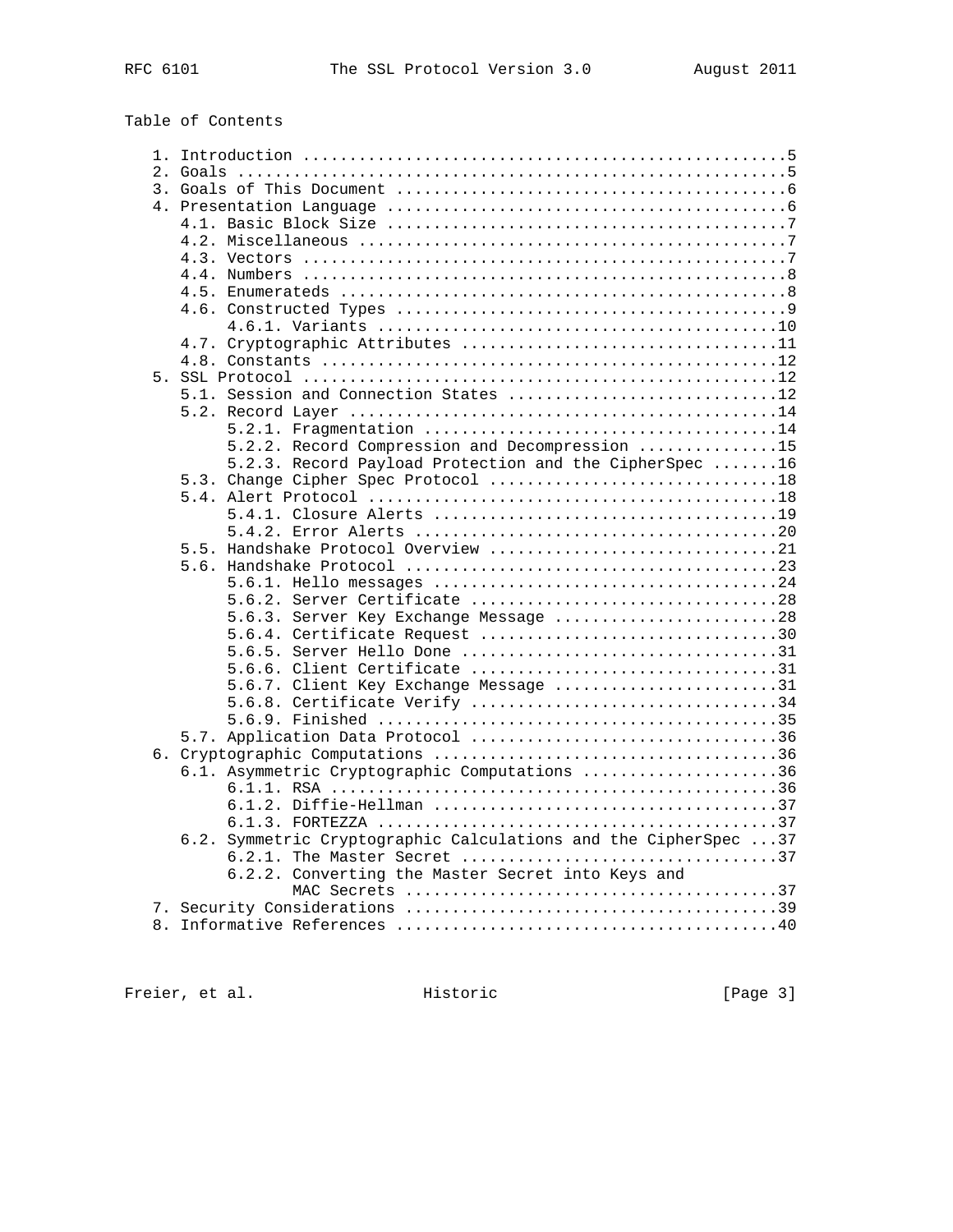| Appendix A. Protocol Constant Values 42                     |  |
|-------------------------------------------------------------|--|
|                                                             |  |
|                                                             |  |
|                                                             |  |
|                                                             |  |
|                                                             |  |
| A.4.2. Server Authentication and Key Exchange Messages 45   |  |
| A.5. Client Authentication and Key Exchange Messages 46     |  |
| A.5.1. Handshake Finalization Message 47                    |  |
|                                                             |  |
|                                                             |  |
|                                                             |  |
|                                                             |  |
|                                                             |  |
|                                                             |  |
| D.2. Random Number Generation and Seeding 56                |  |
| D.3. Certificates and Authentication 57                     |  |
|                                                             |  |
|                                                             |  |
| D.5.1. Notes on Use of FORTEZZA Hardware 57                 |  |
|                                                             |  |
| D.5.3. FORTEZZA Session Resumption 58                       |  |
| Appendix E. Version 2.0 Backward Compatibility 59           |  |
|                                                             |  |
| E.2. Avoiding Man-in-the-Middle Version Rollback 61         |  |
|                                                             |  |
|                                                             |  |
|                                                             |  |
| F.1.3. Detecting Attacks against the Handshake Protocol  64 |  |
|                                                             |  |
|                                                             |  |
|                                                             |  |
|                                                             |  |
|                                                             |  |
|                                                             |  |
|                                                             |  |
|                                                             |  |

Freier, et al. Historic [Page 4]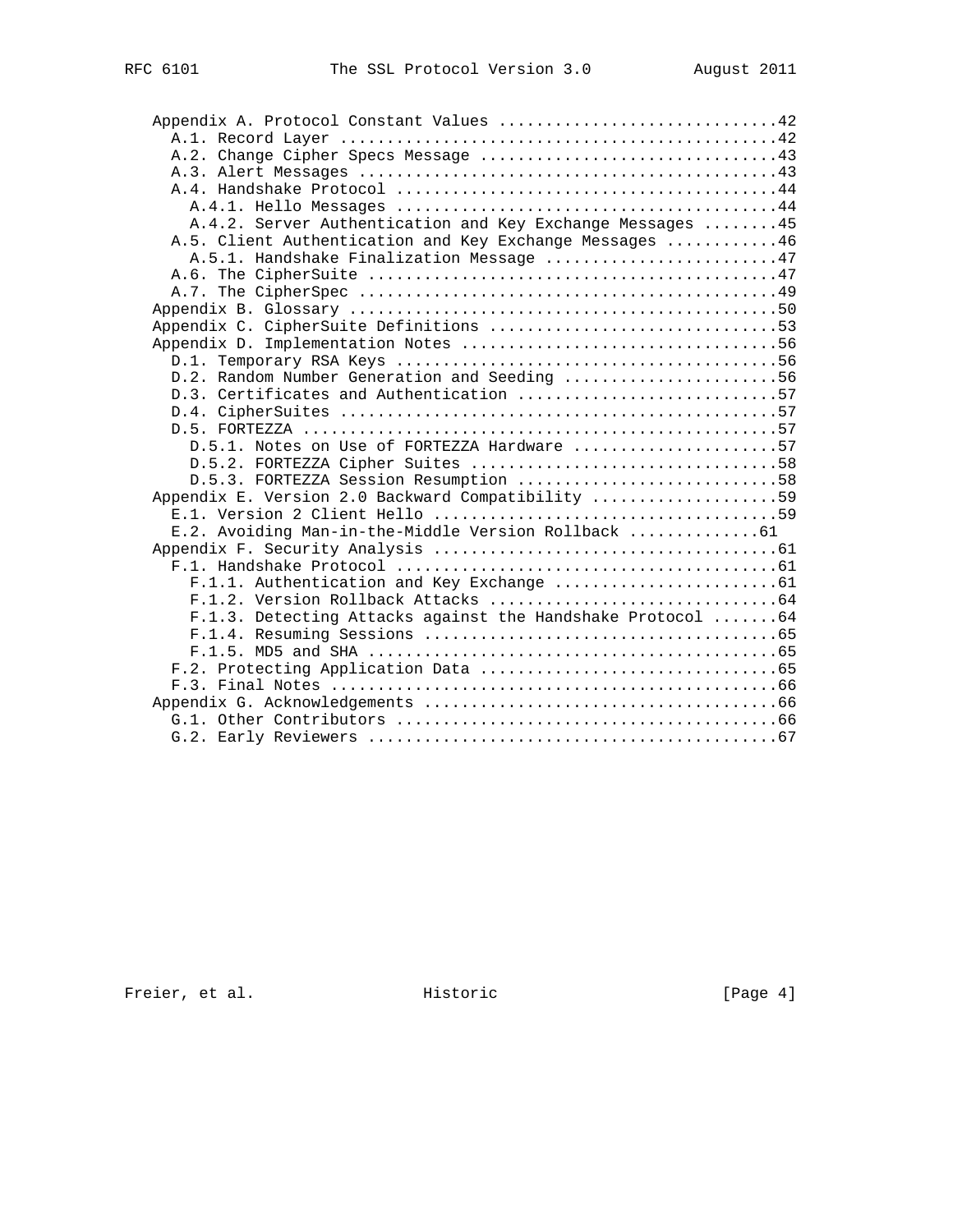## 1. Introduction

 The primary goal of the SSL protocol is to provide privacy and reliability between two communicating applications. The protocol is composed of two layers. At the lowest level, layered on top of some reliable transport protocol (e.g., TCP [RFC0793]), is the SSL record protocol. The SSL record protocol is used for encapsulation of various higher level protocols. One such encapsulated protocol, the SSL handshake protocol, allows the server and client to authenticate each other and to negotiate an encryption algorithm and cryptographic keys before the application protocol transmits or receives its first byte of data. One advantage of SSL is that it is application protocol independent. A higher level protocol can layer on top of the SSL protocol transparently. The SSL protocol provides connection security that has three basic properties:

- o The connection is private. Encryption is used after an initial handshake to define a secret key. Symmetric cryptography is used for data encryption (e.g., DES [DES], 3DES [3DES], RC4 [SCH]).
- o The peer's identity can be authenticated using asymmetric, or public key, cryptography (e.g., RSA [RSA], DSS [DSS]).
- o The connection is reliable. Message transport includes a message integrity check using a keyed Message Authentication Code (MAC) [RFC2104]. Secure hash functions (e.g., SHA, MD5) are used for MAC computations.
- 2. Goals

 The goals of SSL protocol version 3.0, in order of their priority, are:

1. Cryptographic security

 SSL should be used to establish a secure connection between two parties.

2. Interoperability

 Independent programmers should be able to develop applications utilizing SSL 3.0 that will then be able to successfully exchange cryptographic parameters without knowledge of one another's code.

Freier, et al. Historic [Page 5]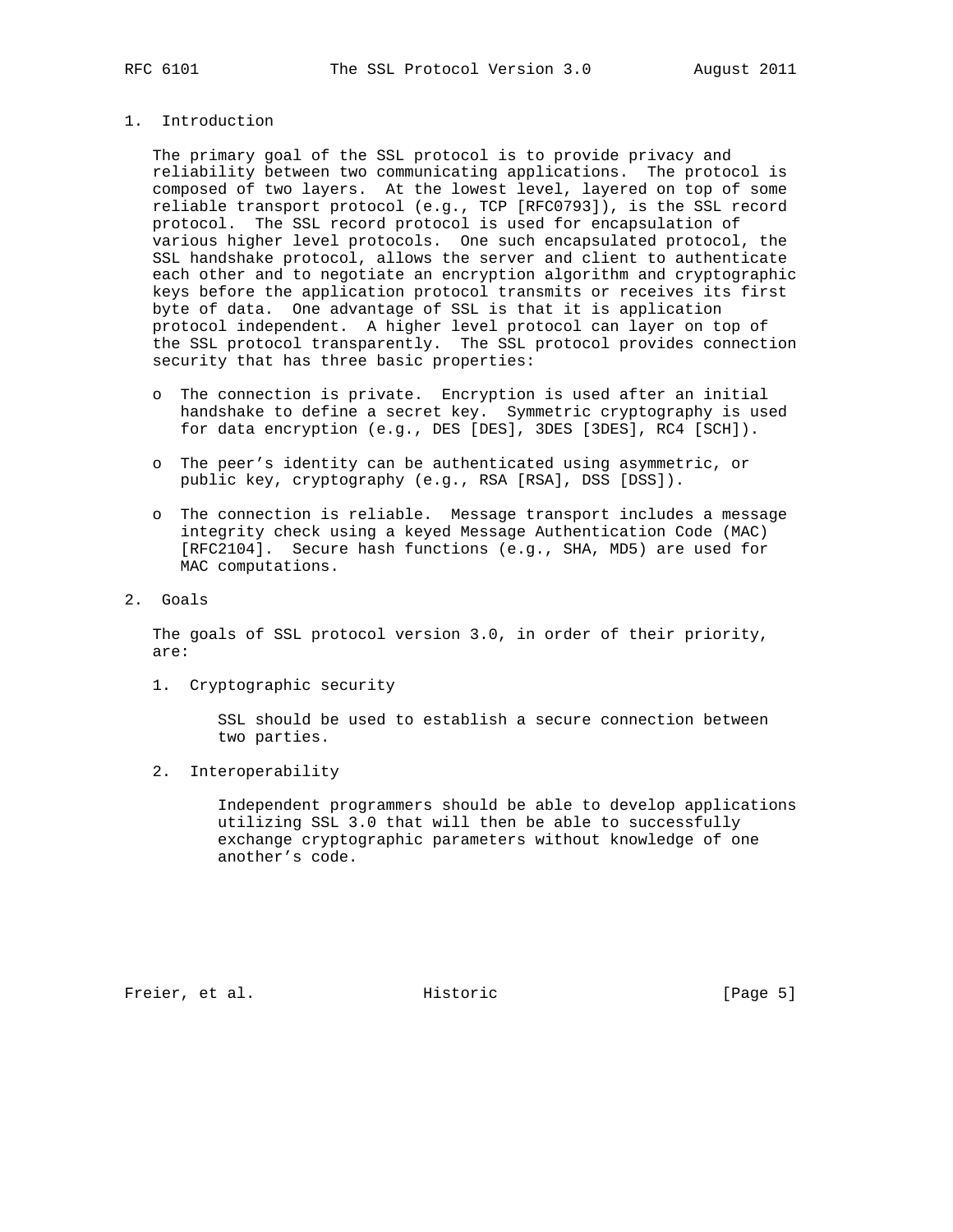Note: It is not the case that all instances of SSL (even in the same application domain) will be able to successfully connect. For instance, if the server supports a particular hardware token, and the client does not have access to such a token, then the connection will not succeed.

#### 3. Extensibility

 SSL seeks to provide a framework into which new public key and bulk encryption methods can be incorporated as necessary. This will also accomplish two sub-goals: to prevent the need to create a new protocol (and risking the introduction of possible new weaknesses) and to avoid the need to implement an entire new security library.

4. Relative efficiency

 Cryptographic operations tend to be highly CPU intensive, particularly public key operations. For this reason, the SSL protocol has incorporated an optional session caching scheme to reduce the number of connections that need to be established from scratch. Additionally, care has been taken to reduce network activity.

3. Goals of This Document

 The SSL protocol version 3.0 specification is intended primarily for readers who will be implementing the protocol and those doing cryptographic analysis of it. The spec has been written with this in mind, and it is intended to reflect the needs of those two groups. For that reason, many of the algorithm-dependent data structures and rules are included in the body of the text (as opposed to in an appendix), providing easier access to them.

 This document is not intended to supply any details of service definition or interface definition, although it does cover select areas of policy as they are required for the maintenance of solid security.

4. Presentation Language

 This document deals with the formatting of data in an external representation. The following very basic and somewhat casually defined presentation syntax will be used. The syntax draws from several sources in its structure. Although it resembles the programming language "C" in its syntax and External Data Representation (XDR) [RFC1832] in both its syntax and intent, it

Freier, et al. Historic [Page 6]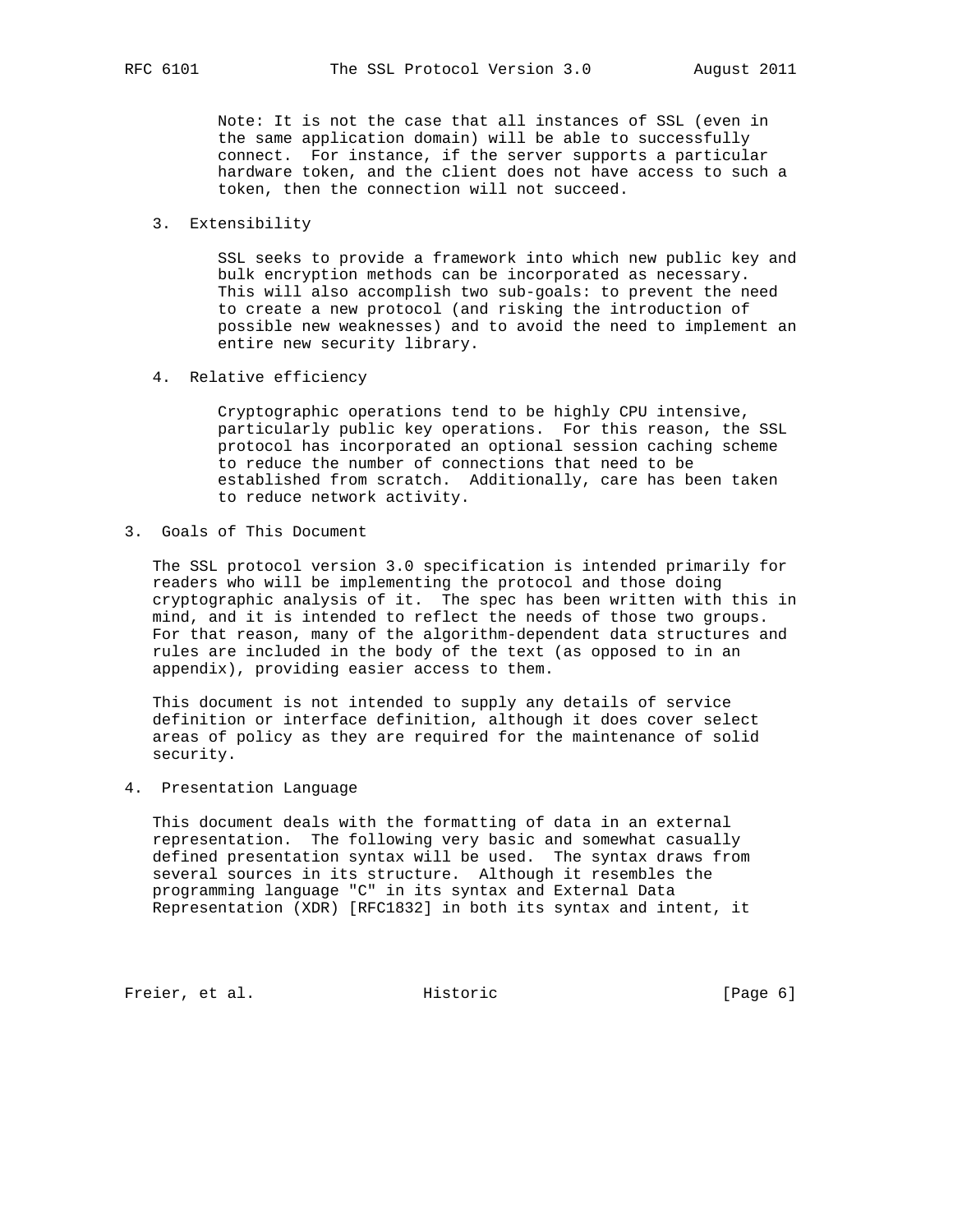would be risky to draw too many parallels. The purpose of this presentation language is to document SSL only, not to have general application beyond that particular goal.

4.1. Basic Block Size

 The representation of all data items is explicitly specified. The basic data block size is one byte (i.e., 8 bits). Multiple byte data items are concatenations of bytes, from left to right, from top to bottom. From the byte stream, a multi-byte item (a numeric in the example) is formed (using C notation) by:

value =  $(byte[0] << 8*(n-1))$  | (byte[1] <<  $8*(n-2))$  | ... | byte $[n-1]$ ;

 This byte ordering for multi-byte values is the commonplace network byte order or big-endian format.

#### 4.2. Miscellaneous

 Comments begin with "/\*" and end with "\*/". Optional components are denoted by enclosing them in "[[ ]]" double brackets. Single-byte entities containing uninterpreted data are of type opaque.

4.3. Vectors

 A vector (single dimensioned array) is a stream of homogeneous data elements. The size of the vector may be specified at documentation time or left unspecified until runtime. In either case, the length declares the number of bytes, not the number of elements, in the vector. The syntax for specifying a new type T' that is a fixed length vector of type T is

 $T T'[n];$ 

 Here, T' occupies n bytes in the data stream, where n is a multiple of the size of T. The length of the vector is not included in the encoded stream.

 In the following example, Datum is defined to be three consecutive bytes that the protocol does not interpret, while Data is three consecutive Datum, consuming a total of nine bytes.

| opaque $Datum[3]$ ; | $/*$ three uninterpreted bytes $*/$    |
|---------------------|----------------------------------------|
| Datum Data $[9]$ ;  | $/*$ 3 consecutive 3 byte vectors $*/$ |

Freier, et al. Historic [Page 7]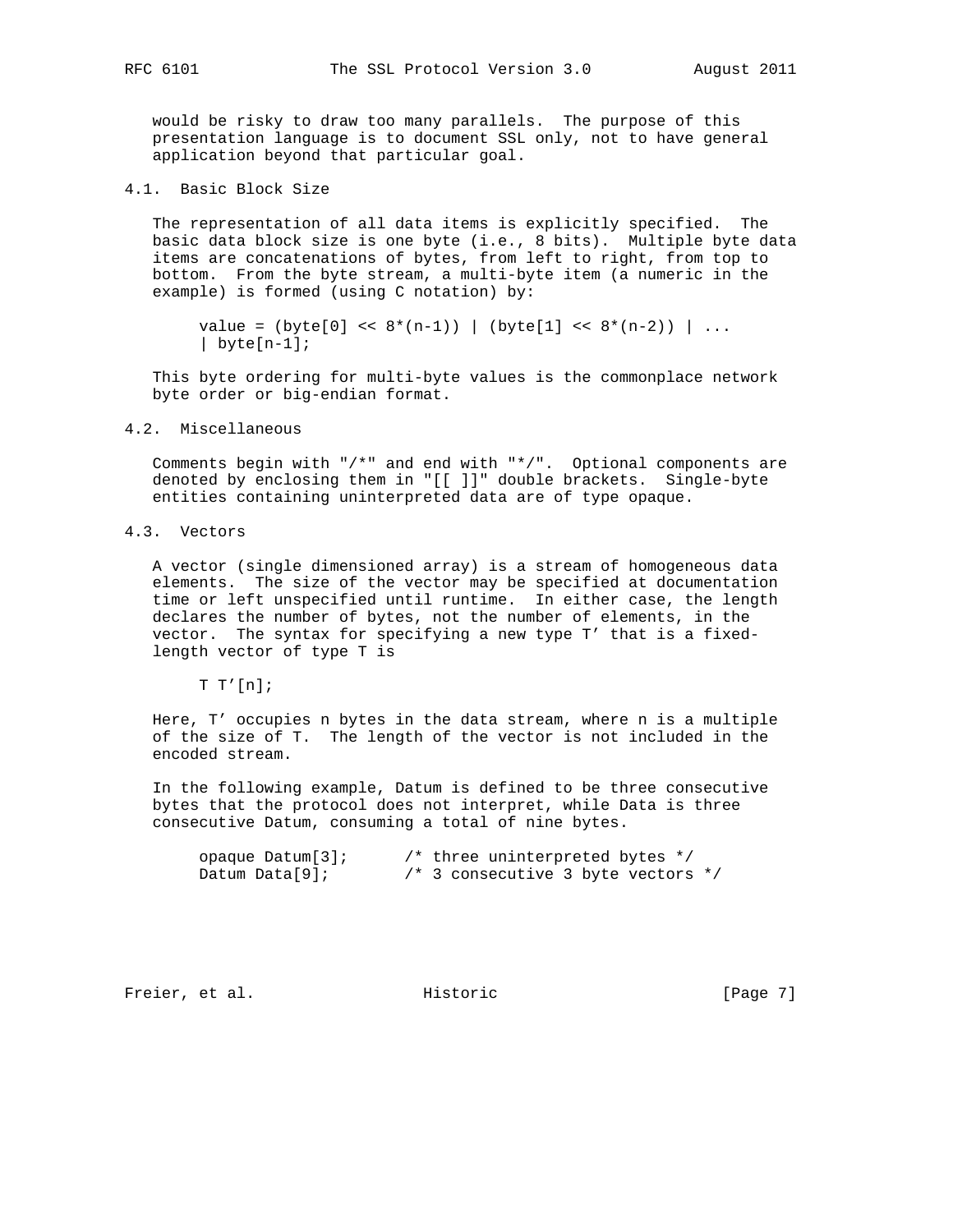Variable-length vectors are defined by specifying a subrange of legal lengths, inclusively, using the notation <floor..ceiling>. When encoded, the actual length precedes the vector's contents in the byte stream. The length will be in the form of a number consuming as many bytes as required to hold the vector's specified maximum (ceiling) length. A variable-length vector with an actual length field of zero is referred to as an empty vector.

T T'<floor..ceiling>;

 In the following example, mandatory is a vector that must contain between 300 and 400 bytes of type opaque. It can never be empty. The actual length field consumes two bytes, a uint16, sufficient to represent the value 400 (see Section 4.4). On the other hand, longer can represent up to 800 bytes of data, or 400 uint16 elements, and it may be empty. Its encoding will include a two-byte actual length field prepended to the vector.

 opaque mandatory<300..400>; /\* length field is 2 bytes, cannot be empty \*/ uint16 longer<0..800>; /\* zero to 400 16-bit unsigned integers \*/

#### 4.4. Numbers

 The basic numeric data type is an unsigned byte (uint8). All larger numeric data types are formed from fixed-length series of bytes concatenated as described in Section 4.1 and are also unsigned. The following numeric types are predefined.

 uint8 uint16[2]; uint8 uint24[3]; uint8 uint32[4]; uint8 uint64[8];

#### 4.5. Enumerateds

 An additional sparse data type is available called enum. A field of type enum can only assume the values declared in the definition. Each definition is a different type. Only enumerateds of the same type may be assigned or compared. Every element of an enumerated must be assigned a value, as demonstrated in the following example. Since the elements of the enumerated are not ordered, they can be assigned any unique value, in any order.

enum  $\{ e1(v1), e2(v2), ... , en(vn), [[(n)]] \}$  Te;

Freier, et al. Historic [Page 8]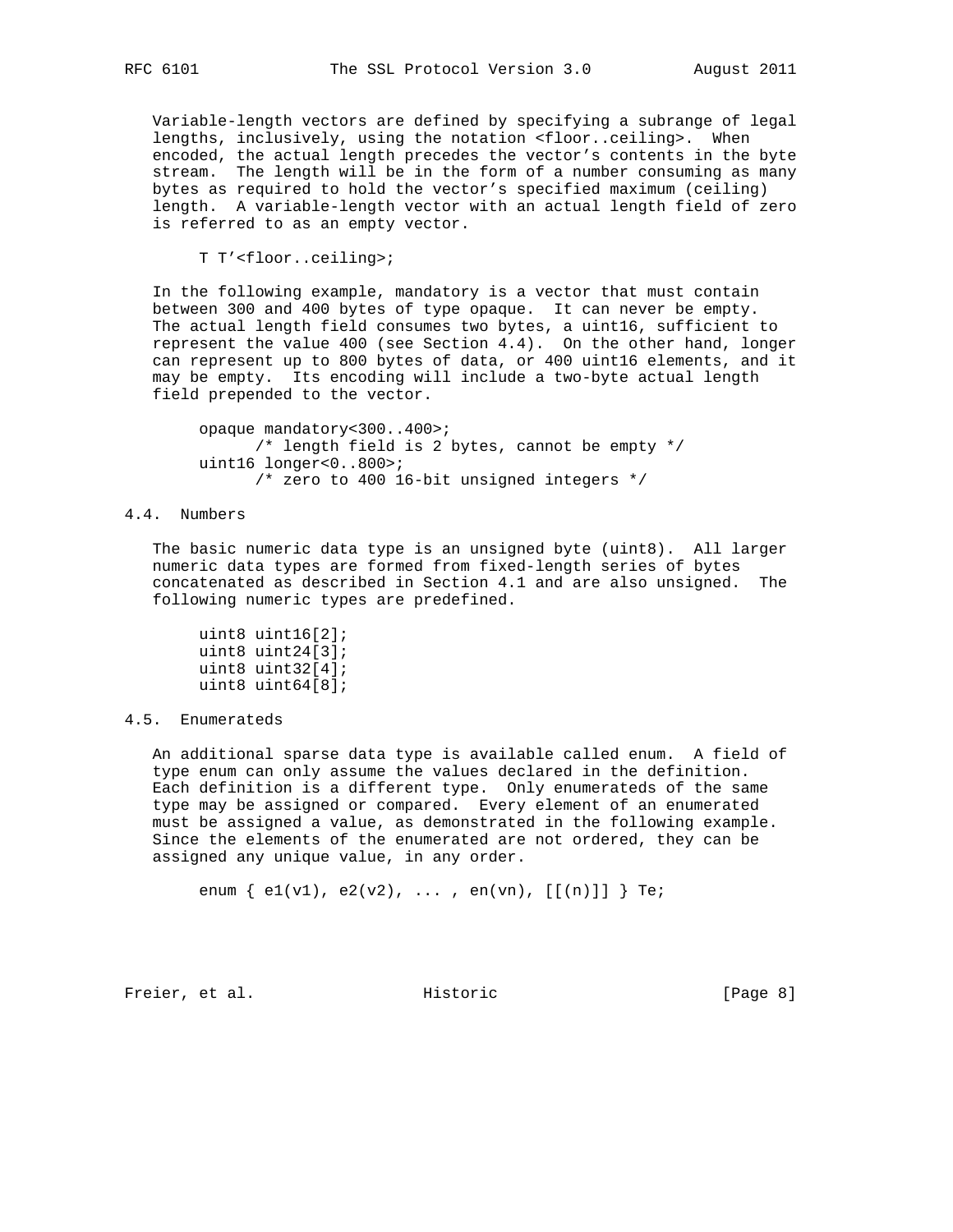Enumerateds occupy as much space in the byte stream as would its maximal defined ordinal value. The following definition would cause one byte to be used to carry fields of type Color.

enum  $\{red(3), blue(5), white(7) \} Color;$ 

 Optionally, one may specify a value without its associated tag to force the width definition without defining a superfluous element. In the following example, Taste will consume two bytes in the data stream but can only assume the values 1, 2, or 4.

enum  $\{$  sweet(1), sour(2), bitter(4), (32000)  $\}$  Taste;

 The names of the elements of an enumeration are scoped within the defined type. In the first example, a fully qualified reference to the second element of the enumeration would be Color.blue. Such qualification is not required if the target of the assignment is well specified.

 Color color = Color.blue; /\* overspecified, legal \*/ Color color = blue; /\* correct, type implicit \*/

 For enumerateds that are never converted to external representation, the numerical information may be omitted.

enum { low, medium, high } Amount;

#### 4.6. Constructed Types

 Structure types may be constructed from primitive types for convenience. Each specification declares a new, unique type. The syntax for definition is much like that of C.

 struct { T1 f1; T2 f2; ... Tn fn; } [[T]];

 The fields within a structure may be qualified using the type's name using a syntax much like that available for enumerateds. For example, T.f2 refers to the second field of the previous declaration. Structure definitions may be embedded.

Freier, et al. Historic [Page 9]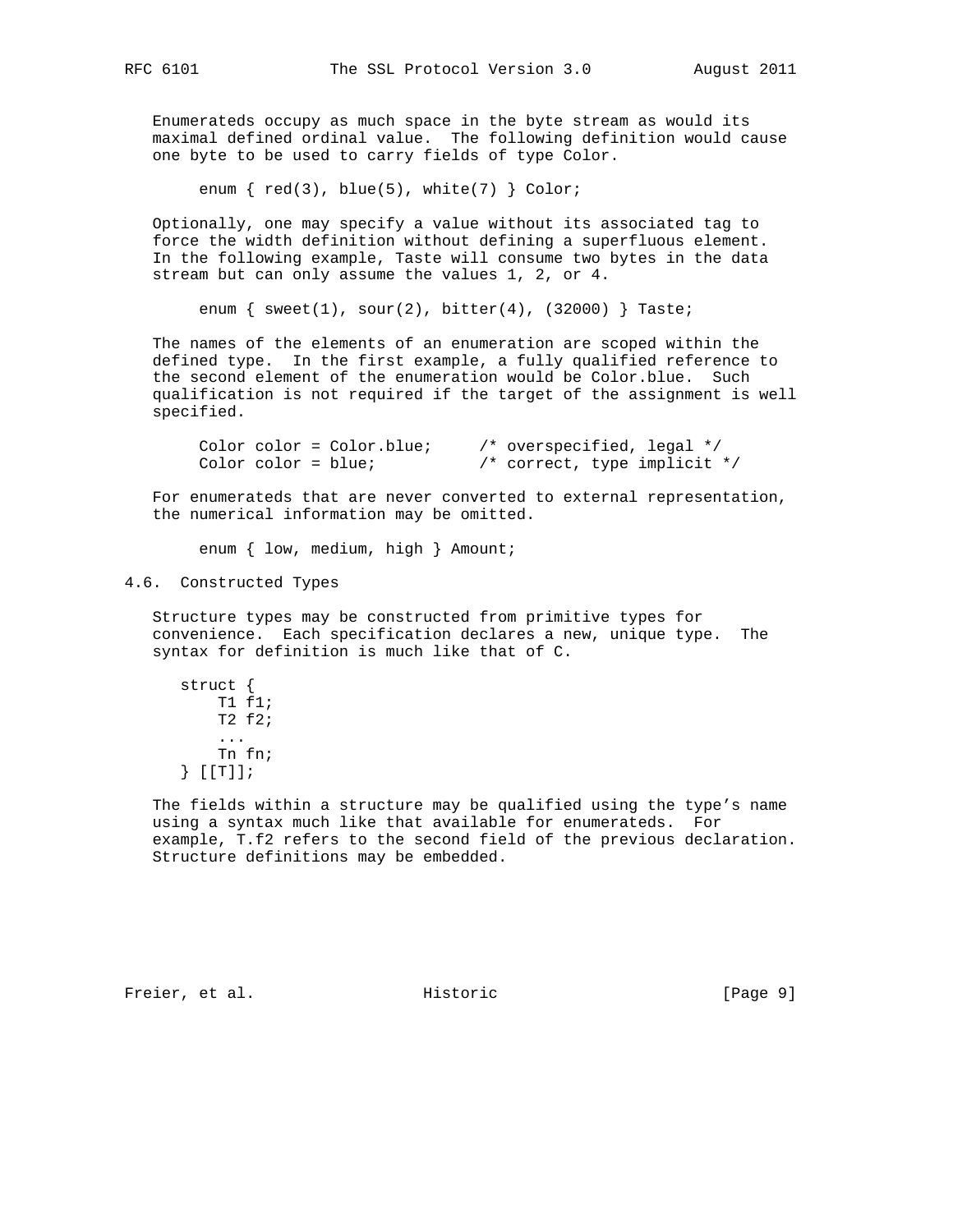## 4.6.1. Variants

 Defined structures may have variants based on some knowledge that is available within the environment. The selector must be an enumerated type that defines the possible variants the structure defines. There must be a case arm for every element of the enumeration declared in the select. The body of the variant structure may be given a label for reference. The mechanism by which the variant is selected at runtime is not prescribed by the presentation language.

```
 struct {
           T1 f1;
            T2 f2;
             ....
            Tn fn;
            select (E) {
               case e1: Te1;
               case e2: Te2;
                   ....
               case en: Ten;
            } [[fv]];
        } [[Tv]];
      For example,
       enum { apple, orange } VariantTag;
        struct {
            uint16 number;
            opaque string<0..10>; /* variable length */
        } V1;
        struct {
           uint32 number;
           opaque string[10]; /* fixed length */
       } \ \ \ \text{v2};
        struct {
           select (VariantTag) { /* value of selector is implicit */
 case apple: V1; /* VariantBody, tag = apple */
 case orange: V2; /* VariantBody, tag = orange */
 } variant_body; /* optional label on variant */
        } VariantRecord;
```
Freier, et al. Historic [Page 10]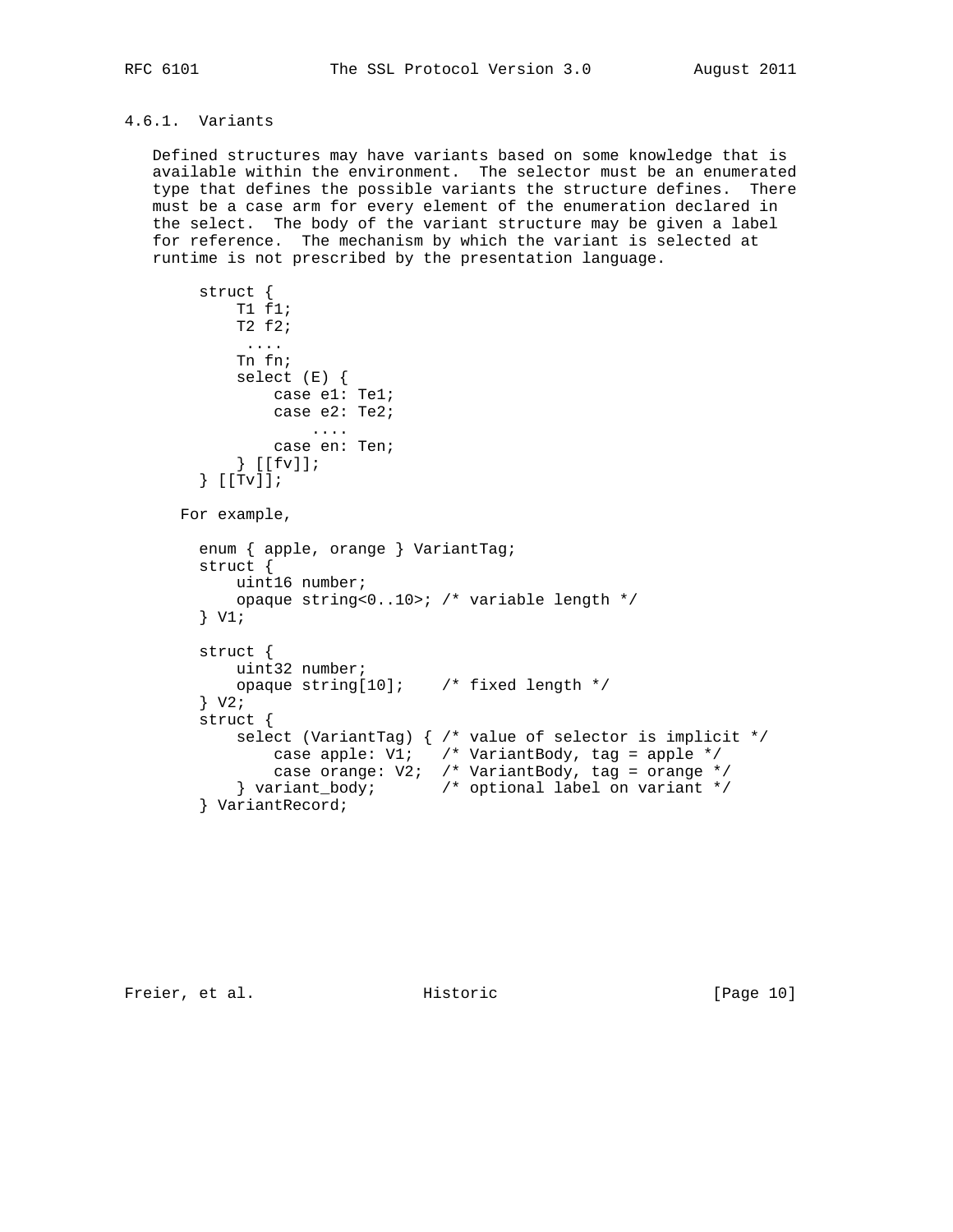Variant structures may be qualified (narrowed) by specifying a value for the selector prior to the type. For example, an

orange VariantRecord

 is a narrowed type of a VariantRecord containing a variant\_body of type V2.

4.7. Cryptographic Attributes

 The four cryptographic operations digital signing, stream cipher encryption, block cipher encryption, and public key encryption are designated digitally-signed, stream-ciphered, block-ciphered, and public-key-encrypted, respectively. A field's cryptographic processing is specified by prepending an appropriate key word designation before the field's type specification. Cryptographic keys are implied by the current session state (see Section 5.1).

 In digital signing, one-way hash functions are used as input for a signing algorithm. In RSA signing, a 36-byte structure of two hashes (one SHA and one MD5) is signed (encrypted with the private key). In DSS, the 20 bytes of the SHA hash are run directly through the Digital Signature Algorithm with no additional hashing.

 In stream cipher encryption, the plaintext is exclusive-ORed with an identical amount of output generated from a cryptographically secure keyed pseudorandom number generator.

 In block cipher encryption, every block of plaintext encrypts to a block of ciphertext. Because it is unlikely that the plaintext (whatever data is to be sent) will break neatly into the necessary block size (usually 64 bits), it is necessary to pad out the end of short blocks with some regular pattern, usually all zeroes.

 In public key encryption, one-way functions with secret "trapdoors" are used to encrypt the outgoing data. Data encrypted with the public key of a given key pair can only be decrypted with the private key, and vice versa. In the following example:

```
 stream-ciphered struct {
     uint8 field1;
     uint8 field2;
     digitally-signed opaque hash[20];
 } UserType;
```
 The contents of hash are used as input for the signing algorithm, then the entire structure is encrypted with a stream cipher.

Freier, et al. Historic [Page 11]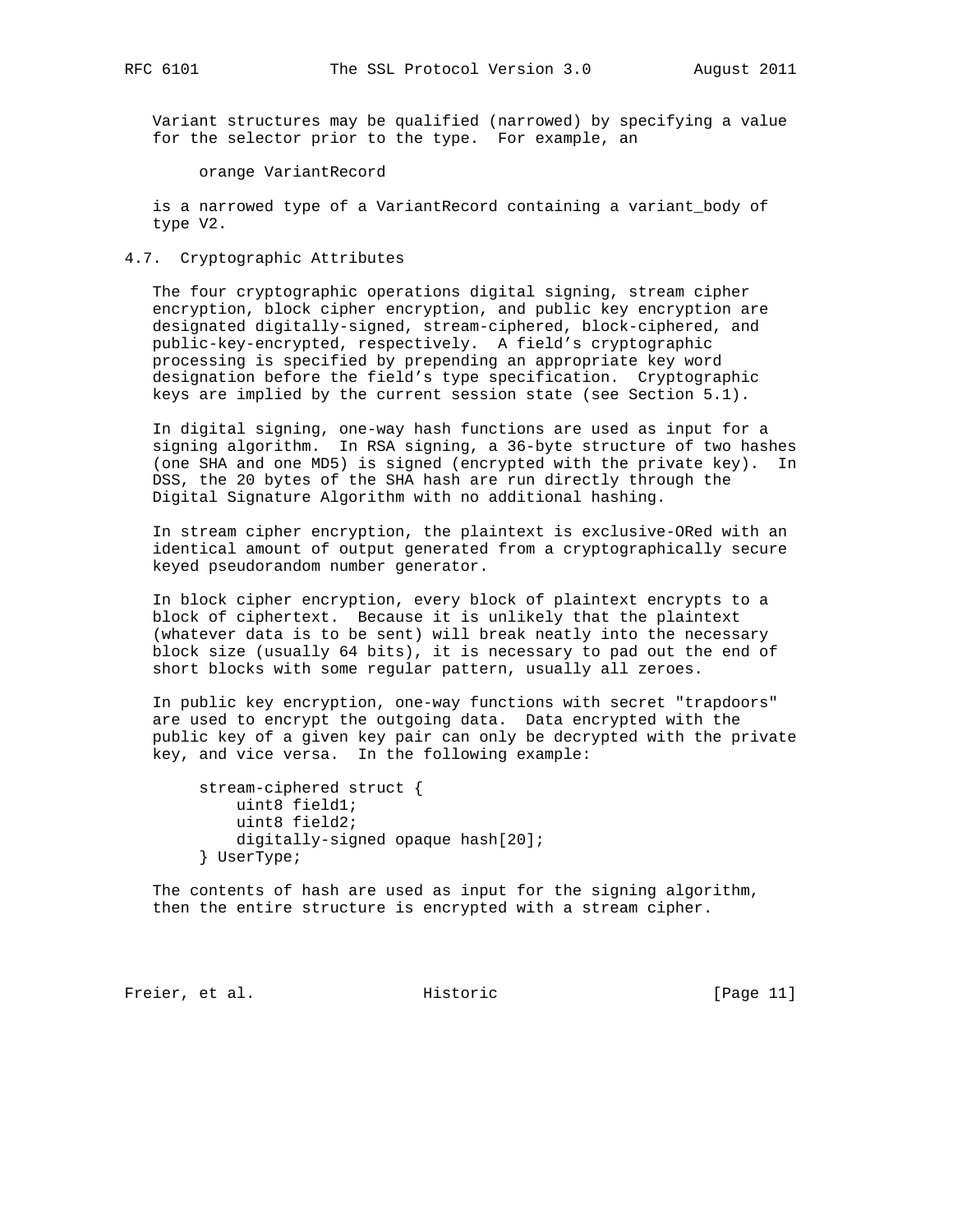## 4.8. Constants

 Typed constants can be defined for purposes of specification by declaring a symbol of the desired type and assigning values to it. Under-specified types (opaque, variable-length vectors, and structures that contain opaque) cannot be assigned values. No fields of a multi-element structure or vector may be elided.

```
 For example,
  struct {
       uint8 f1;
       uint8 f2;
   } Example1;
  Example1 ex1 = \{1, 4\};/* assigns f1 = 1, f2 = 4 */
```
5. SSL Protocol

 SSL is a layered protocol. At each layer, messages may include fields for length, description, and content. SSL takes messages to be transmitted, fragments the data into manageable blocks, optionally compresses the data, applies a MAC, encrypts, and transmits the result. Received data is decrypted, verified, decompressed, and reassembled, then delivered to higher level clients.

#### 5.1. Session and Connection States

 An SSL session is stateful. It is the responsibility of the SSL handshake protocol to coordinate the states of the client and server, thereby allowing the protocol state machines of each to operate consistently, despite the fact that the state is not exactly parallel. Logically, the state is represented twice, once as the current operating state and (during the handshake protocol) again as the pending state. Additionally, separate read and write states are maintained. When the client or server receives a change cipher spec message, it copies the pending read state into the current read state. When the client or server sends a change cipher spec message, it copies the pending write state into the current write state. When the handshake negotiation is complete, the client and server exchange change cipher spec messages (see Section 5.3), and they then communicate using the newly agreed-upon cipher spec.

 An SSL session may include multiple secure connections; in addition, parties may have multiple simultaneous sessions.

Freier, et al. Historic [Page 12]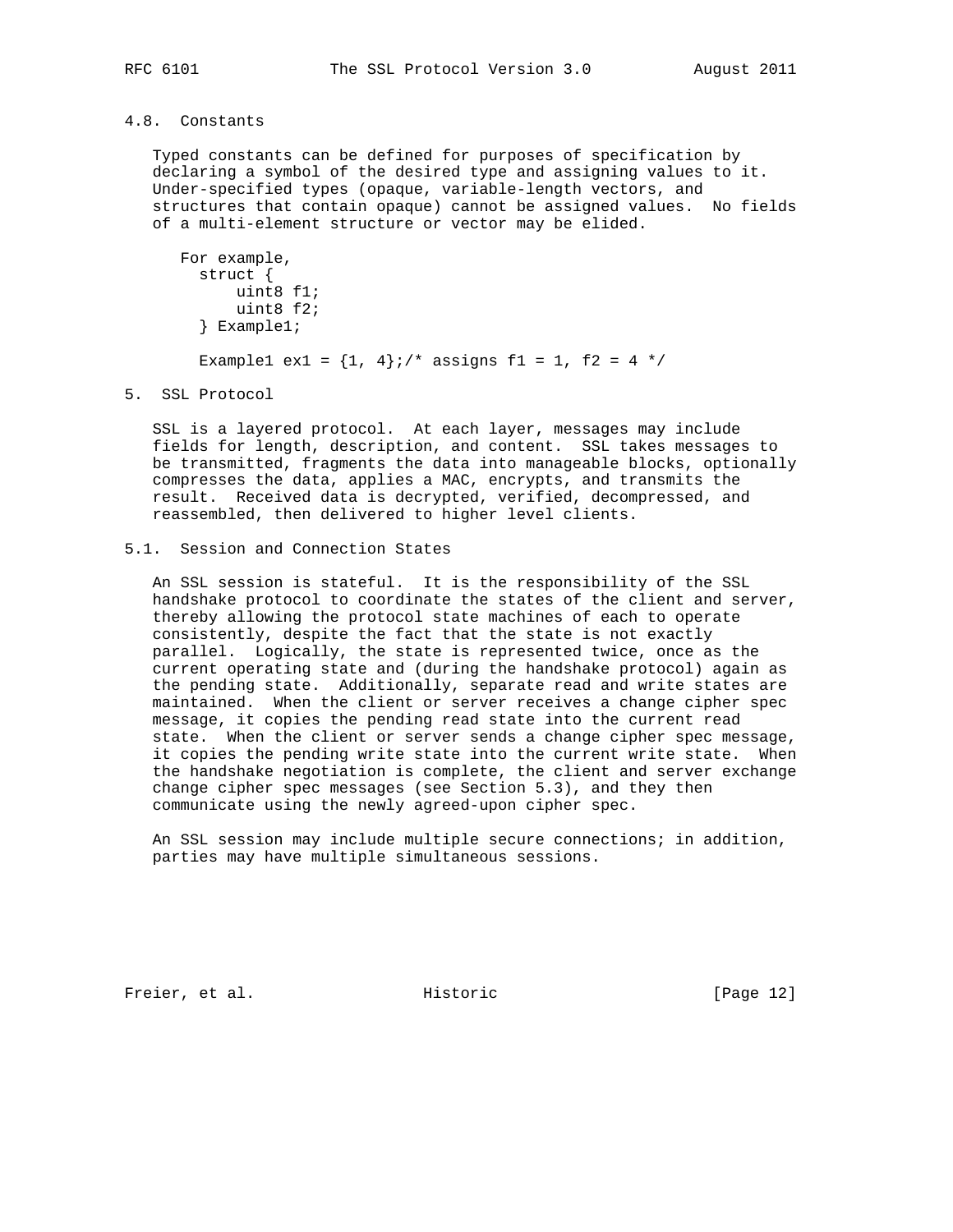The session state includes the following elements:

- session identifier: An arbitrary byte sequence chosen by the server to identify an active or resumable session state.
- peer certificate: X509.v3 [X509] certificate of the peer. This element of the state may be null.
- compression method: The algorithm used to compress data prior to encryption.
- cipher spec: Specifies the bulk data encryption algorithm (such as null, DES, etc.) and a MAC algorithm (such as MD5 or SHA). It also defines cryptographic attributes such as the hash\_size. (See Appendix A.7 for formal definition.)
- master secret: 48-byte secret shared between the client and server.
- is resumable: A flag indicating whether the session can be used to initiate new connections.

The connection state includes the following elements:

- server and client random: Byte sequences that are chosen by the server and client for each connection.
- server write MAC secret: The secret used in MAC operations on data written by the server.
- client write MAC secret: The secret used in MAC operations on data written by the client.
- server write key: The bulk cipher key for data encrypted by the server and decrypted by the client.
- client write key: The bulk cipher key for data encrypted by the client and decrypted by the server.
- initialization vectors: When a block cipher in Cipher Block Chaining (CBC) mode is used, an initialization vector (IV) is maintained for each key. This field is first initialized by the SSL handshake protocol. Thereafter, the final ciphertext block from each record is preserved for use with the following record.

Freier, et al. Historic [Page 13]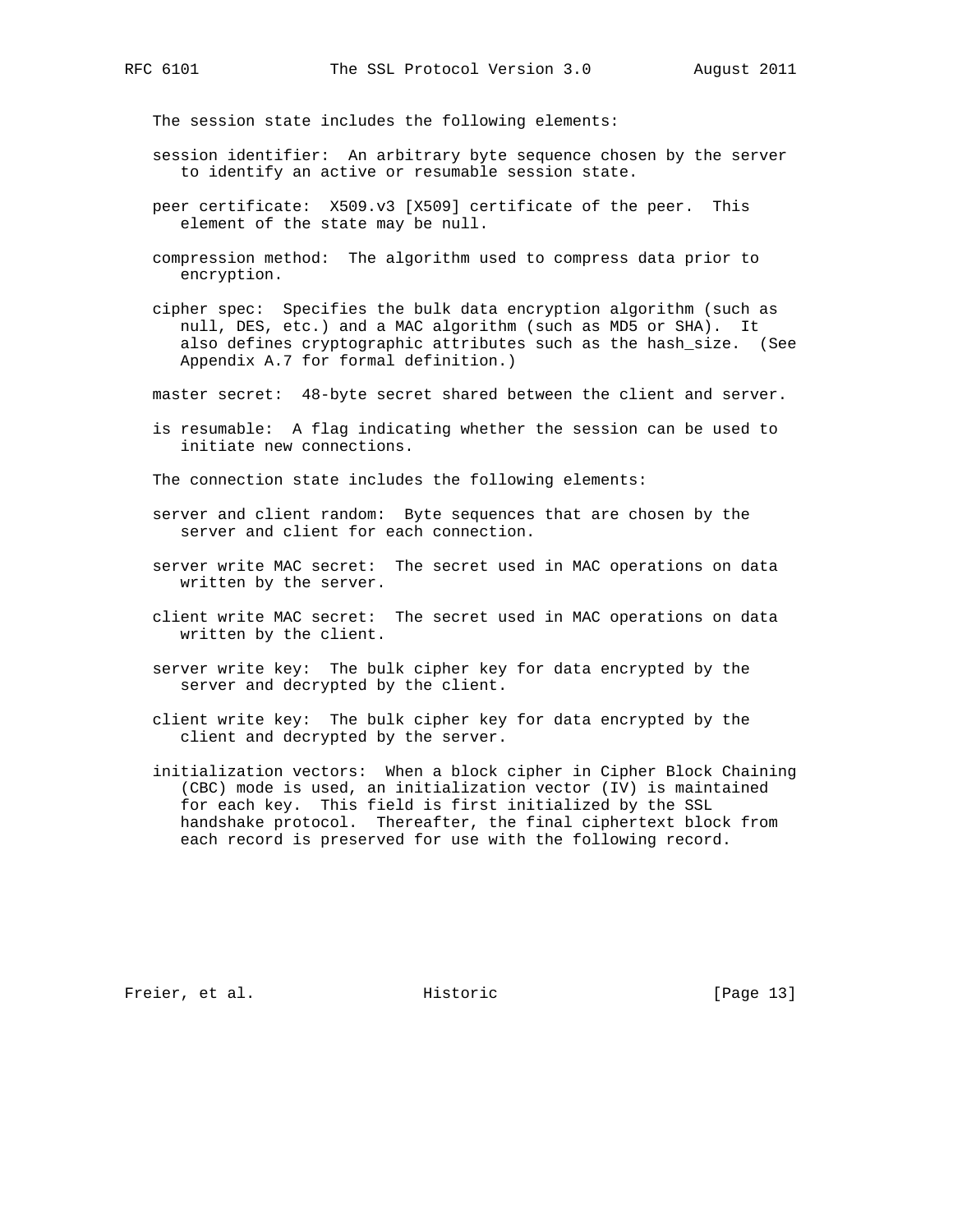sequence numbers: Each party maintains separate sequence numbers for transmitted and received messages for each connection. When a party sends or receives a change cipher spec message, the appropriate sequence number is set to zero. Sequence numbers are of type uint64 and may not exceed 2^64-1.

## 5.2. Record Layer

 The SSL record layer receives uninterpreted data from higher layers in non-empty blocks of arbitrary size.

## 5.2.1. Fragmentation

 The record layer fragments information blocks into SSLPlaintext records of 2^14 bytes or less. Client message boundaries are not preserved in the record layer (i.e., multiple client messages of the same ContentType may be coalesced into a single SSLPlaintext record).

```
 struct {
    uint8 major, minor;
 } ProtocolVersion;
 enum {
    change_cipher_spec(20), alert(21), handshake(22),
     application_data(23), (255)
 } ContentType;
 struct {
     ContentType type;
     ProtocolVersion version;
    uint16 length;
```

```
 opaque fragment[SSLPlaintext.length];
```

```
 } SSLPlaintext;
```
 type: The higher level protocol used to process the enclosed fragment.

 version: The version of protocol being employed. This document describes SSL version 3.0 (see Appendix A.1).

 length: The length (in bytes) of the following SSLPlaintext.fragment. The length should not exceed 2^14.

 fragment: The application data. This data is transparent and treated as an independent block to be dealt with by the higher level protocol specified by the type field.

Freier, et al. Historic [Page 14]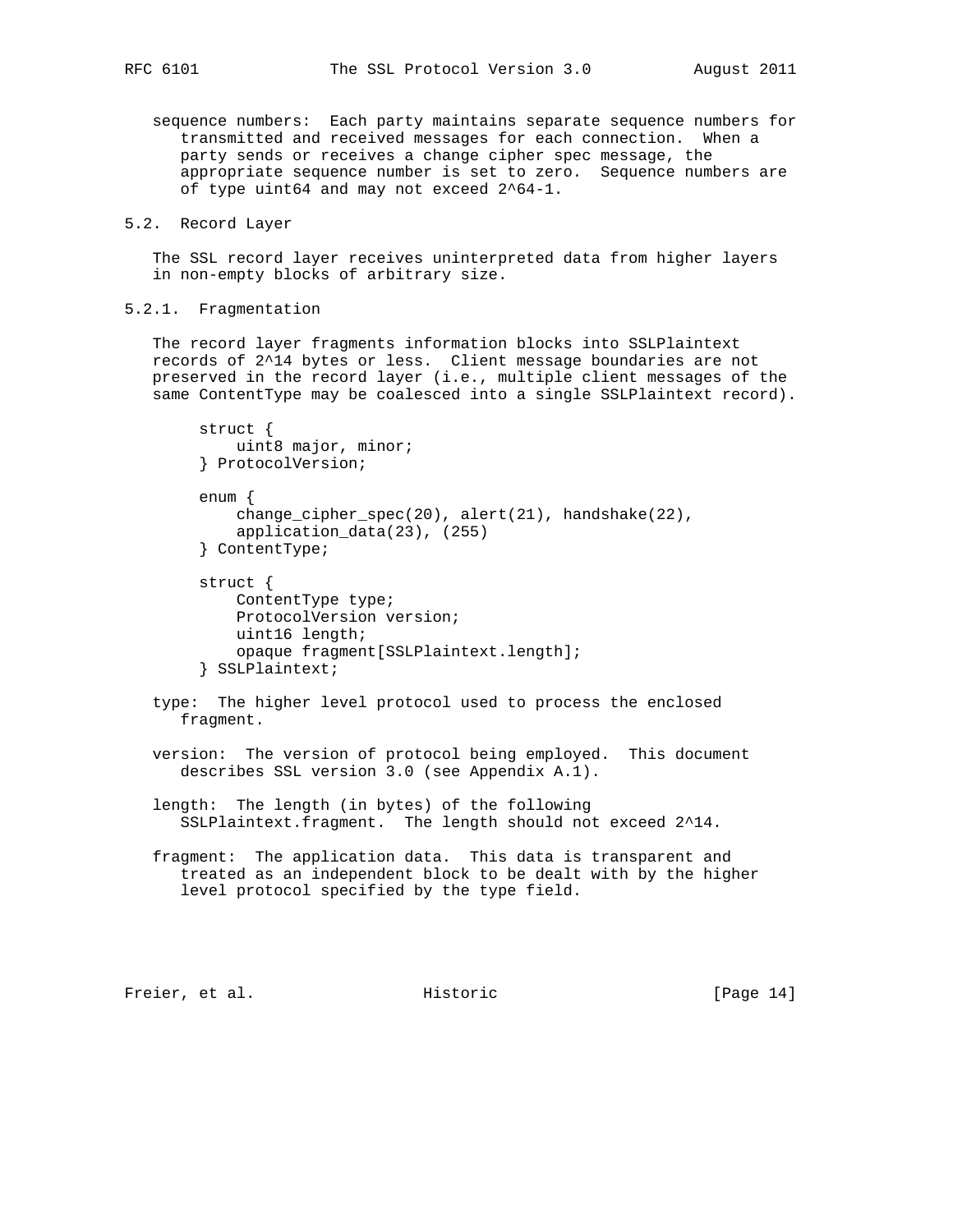Note: Data of different SSL record layer content types may be interleaved. Application data is generally of lower precedence for transmission than other content types.

5.2.2. Record Compression and Decompression

 All records are compressed using the compression algorithm defined in the current session state. There is always an active compression algorithm; however, initially it is defined as CompressionMethod.null. The compression algorithm translates an SSLPlaintext structure into an SSLCompressed structure. Compression functions erase their state information whenever the CipherSpec is replaced.

 Note: The CipherSpec is part of the session state described in Section 5.1. References to fields of the CipherSpec are made throughout this document using presentation syntax. A more complete description of the CipherSpec is shown in Appendix A.7.

 Compression must be lossless and may not increase the content length by more than 1024 bytes. If the decompression function encounters an SSLCompressed.fragment that would decompress to a length in excess of 2^14 bytes, it should issue a fatal decompression\_failure alert (Section 5.4.2).

```
 struct {
     ContentType type; /* same as SSLPlaintext.type */
     ProtocolVersion version;/* same as SSLPlaintext.version */
    uint16 length;
    opaque fragment[SSLCompressed.length];
 } SSLCompressed;
```
 length: The length (in bytes) of the following SSLCompressed.fragment. The length should not exceed 2^14 + 1024.

fragment: The compressed form of SSLPlaintext.fragment.

 Note: A CompressionMethod.null operation is an identity operation; no fields are altered (see Appendix A.4.1.)

 Implementation note: Decompression functions are responsible for ensuring that messages cannot cause internal buffer overflows.

Freier, et al. Historic [Page 15]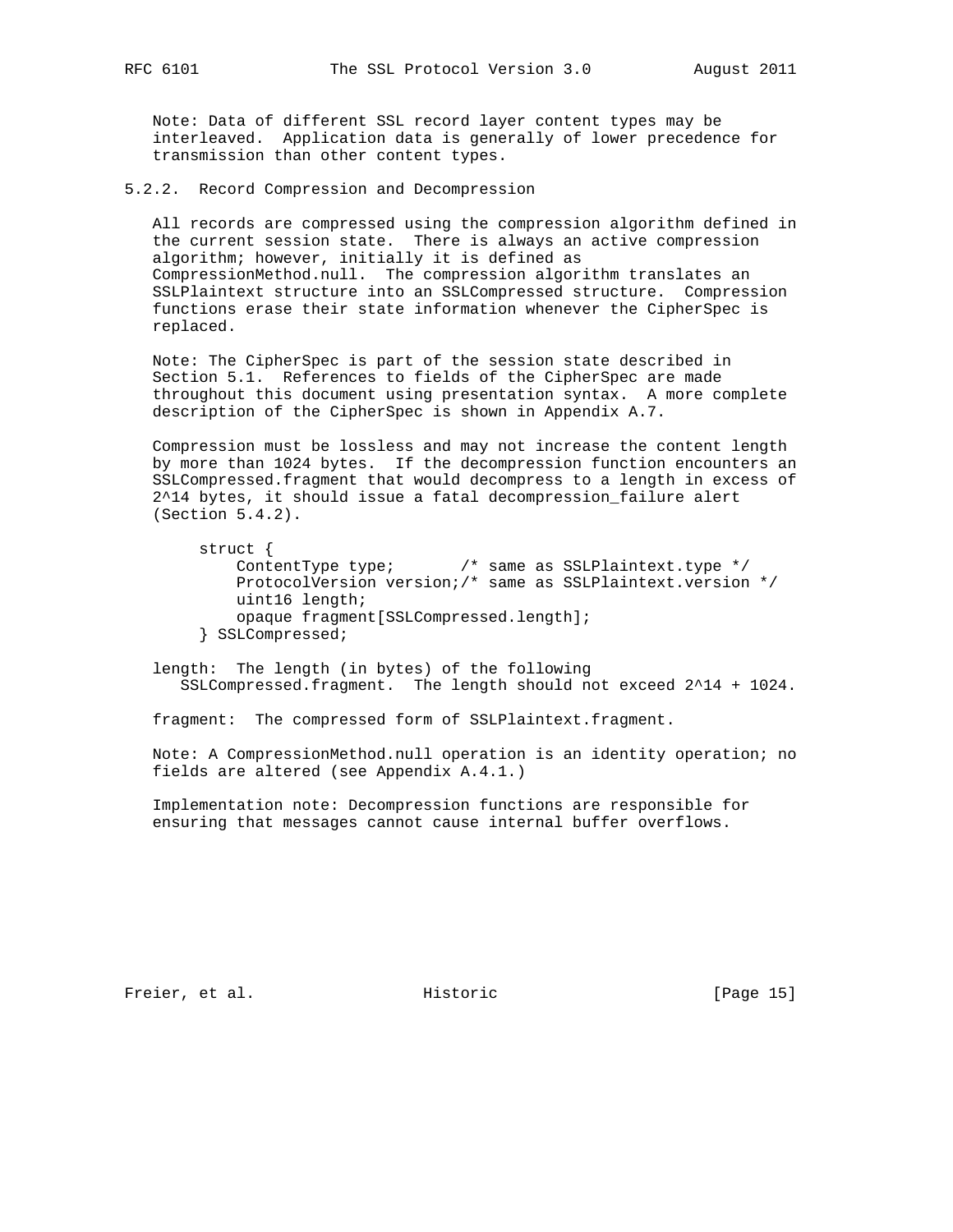5.2.3. Record Payload Protection and the CipherSpec

 All records are protected using the encryption and MAC algorithms defined in the current CipherSpec. There is always an active CipherSpec; however, initially it is SSL\_NULL\_WITH\_NULL\_NULL, which does not provide any security.

 Once the handshake is complete, the two parties have shared secrets that are used to encrypt records and compute keyed Message Authentication Codes (MACs) on their contents. The techniques used to perform the encryption and MAC operations are defined by the CipherSpec and constrained by CipherSpec.cipher\_type. The encryption and MAC functions translate an SSLCompressed structure into an SSLCiphertext. The decryption functions reverse the process. Transmissions also include a sequence number so that missing, altered, or extra messages are detectable.

```
 struct {
     ContentType type;
     ProtocolVersion version;
    uint16 length;
     select (CipherSpec.cipher_type) {
         case stream: GenericStreamCipher;
         case block: GenericBlockCipher;
     } fragment;
 } SSLCiphertext;
```
type: The type field is identical to SSLCompressed.type.

version: The version field is identical to SSLCompressed.version.

 length: The length (in bytes) of the following SSLCiphertext.fragment. The length may not exceed 2^14 + 2048.

 fragment: The encrypted form of SSLCompressed.fragment, including the MAC.

5.2.3.1. Null or Standard Stream Cipher

 Stream ciphers (including BulkCipherAlgorithm.null; see Appendix A.7) convert SSLCompressed.fragment structures to and from stream SSLCiphertext.fragment structures.

 stream-ciphered struct { opaque content[SSLCompressed.length]; opaque MAC[CipherSpec.hash\_size]; } GenericStreamCipher;

Freier, et al. Historic [Page 16]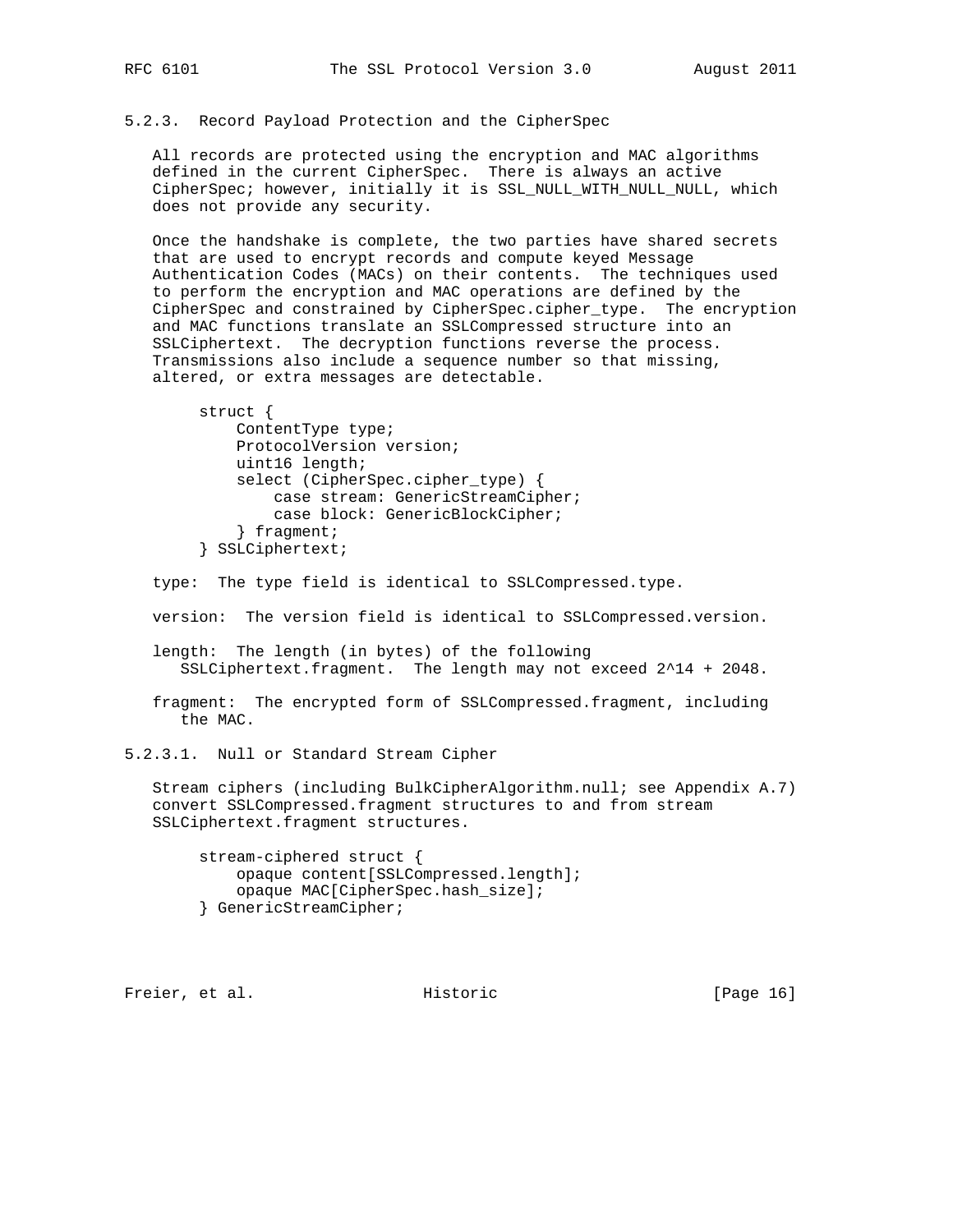The MAC is generated as:

 hash(MAC\_write\_secret + pad\_2 + hash(MAC\_write\_secret + pad\_1 + seq\_num + SSLCompressed.type + SSLCompressed.length + SSLCompressed.fragment));

where "+" denotes concatenation.

- pad\_1: The character 0x36 repeated 48 times for MD5 or 40 times for SHA.
- pad\_2: The character 0x5c repeated 48 times for MD5 or 40 times for SHA.

seq num: The sequence number for this message.

hash: Hashing algorithm derived from the cipher suite.

 Note that the MAC is computed before encryption. The stream cipher encrypts the entire block, including the MAC. For stream ciphers that do not use a synchronization vector (such as RC4), the stream cipher state from the end of one record is simply used on the subsequent packet. If the CipherSuite is SSL\_NULL\_WITH\_NULL\_NULL, encryption consists of the identity operation (i.e., the data is not encrypted and the MAC size is zero implying that no MAC is used). SSLCiphertext.length is SSLCompressed.length plus CipherSpec.hash\_size.

5.2.3.2. CBC Block Cipher

 For block ciphers (such as RC2 or DES), the encryption and MAC functions convert SSLCompressed.fragment structures to and from block SSLCiphertext.fragment structures.

 block-ciphered struct { opaque content[SSLCompressed.length]; opaque MAC[CipherSpec.hash\_size]; uint8 padding[GenericBlockCipher.padding\_length]; uint8 padding\_length; } GenericBlockCipher;

The MAC is generated as described in Section 5.2.3.1.

 padding: Padding that is added to force the length of the plaintext to be a multiple of the block cipher's block length.

Freier, et al. Historic [Page 17]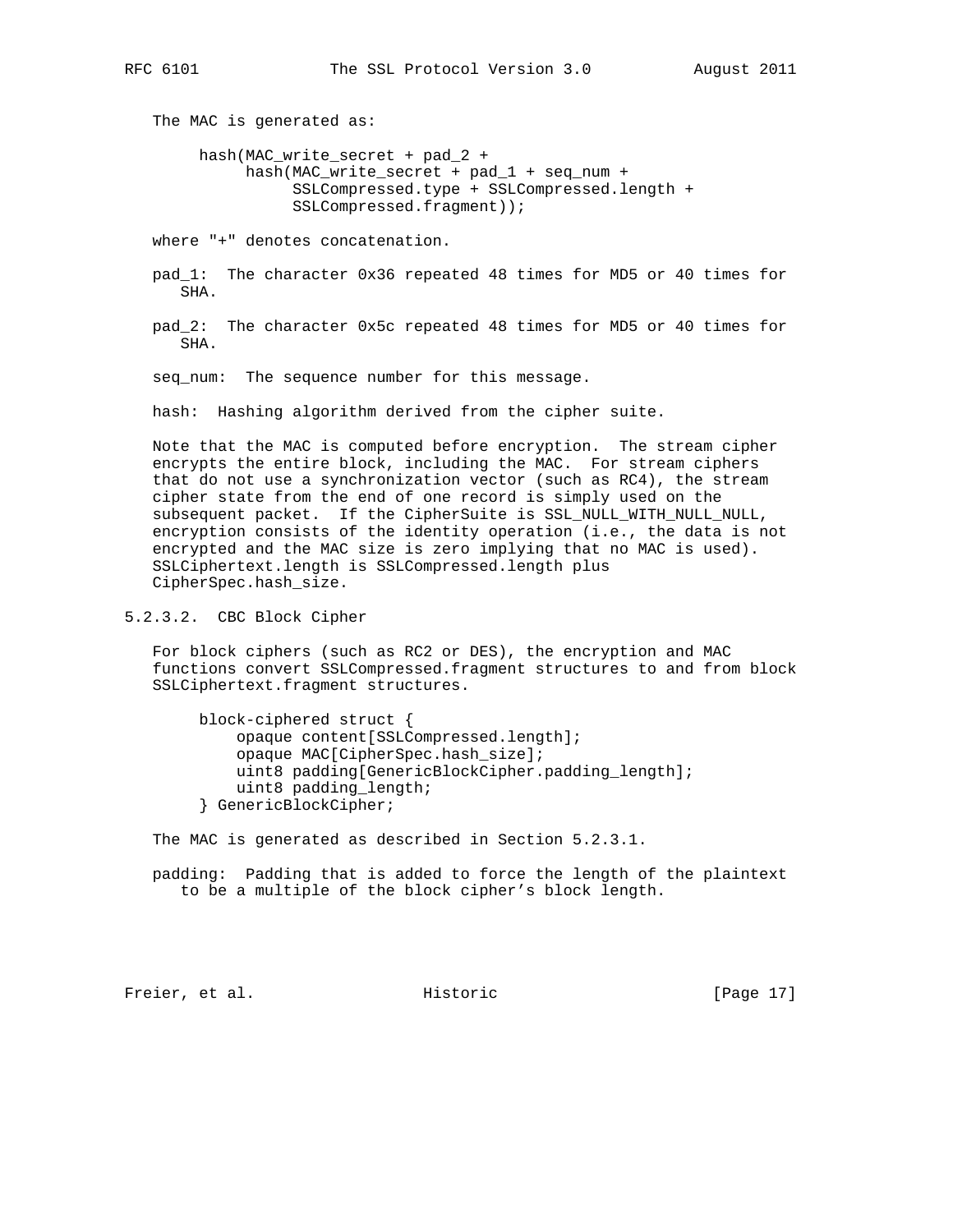padding\_length: The length of the padding must be less than the cipher's block length and may be zero. The padding length should be such that the total size of the GenericBlockCipher structure is a multiple of the cipher's block length.

 The encrypted data length (SSLCiphertext.length) is one more than the sum of SSLCompressed.length, CipherSpec.hash\_size, and padding\_length.

 Note: With CBC, the initialization vector (IV) for the first record is provided by the handshake protocol. The IV for subsequent records is the last ciphertext block from the previous record.

#### 5.3. Change Cipher Spec Protocol

 The change cipher spec protocol exists to signal transitions in ciphering strategies. The protocol consists of a single message, which is encrypted and compressed under the current (not the pending) CipherSpec. The message consists of a single byte of value 1.

 struct { enum { change\_cipher\_spec(1), (255) } type; } ChangeCipherSpec;

 The change cipher spec message is sent by both the client and server to notify the receiving party that subsequent records will be protected under the just-negotiated CipherSpec and keys. Reception of this message causes the receiver to copy the read pending state into the read current state. The client sends a change cipher spec message following handshake key exchange and certificate verify messages (if any), and the server sends one after successfully processing the key exchange message it received from the client. An unexpected change cipher spec message should generate an unexpected\_message alert (Section 5.4.2). When resuming a previous session, the change cipher spec message is sent after the hello messages.

## 5.4. Alert Protocol

 One of the content types supported by the SSL record layer is the alert type. Alert messages convey the severity of the message and a description of the alert. Alert messages with a level of fatal result in the immediate termination of the connection. In this case, other connections corresponding to the session may continue, but the session identifier must be invalidated, preventing the failed session from being used to establish new connections. Like other messages, alert messages are encrypted and compressed, as specified by the current connection state.

Freier, et al. Historic [Page 18]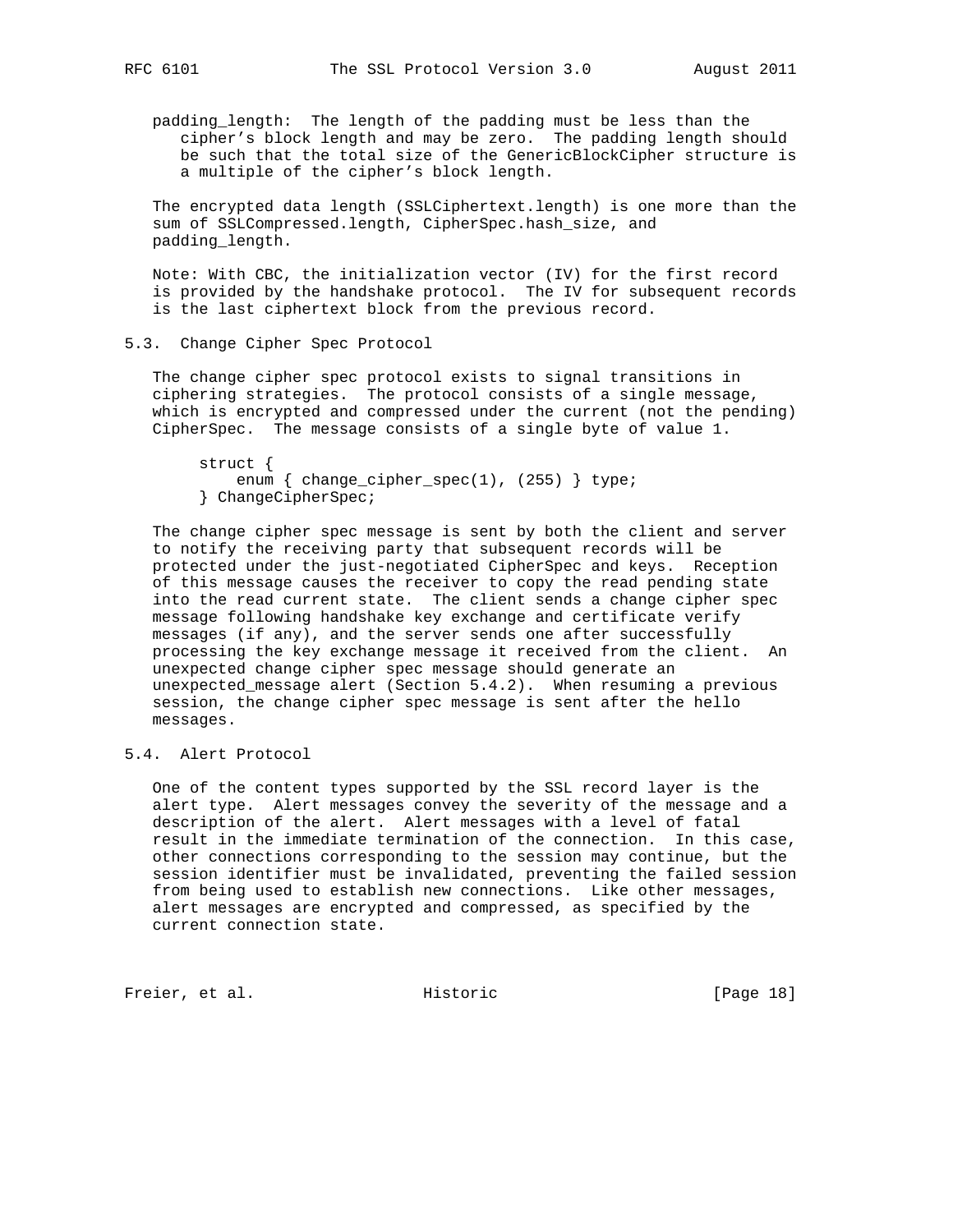```
enum { warning(1), fatal(2), (255) } AlertLevel;
 enum {
    close_notify(0),
    unexpected_message(10),
     bad_record_mac(20),
     decompression_failure(30),
     handshake_failure(40),
     no_certificate(41),
     bad_certificate(42),
     unsupported_certificate(43),
     certificate_revoked(44),
     certificate_expired(45),
     certificate_unknown(46),
     illegal_parameter (47)
     (255)
 } AlertDescription;
 struct {
    AlertLevel level;
     AlertDescription description;
```
} Alert;

### 5.4.1. Closure Alerts

 The client and the server must share knowledge that the connection is ending in order to avoid a truncation attack. Either party may initiate the exchange of closing messages.

 close\_notify: This message notifies the recipient that the sender will not send any more messages on this connection. The session becomes unresumable if any connection is terminated without proper close\_notify messages with level equal to warning.

 Either party may initiate a close by sending a close\_notify alert. Any data received after a closure alert is ignored.

 Each party is required to send a close\_notify alert before closing the write side of the connection. It is required that the other party respond with a close\_notify alert of its own and close down the connection immediately, discarding any pending writes. It is not required for the initiator of the close to wait for the responding close\_notify alert before closing the read side of the connection.

 NB: It is assumed that closing a connection reliably delivers pending data before destroying the transport.

Freier, et al. Historic [Page 19]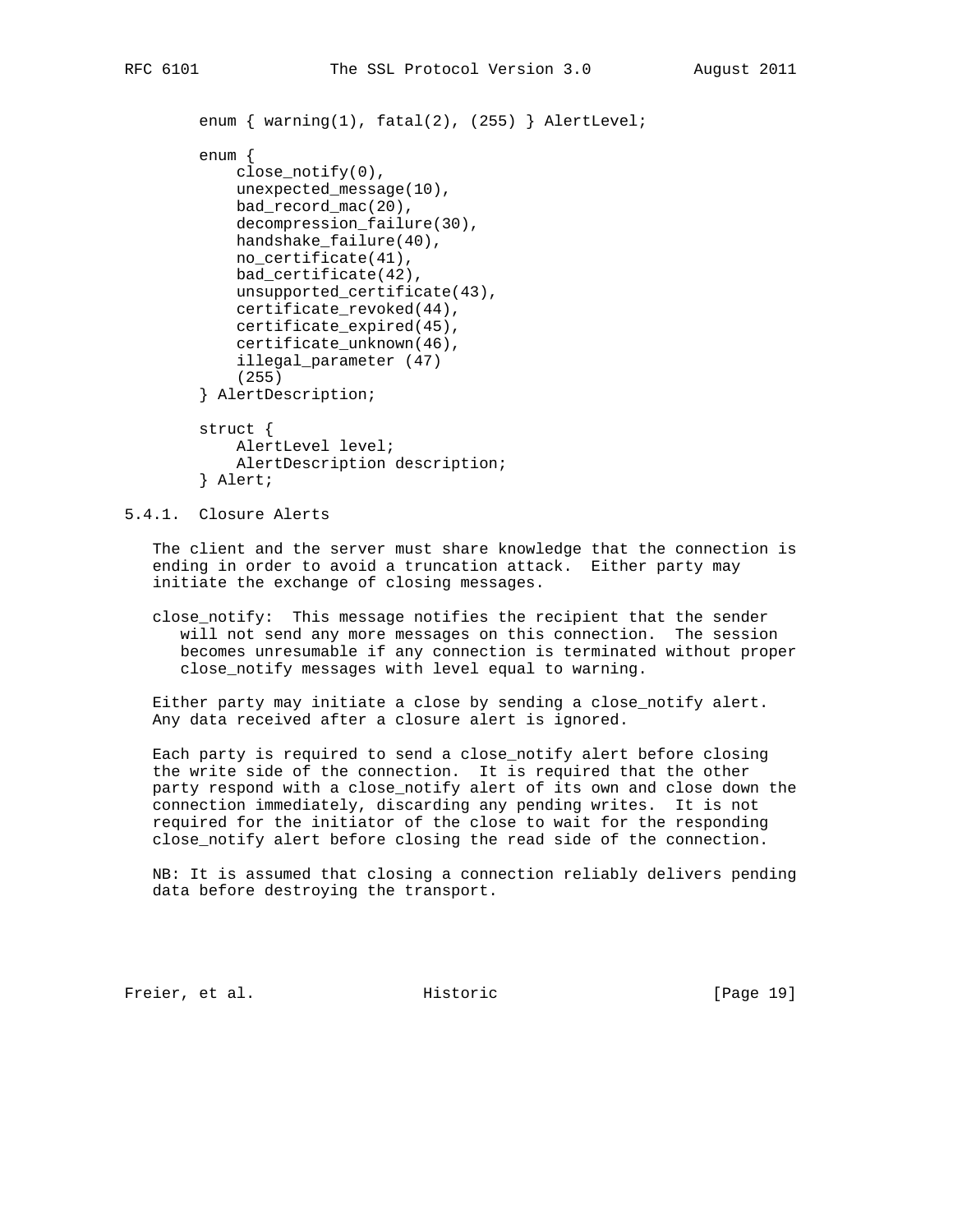#### 5.4.2. Error Alerts

 Error handling in the SSL handshake protocol is very simple. When an error is detected, the detecting party sends a message to the other party. Upon transmission or receipt of a fatal alert message, both parties immediately close the connection. Servers and clients are required to forget any session identifiers, keys, and secrets associated with a failed connection. The following error alerts are defined:

- unexpected\_message: An inappropriate message was received. This alert is always fatal and should never be observed in communication between proper implementations.
- bad\_record\_mac: This alert is returned if a record is received with an incorrect MAC. This message is always fatal.
- decompression\_failure: The decompression function received improper input (e.g., data that would expand to excessive length). This message is always fatal.
- handshake\_failure: Reception of a handshake\_failure alert message indicates that the sender was unable to negotiate an acceptable set of security parameters given the options available. This is a fatal error.
- no\_certificate: A no\_certificate alert message may be sent in response to a certification request if no appropriate certificate is available.
- bad\_certificate: A certificate was corrupt, contained signatures that did not verify correctly, etc.
- unsupported\_certificate: A certificate was of an unsupported type.
- certificate\_revoked: A certificate was revoked by its signer.
- certificate\_expired: A certificate has expired or is not currently valid.
- certificate\_unknown: Some other (unspecified) issue arose in processing the certificate, rendering it unacceptable.
- illegal\_parameter: A field in the handshake was out of range or inconsistent with other fields. This is always fatal.

Freier, et al. Historic [Page 20]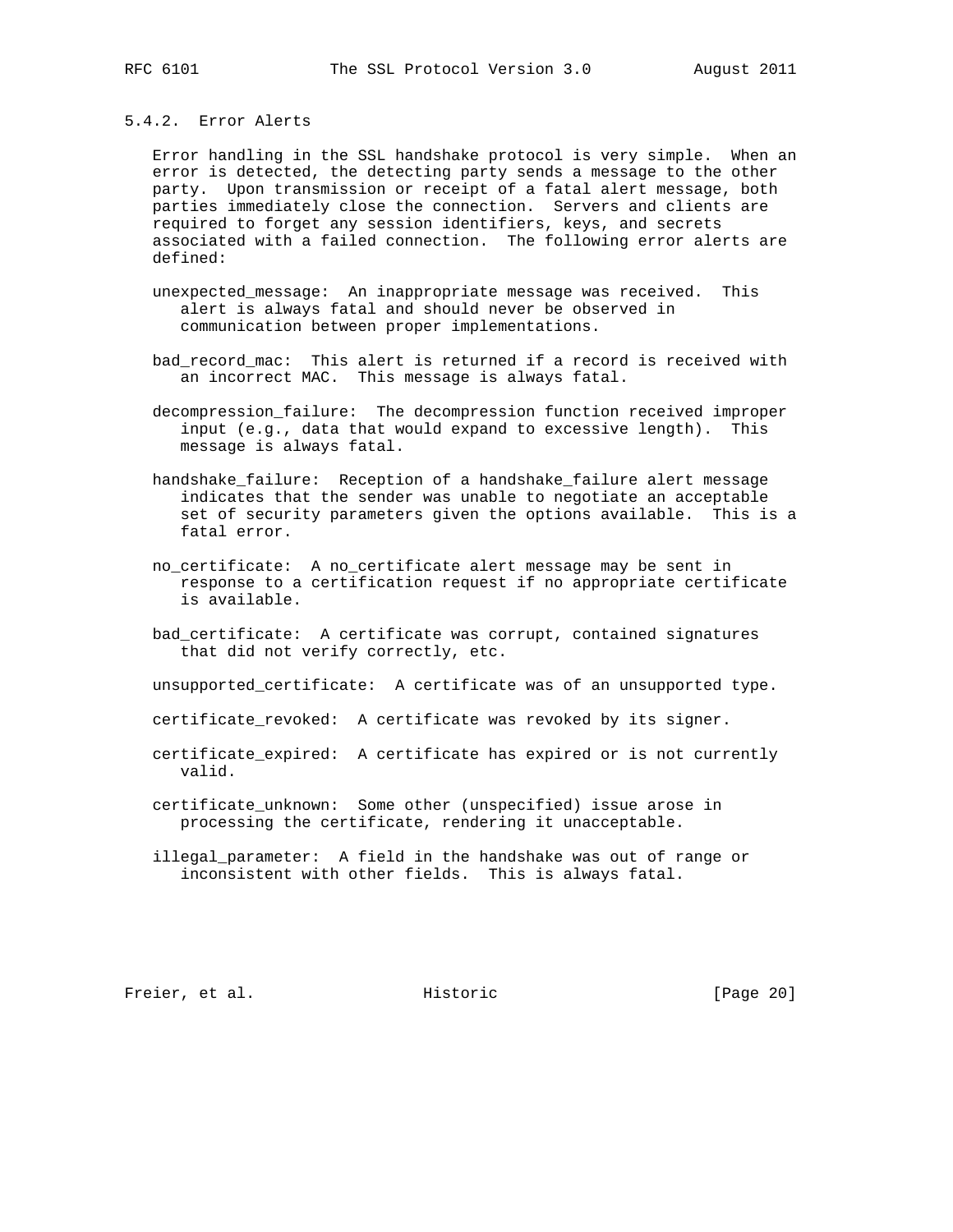#### 5.5. Handshake Protocol Overview

 The cryptographic parameters of the session state are produced by the SSL handshake protocol, which operates on top of the SSL record layer. When an SSL client and server first start communicating, they agree on a protocol version, select cryptographic algorithms, optionally authenticate each other, and use public key encryption techniques to generate shared secrets. These processes are performed in the handshake protocol, which can be summarized as follows: the client sends a client hello message to which the server must respond with a server hello message, or else a fatal error will occur and the connection will fail. The client hello and server hello are used to establish security enhancement capabilities between client and server. The client hello and server hello establish the following attributes: Protocol Version, Session ID, Cipher Suite, and Compression Method. Additionally, two random values are generated and exchanged: ClientHello.random and ServerHello.random.

 Following the hello messages, the server will send its certificate, if it is to be authenticated. Additionally, a server key exchange message may be sent, if it is required (e.g., if their server has no certificate, or if its certificate is for signing only). If the server is authenticated, it may request a certificate from the client, if that is appropriate to the cipher suite selected. Now the server will send the server hello done message, indicating that the hello-message phase of the handshake is complete. The server will then wait for a client response. If the server has sent a certificate request message, the client must send either the certificate message or a no\_certificate alert. The client key exchange message is now sent, and the content of that message will depend on the public key algorithm selected between the client hello and the server hello. If the client has sent a certificate with signing ability, a digitally-signed certificate verify message is sent to explicitly verify the certificate.

 At this point, a change cipher spec message is sent by the client, and the client copies the pending CipherSpec into the current CipherSpec. The client then immediately sends the finished message under the new algorithms, keys, and secrets. In response, the server will send its own change cipher spec message, transfer the pending to the current CipherSpec, and send its finished message under the new CipherSpec. At this point, the handshake is complete and the client and server may begin to exchange application layer data. (See flow chart below.)

Freier, et al. Historic [Page 21]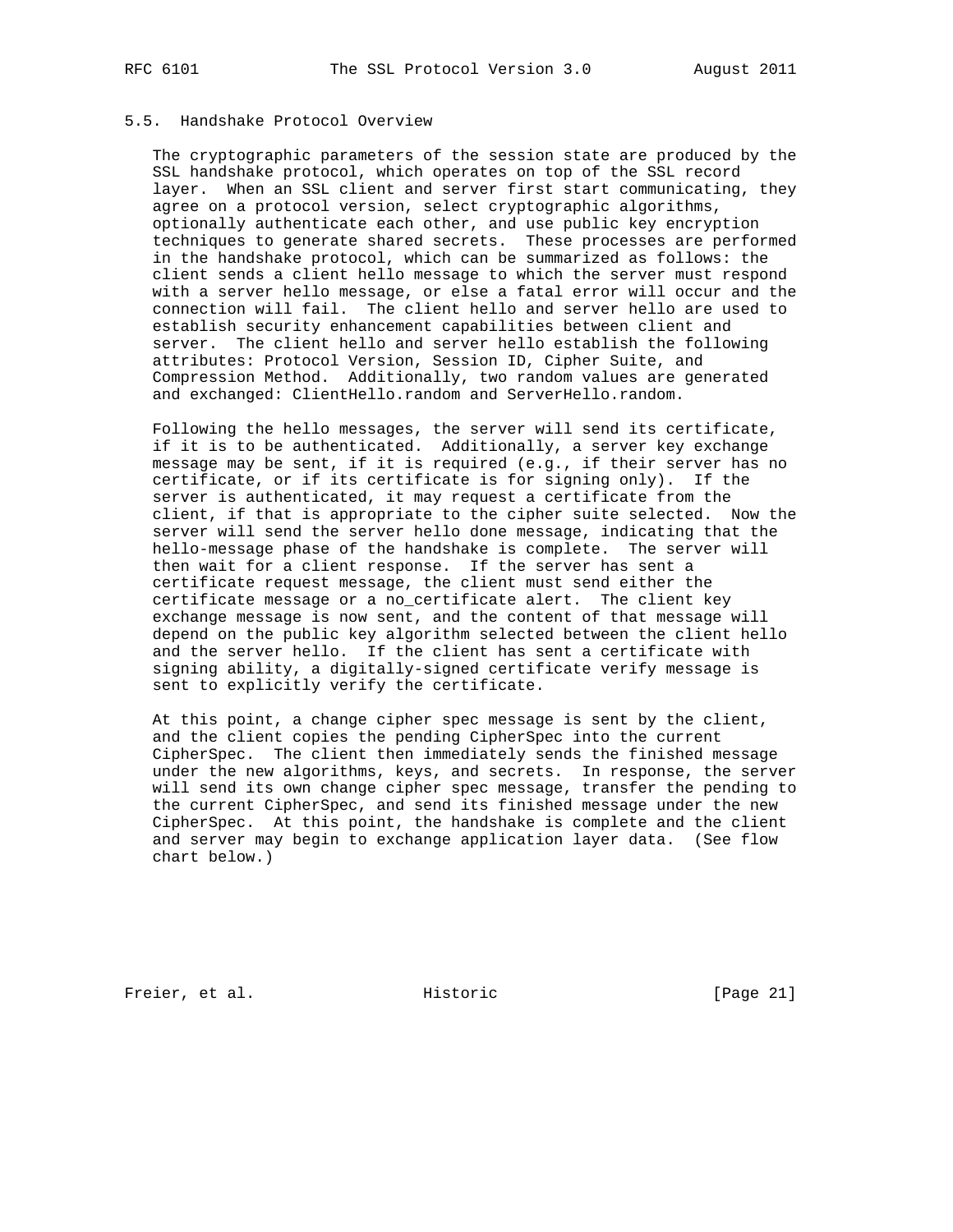| Client             |                        | Server              |
|--------------------|------------------------|---------------------|
| ClientHello        | -------->              |                     |
|                    |                        | ServerHello         |
|                    |                        | Certificate*        |
|                    |                        | ServerKeyExchange*  |
|                    |                        | CertificateRequest* |
|                    |                        | ServerHelloDone     |
| Certificate*       |                        |                     |
| ClientKeyExchange  |                        |                     |
| CertificateVerify* |                        |                     |
| [ChangeCipherSpec] |                        |                     |
| Finished           |                        |                     |
|                    |                        | [ChangeCipherSpec]  |
|                    | ---------              | Finished            |
| Application Data   | <b>&lt;-------&gt;</b> | Application Data    |
|                    |                        |                     |

 \* Indicates optional or situation-dependent messages that are not always sent.

Note: To help avoid pipeline stalls, ChangeCipherSpec is an independent SSL protocol content type, and is not actually an SSL handshake message.

 When the client and server decide to resume a previous session or duplicate an existing session (instead of negotiating new security parameters) the message flow is as follows:

 The client sends a ClientHello using the session ID of the session to be resumed. The server then checks its session cache for a match. If a match is found, and the server is willing to re-establish the connection under the specified session state, it will send a ServerHello with the same session ID value. At this point, both client and server must send change cipher spec messages and proceed directly to finished messages. Once the re-establishment is complete, the client and server may begin to exchange application layer data. (See flow chart below.) If a session ID match is not found, the server generates a new session ID and the SSL client and server perform a full handshake.

Freier, et al. Historic [Page 22]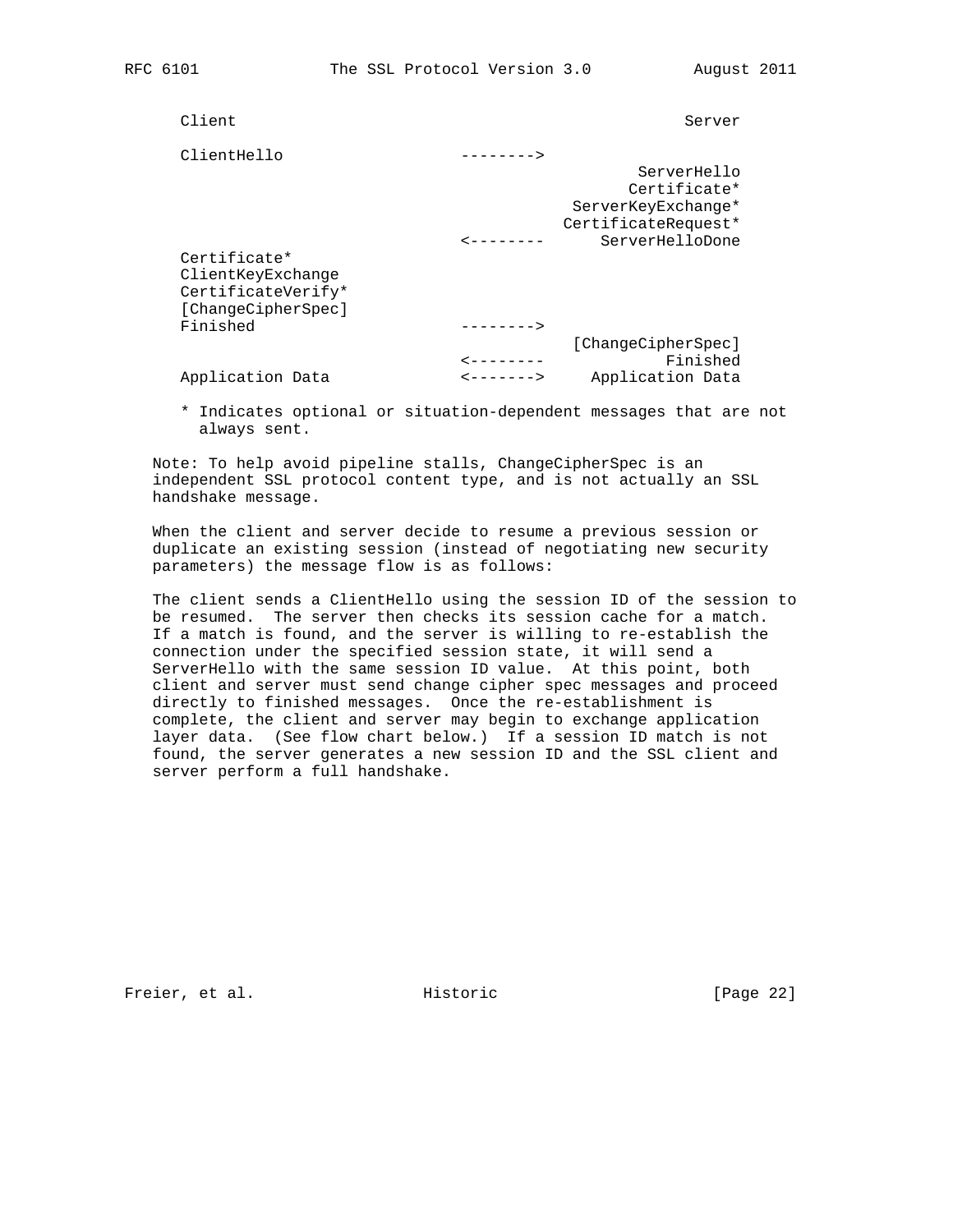Client Server Server Server Server Server Server Server Server Server Server Server Server Server Server Server

| ClientHello        | -------->              |                      |
|--------------------|------------------------|----------------------|
|                    |                        | ServerHello          |
|                    |                        | [change cipher spec] |
|                    | ---------              | Finished             |
| change cipher spec |                        |                      |
| Finished           | $-------->$            |                      |
| Application Data   | <u>&lt;-------&gt;</u> | Application Data     |

 The contents and significance of each message will be presented in detail in the following sections.

5.6. Handshake Protocol

 The SSL handshake protocol is one of the defined higher level clients of the SSL record protocol. This protocol is used to negotiate the secure attributes of a session. Handshake messages are supplied to the SSL record layer, where they are encapsulated within one or more SSLPlaintext structures, which are processed and transmitted as specified by the current active session state.

```
 enum {
    hello_request(0), client_hello(1), server_hello(2),
    certificate(11), server_key_exchange (12),
    certificate_request(13), server_hello_done(14),
    certificate_verify(15), client_key_exchange(16),
     finished(20), (255)
 } HandshakeType;
 struct {
    HandshakeType msg_type; /* handshake type */
    uint24 length; /* bytes in message */
     select (HandshakeType) {
         case hello_request: HelloRequest;
         case client_hello: ClientHello;
         case server_hello: ServerHello;
         case certificate: Certificate;
         case server_key_exchange: ServerKeyExchange;
         case certificate_request: CertificateRequest;
         case server_hello_done: ServerHelloDone;
        case certificate_verify: CertificateVerify;
         case client_key_exchange: ClientKeyExchange;
         case finished: Finished;
     } body;
 } Handshake;
```
Freier, et al. Historic [Page 23]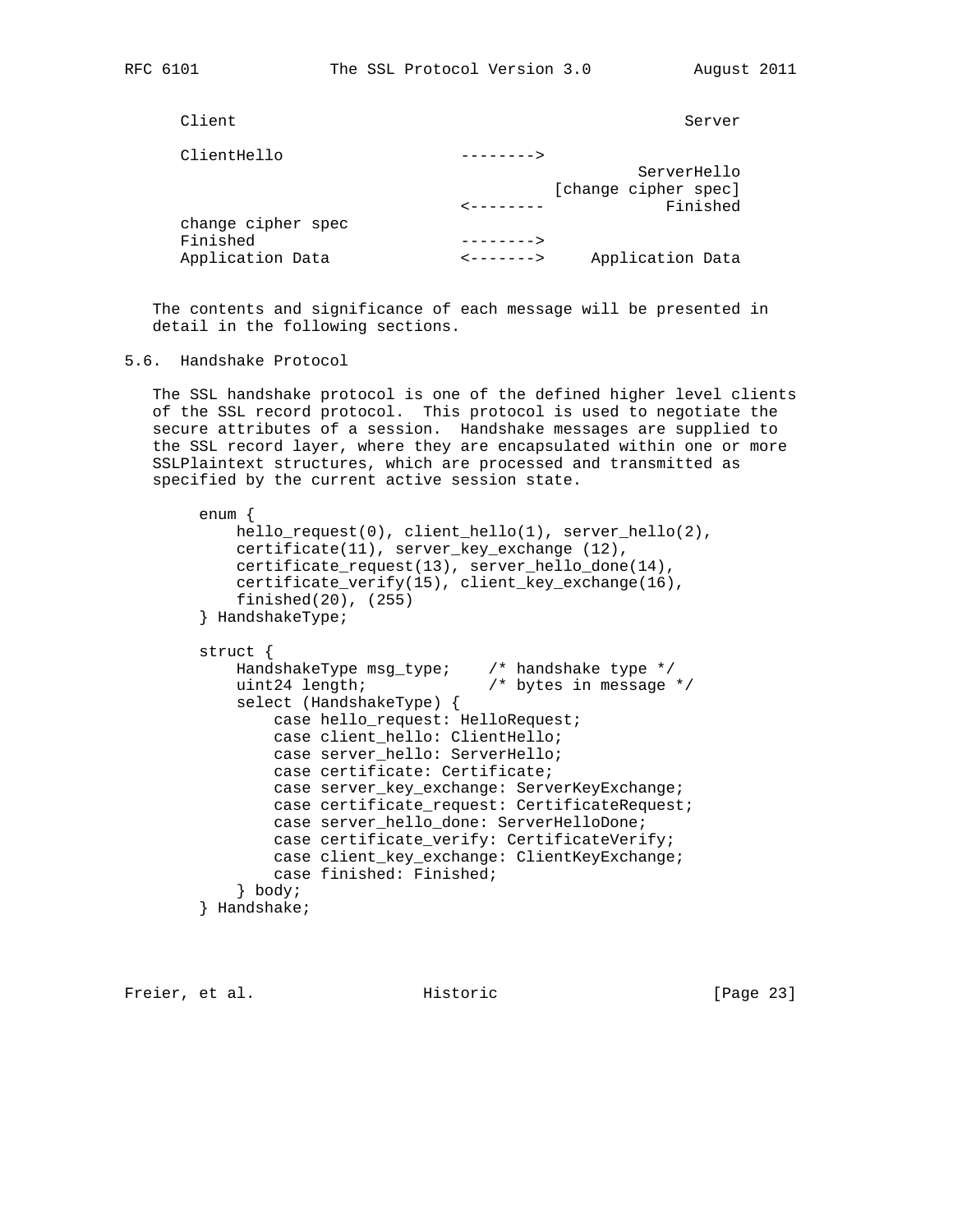The handshake protocol messages are presented in the order they must be sent; sending handshake messages in an unexpected order results in a fatal error.

5.6.1. Hello messages

 The hello phase messages are used to exchange security enhancement capabilities between the client and server. When a new session begins, the CipherSpec encryption, hash, and compression algorithms are initialized to null. The current CipherSpec is used for renegotiation messages.

#### 5.6.1.1. Hello Request

 The hello request message may be sent by the server at any time, but will be ignored by the client if the handshake protocol is already underway. It is a simple notification that the client should begin the negotiation process anew by sending a client hello message when convenient.

 Note: Since handshake messages are intended to have transmission precedence over application data, it is expected that the negotiation begin in no more than one or two times the transmission time of a maximum-length application data message.

 After sending a hello request, servers should not repeat the request until the subsequent handshake negotiation is complete. A client that receives a hello request while in a handshake negotiation state should simply ignore the message.

The structure of a hello request message is as follows:

struct { } HelloRequest;

#### 5.6.1.2. Client Hello

 When a client first connects to a server it is required to send the client hello as its first message. The client can also send a client hello in response to a hello request or on its own initiative in order to renegotiate the security parameters in an existing connection. The client hello message includes a random structure, which is used later in the protocol.

Freier, et al. Historic [Page 24]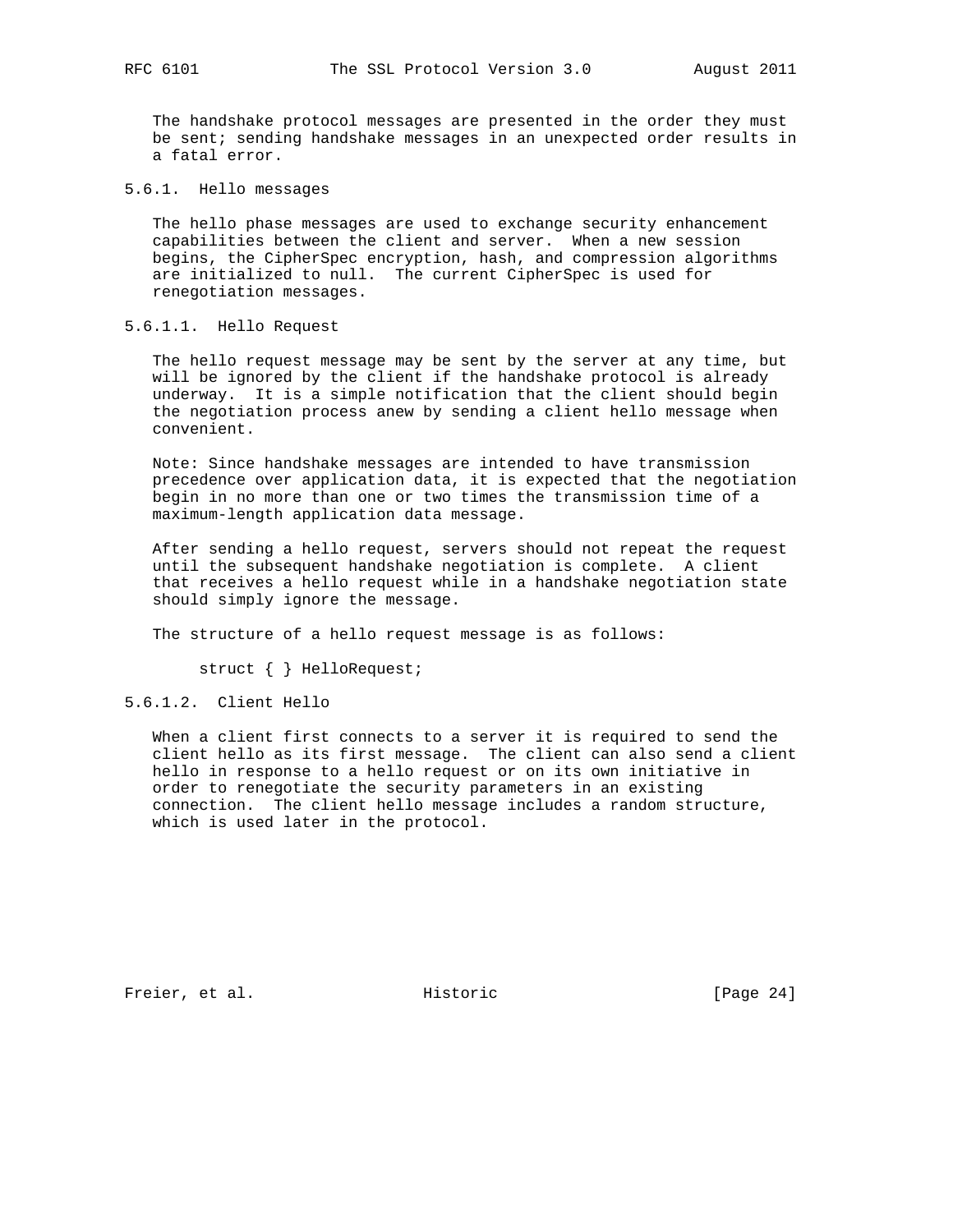struct { uint32 gmt\_unix\_time; opaque random\_bytes[28]; } Random;

 gmt\_unix\_time: The current time and date in standard UNIX 32-bit format according to the sender's internal clock. Clocks are not required to be set correctly by the basic SSL protocol; higher level or application protocols may define additional requirements.

 random\_bytes: 28 bytes generated by a secure random number generator.

 The client hello message includes a variable-length session identifier. If not empty, the value identifies a session between the same client and server whose security parameters the client wishes to reuse. The session identifier may be from an earlier connection, this connection, or another currently active connection. The second option is useful if the client only wishes to update the random structures and derived values of a connection, while the third option makes it possible to establish several simultaneous independent secure connections without repeating the full handshake protocol. The actual contents of the SessionID are defined by the server.

opaque SessionID<0..32>;

 Warning: Servers must not place confidential information in session identifiers or let the contents of fake session identifiers cause any breach of security.

 The CipherSuite list, passed from the client to the server in the client hello message, contains the combinations of cryptographic algorithms supported by the client in order of the client's preference (first choice first). Each CipherSuite defines both a key exchange algorithm and a CipherSpec. The server will select a cipher suite or, if no acceptable choices are presented, return a handshake failure alert and close the connection.

uint8 CipherSuite[2]; /\* Cryptographic suite selector \*/

 The client hello includes a list of compression algorithms supported by the client, ordered according to the client's preference. If the server supports none of those specified by the client, the session must fail.

enum { null(0), (255) } CompressionMethod;

Issue: Which compression methods to support is under investigation.

Freier, et al. Historic [Page 25]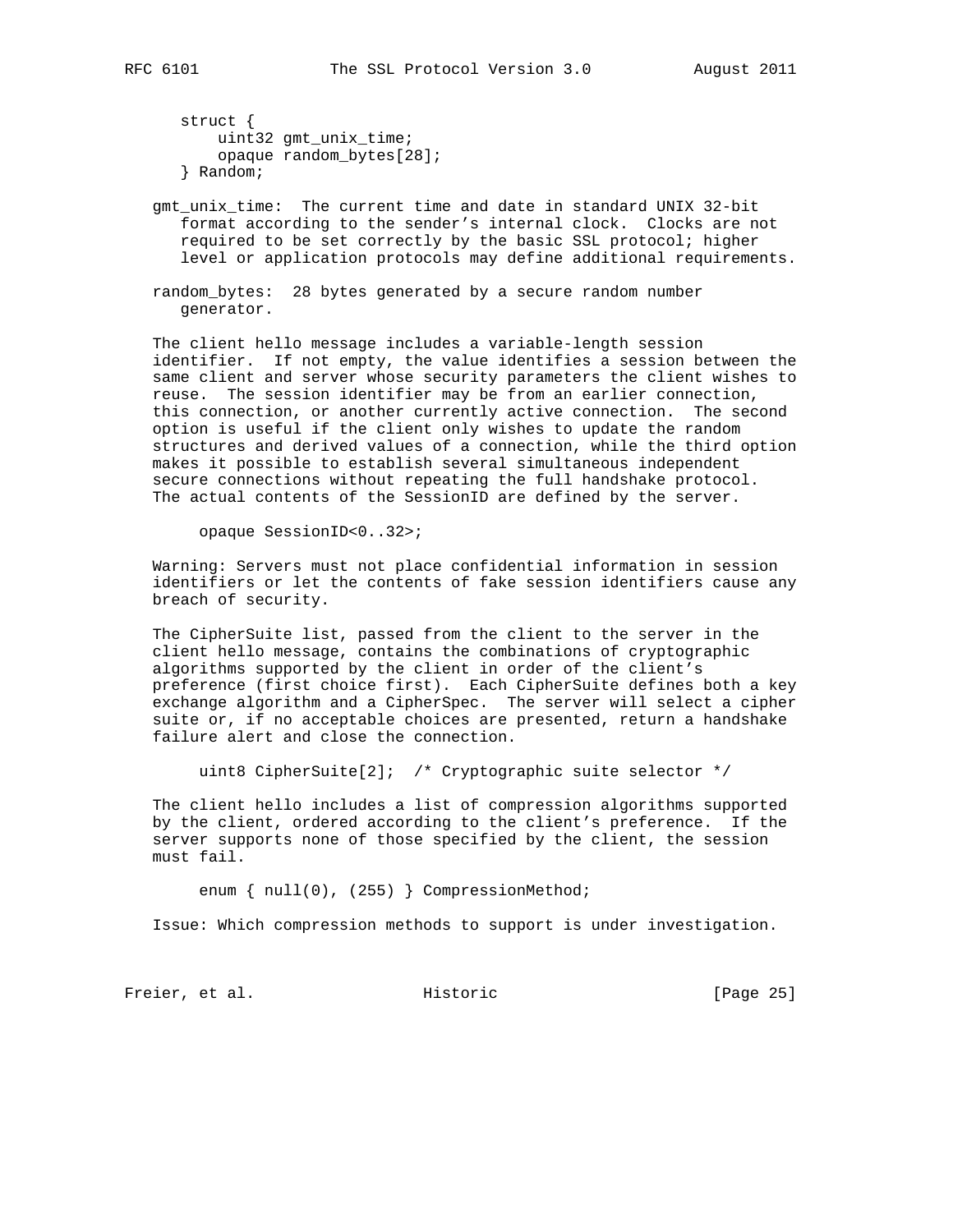The structure of the client hello is as follows.

```
 struct {
     ProtocolVersion client_version;
    Random random;
    SessionID session id;
     CipherSuite cipher_suites<2..2^16-1>;
     CompressionMethod compression_methods<1..2^8-1>;
 } ClientHello;
```
 client\_version: The version of the SSL protocol by which the client wishes to communicate during this session. This should be the most recent (highest valued) version supported by the client. For this version of the specification, the version will be 3.0 (see Appendix E for details about backward compatibility).

random: A client-generated random structure.

- session\_id: The ID of a session the client wishes to use for this connection. This field should be empty if no session\_id is available or the client wishes to generate new security parameters.
- cipher\_suites: This is a list of the cryptographic options supported by the client, sorted with the client's first preference first. If the session\_id field is not empty (implying a session resumption request), this vector must include at least the cipher\_suite from that session. Values are defined in Appendix A.6.
- compression\_methods: This is a list of the compression methods supported by the client, sorted by client preference. If the session\_id field is not empty (implying a session resumption request), this vector must include at least the compression\_method from that session. All implementations must support CompressionMethod.null.

 After sending the client hello message, the client waits for a server hello message. Any other handshake message returned by the server except for a hello request is treated as a fatal error.

 Implementation note: Application data may not be sent before a finished message has been sent. Transmitted application data is known to be insecure until a valid finished message has been received. This absolute restriction is relaxed if there is a current, non-null encryption on this connection.

Freier, et al. Historic [Page 26]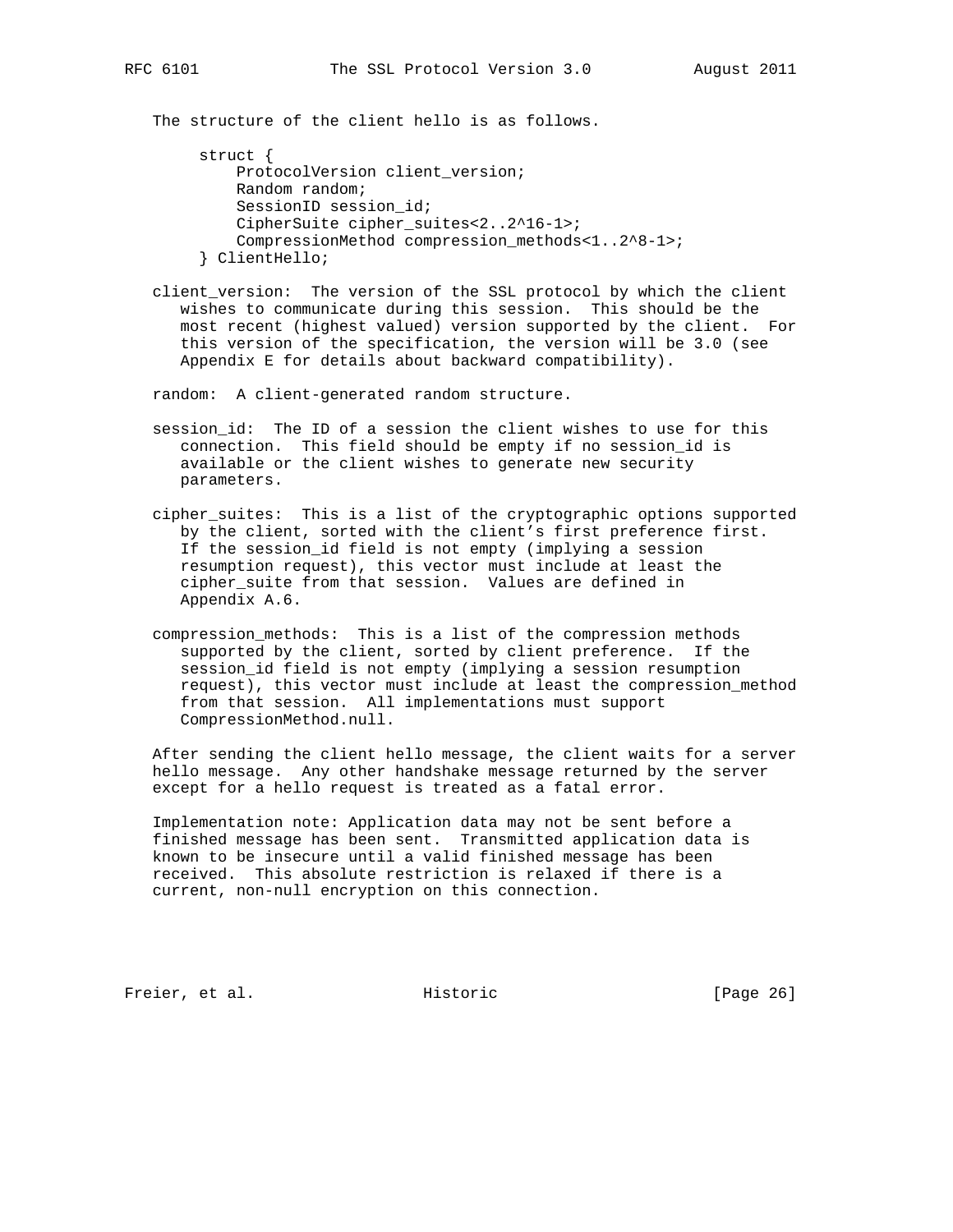Forward compatibility note: In the interests of forward compatibility, it is permitted for a client hello message to include extra data after the compression methods. This data must be included in the handshake hashes, but must otherwise be ignored.

## 5.6.1.3. Server Hello

 The server processes the client hello message and responds with either a handshake\_failure alert or server hello message.

 struct { ProtocolVersion server\_version; Random random; SessionID session\_id; CipherSuite cipher\_suite; CompressionMethod compression\_method; } ServerHello;

- server\_version: This field will contain the lower of that suggested by the client in the client hello and the highest supported by the server. For this version of the specification, the version will be 3.0 (see Appendix E for details about backward compatibility).
- random: This structure is generated by the server and must be different from (and independent of) ClientHello.random.
- session\_id: This is the identity of the session corresponding to this connection. If the ClientHello.session\_id was non-empty, the server will look in its session cache for a match. If a match is found and the server is willing to establish the new connection using the specified session state, the server will respond with the same value as was supplied by the client. This indicates a resumed session and dictates that the parties must proceed directly to the finished messages. Otherwise, this field will contain a different value identifying the new session. The server may return an empty session\_id to indicate that the session will not be cached and therefore cannot be resumed.
- cipher\_suite: The single cipher suite selected by the server from the list in ClientHello.cipher\_suites. For resumed sessions, this field is the value from the state of the session being resumed.
- compression\_method: The single compression algorithm selected by the server from the list in ClientHello.compression\_methods. For resumed sessions, this field is the value from the resumed session state.

Freier, et al. Historic [Page 27]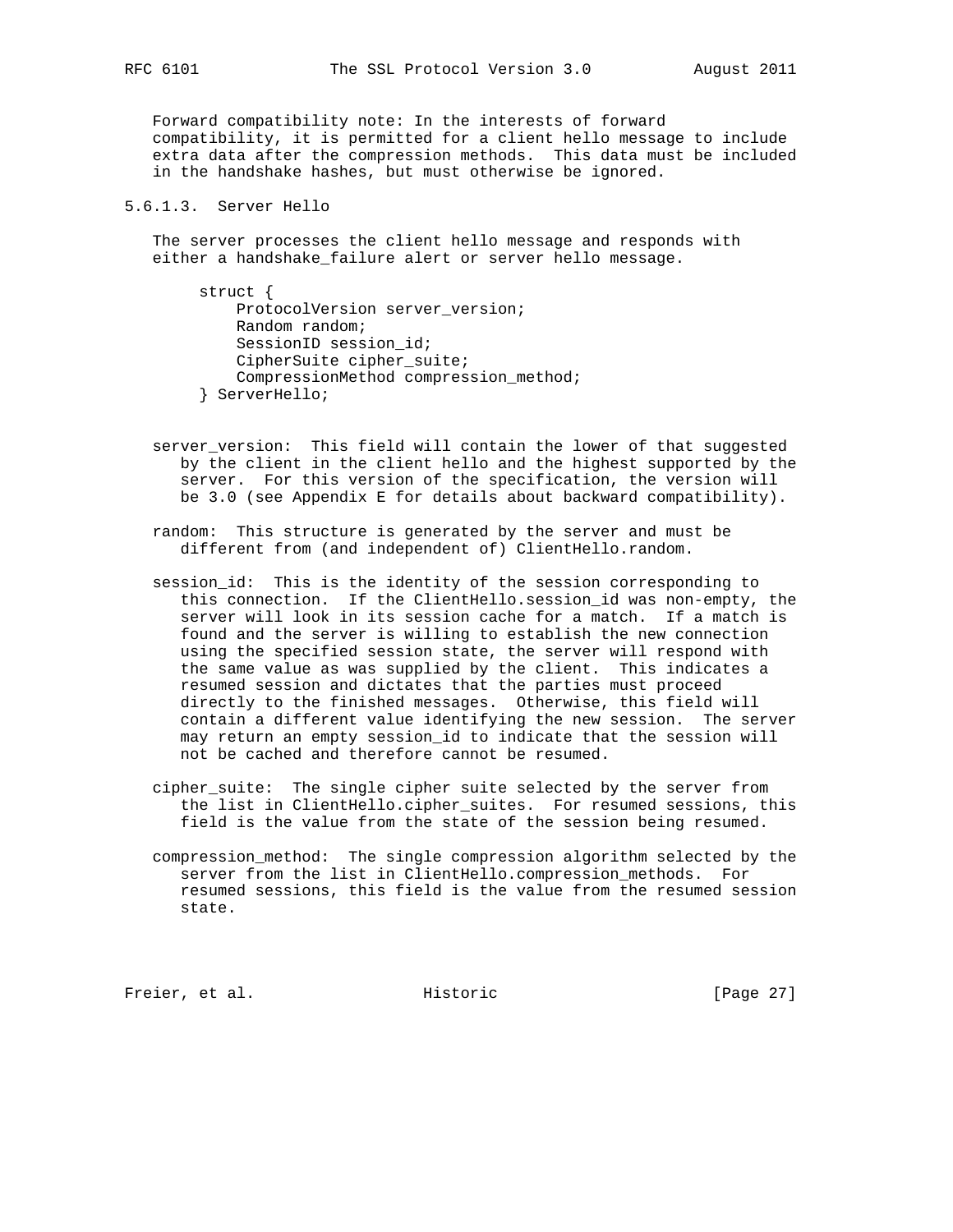## 5.6.2. Server Certificate

 If the server is to be authenticated (which is generally the case), the server sends its certificate immediately following the server hello message. The certificate type must be appropriate for the selected cipher suite's key exchange algorithm, and is generally an X.509.v3 certificate (or a modified X.509 certificate in the case of FORTEZZA(tm) [FOR]). The same message type will be used for the client's response to a certificate request message.

 opaque ASN.1Cert<1..2^24-1>; struct { ASN.1Cert certificate\_list<1..2^24-1>; } Certificate;

 certificate\_list: This is a sequence (chain) of X.509.v3 certificates, ordered with the sender's certificate first followed by any certificate authority certificates proceeding sequentially upward.

 Note: PKCS #7 [PKCS7] is not used as the format for the certificate vector because PKCS #6 [PKCS6] extended certificates are not used. Also, PKCS #7 defines a Set rather than a Sequence, making the task of parsing the list more difficult.

#### 5.6.3. Server Key Exchange Message

 The server key exchange message is sent by the server if it has no certificate, has a certificate only used for signing (e.g., DSS [DSS] certificates, signing-only RSA [RSA] certificates), or FORTEZZA KEA key exchange is used. This message is not used if the server certificate contains Diffie-Hellman [DH1] parameters.

 Note: According to current US export law, RSA moduli larger than 512 bits may not be used for key exchange in software exported from the US. With this message, larger RSA keys may be used as signature-only certificates to sign temporary shorter RSA keys for key exchange.

```
 enum { rsa, diffie_hellman, fortezza_kea }
        KeyExchangeAlgorithm;
 struct {
    opaque rsa_modulus<1..2^16-1>;
     opaque rsa_exponent<1..2^16-1>;
 } ServerRSAParams;
```
Freier, et al. Historic [Page 28]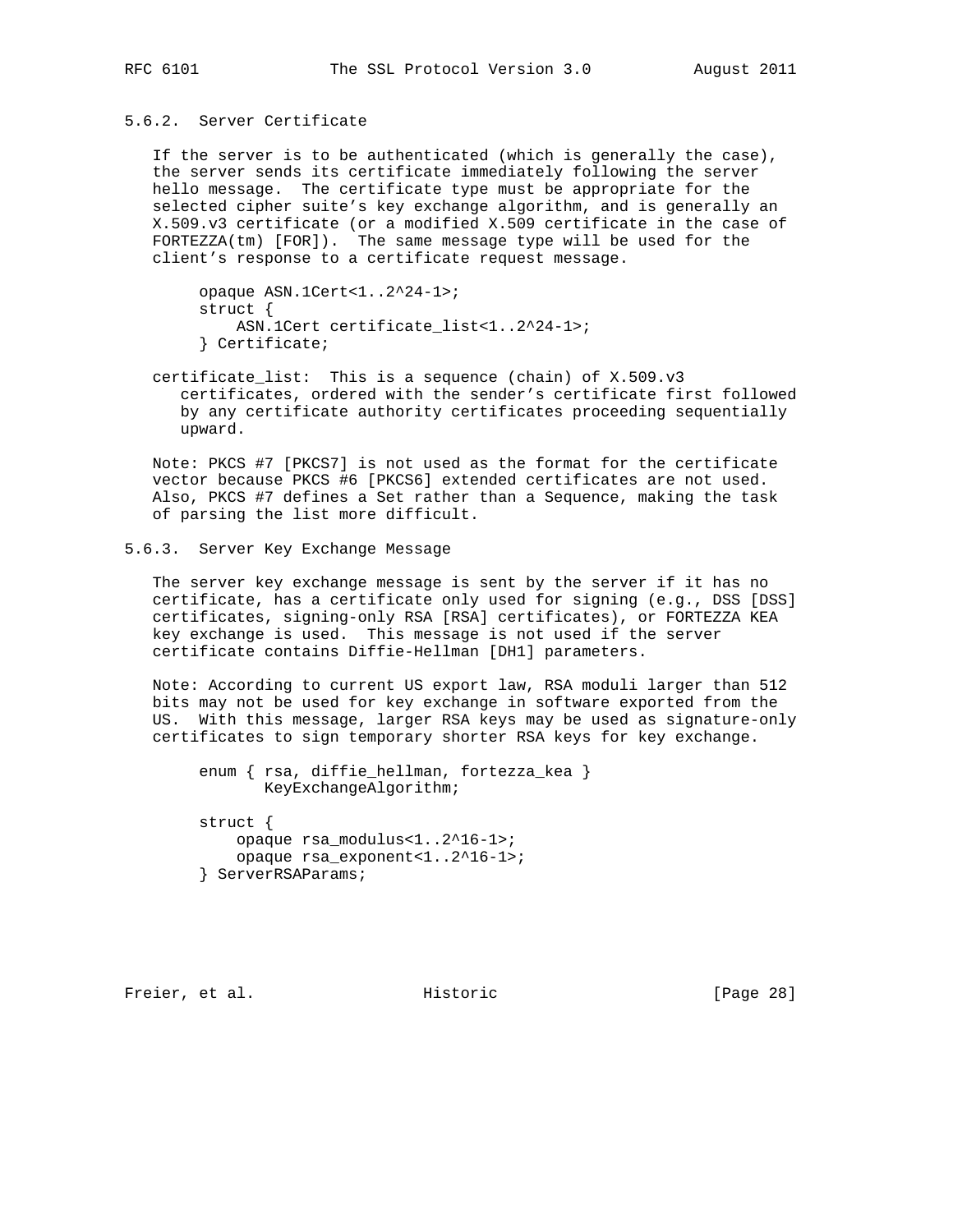rsa\_modulus: The modulus of the server's temporary RSA key. rsa\_exponent: The public exponent of the server's temporary RSA key. struct { opaque dh\_p<1..2^16-1>; opaque dh\_g<1..2^16-1>; opaque dh\_Ys<1..2^16-1>; } ServerDHParams; /\* Ephemeral DH parameters \*/ dh\_p: The prime modulus used for the Diffie-Hellman operation. dh\_g: The generator used for the Diffie-Hellman operation. dh\_Ys: The server's Diffie-Hellman public value (gX mod p). struct { opaque r\_s [128]; } ServerFortezzaParams; r\_s: Server random number for FORTEZZA KEA (Key Exchange Algorithm). struct { select (KeyExchangeAlgorithm) { case diffie\_hellman: ServerDHParams params; Signature signed\_params; case rsa: ServerRSAParams params; Signature signed\_params; case fortezza\_kea: ServerFortezzaParams params; }; } ServerKeyExchange; params: The server's key exchange parameters. signed\_params: A hash of the corresponding params value, with the signature appropriate to that hash applied.

 md5\_hash: MD5(ClientHello.random + ServerHello.random + ServerParams);

Freier, et al. Historic [Page 29]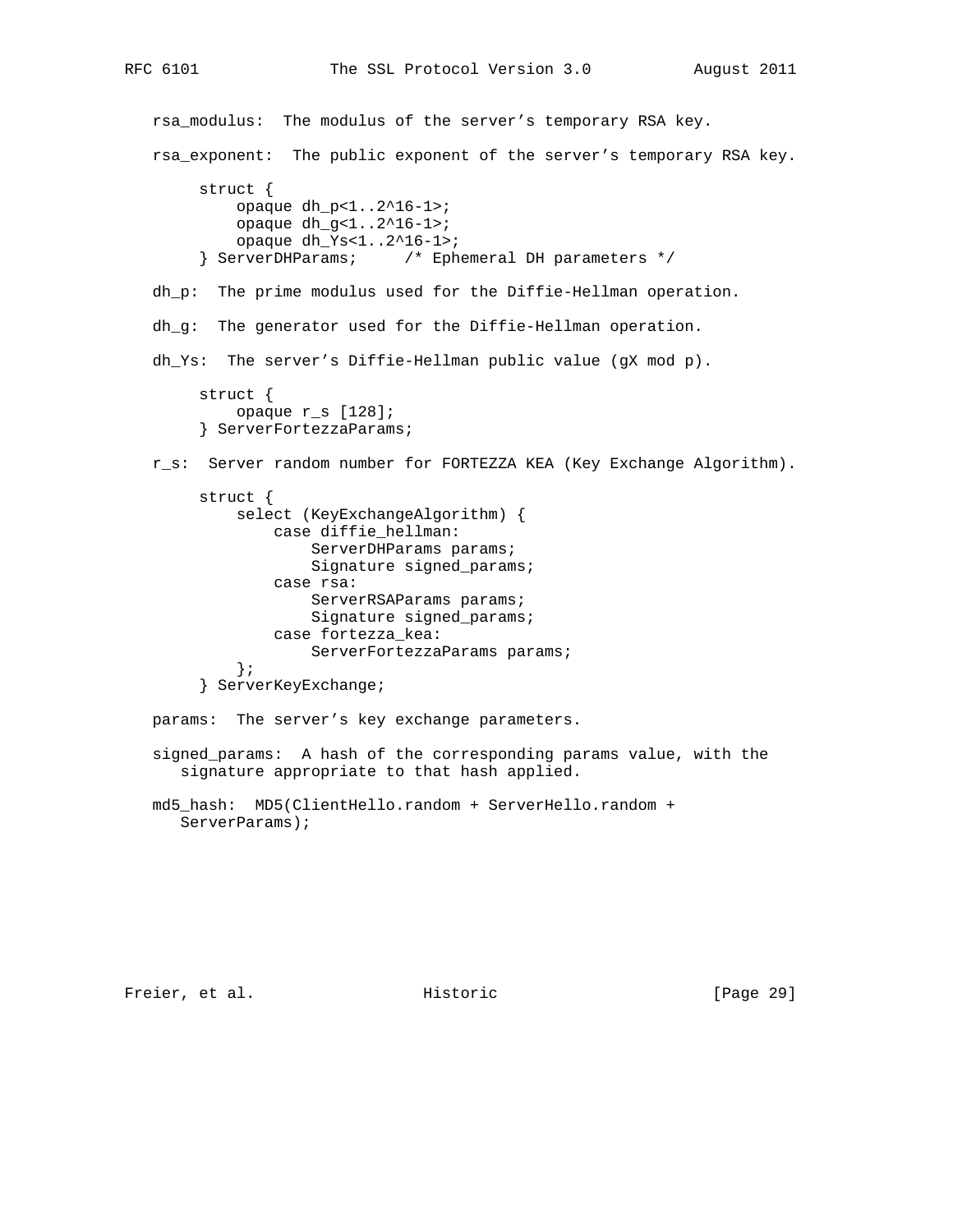```
sha_hash: SHA(ClientHello.random + ServerHello.random +
       ServerParams);
        enum { anonymous, rsa, dsa } SignatureAlgorithm;
         digitally-signed struct {
             select(SignatureAlgorithm) {
                 case anonymous: struct { };
                 case rsa:
                     opaque md5_hash[16];
                    opaque sha_hash[20];
                 case dsa:
                     opaque sha_hash[20];
             };
         } Signature;
5.6.4. Certificate Request
   A non-anonymous server can optionally request a certificate from the
    client, if appropriate for the selected cipher suite.
         enum {
             rsa_sign(1), dss_sign(2), rsa_fixed_dh(3), dss_fixed_dh(4),
             rsa_ephemeral_dh(5), dss_ephemeral_dh(6), fortezza_kea(20),
             (255)
         } ClientCertificateType;
         opaque DistinguishedName<1..2^16-1>;
         struct {
             ClientCertificateType certificate_types<1..2^8-1>;
             DistinguishedName certificate_authorities<3..2^16-1>;
         } CertificateRequest;
   certificate_types: This field is a list of the types of certificates
       requested, sorted in order of the server's preference.
    certificate_authorities: A list of the distinguished names of
       acceptable certificate authorities.
   Note: DistinguishedName is derived from [X509].
   Note: It is a fatal handshake_failure alert for an anonymous server
    to request client identification.
```
Freier, et al. Historic [Page 30]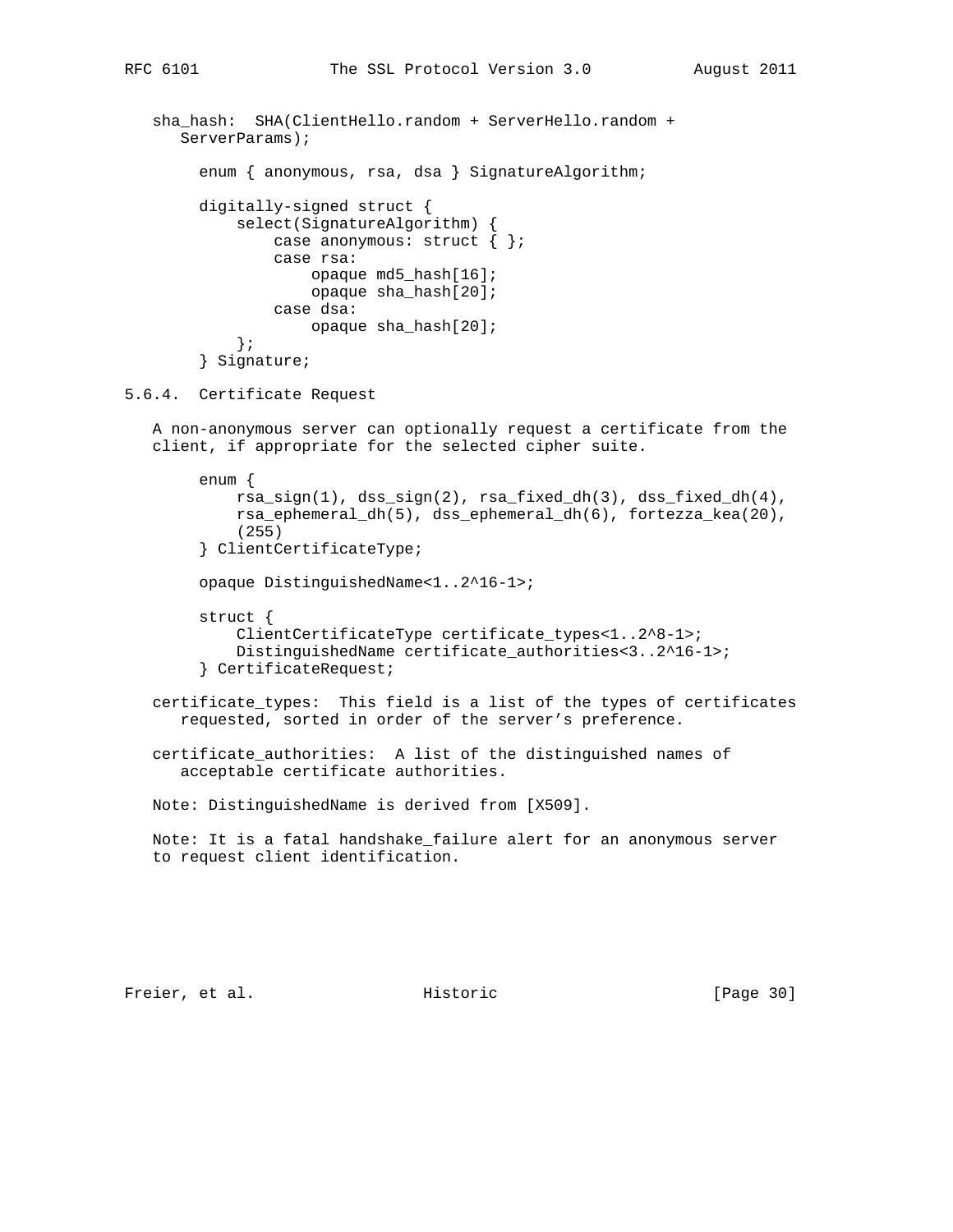## 5.6.5. Server Hello Done

 The server hello done message is sent by the server to indicate the end of the server hello and associated messages. After sending this message, the server will wait for a client response.

struct { } ServerHelloDone;

 Upon receipt of the server hello done message the client should verify that the server provided a valid certificate if required and check that the server hello parameters are acceptable.

5.6.6. Client Certificate

 This is the first message the client can send after receiving a server hello done message. This message is only sent if the server requests a certificate. If no suitable certificate is available, the client should send a no\_certificate alert instead. This alert is only a warning; however, the server may respond with a fatal handshake failure alert if client authentication is required. Client certificates are sent using the certificate defined in Section 5.6.2.

 Note: Client Diffie-Hellman certificates must match the server specified Diffie-Hellman parameters.

5.6.7. Client Key Exchange Message

 The choice of messages depends on which public key algorithm(s) has (have) been selected. See Section 5.6.3 for the KeyExchangeAlgorithm definition.

```
 struct {
     select (KeyExchangeAlgorithm) {
         case rsa: EncryptedPreMasterSecret;
         case diffie_hellman: ClientDiffieHellmanPublic;
        case fortezza_kea: FortezzaKeys;
     } exchange_keys;
 } ClientKeyExchange;
```
 The information to select the appropriate record structure is in the pending session state (see Section 5.1).

Freier, et al. Historic [Page 31]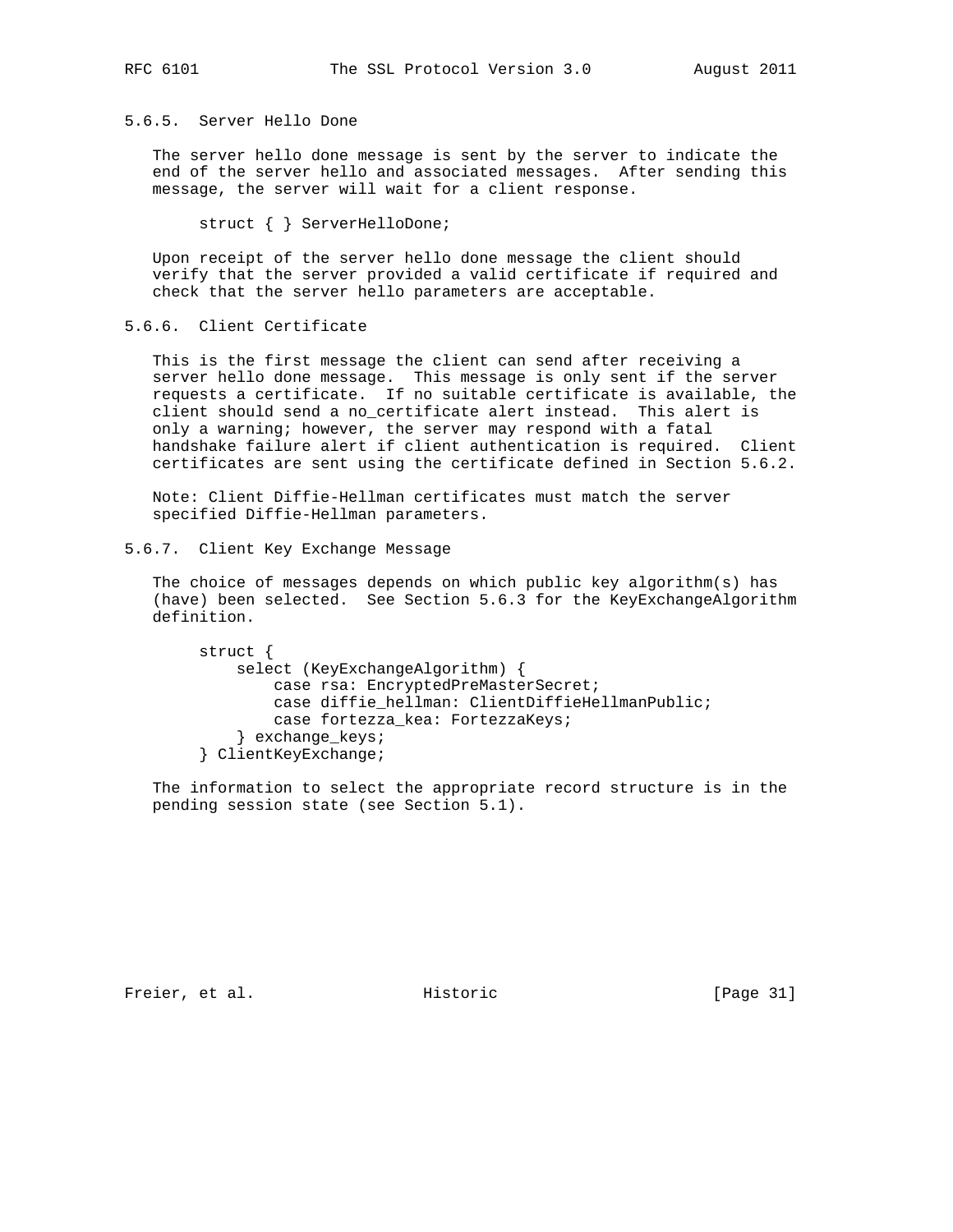### 5.6.7.1. RSA Encrypted Premaster Secret Message

 If RSA is being used for key agreement and authentication, the client generates a 48-byte premaster secret, encrypts it under the public key from the server's certificate or temporary RSA key from a server key exchange message, and sends the result in an encrypted premaster secret message.

 struct { ProtocolVersion client\_version; opaque random[46]; } PreMasterSecret;

 client\_version: The latest (newest) version supported by the client. This is used to detect version roll-back attacks.

random: 46 securely-generated random bytes.

 struct { public-key-encrypted PreMasterSecret pre\_master\_secret; } EncryptedPreMasterSecret;

 pre\_master\_secret: This random value is generated by the client and is used to generate the master secret, as specified in Section 6.1.

## 5.6.7.2. FORTEZZA Key Exchange Message

 Under FORTEZZA, the client derives a token encryption key (TEK) using the FORTEZZA Key Exchange Algorithm (KEA). The client's KEA calculation uses the public key in the server's certificate along with private parameters in the client's token. The client sends public parameters needed for the server to generate the TEK, using its own private parameters. The client generates session keys, wraps them using the TEK, and sends the results to the server. The client generates IVs for the session keys and TEK and sends them also. The client generates a random 48-byte premaster secret, encrypts it using the TEK, and sends the result:

Freier, et al. Historic [Page 32]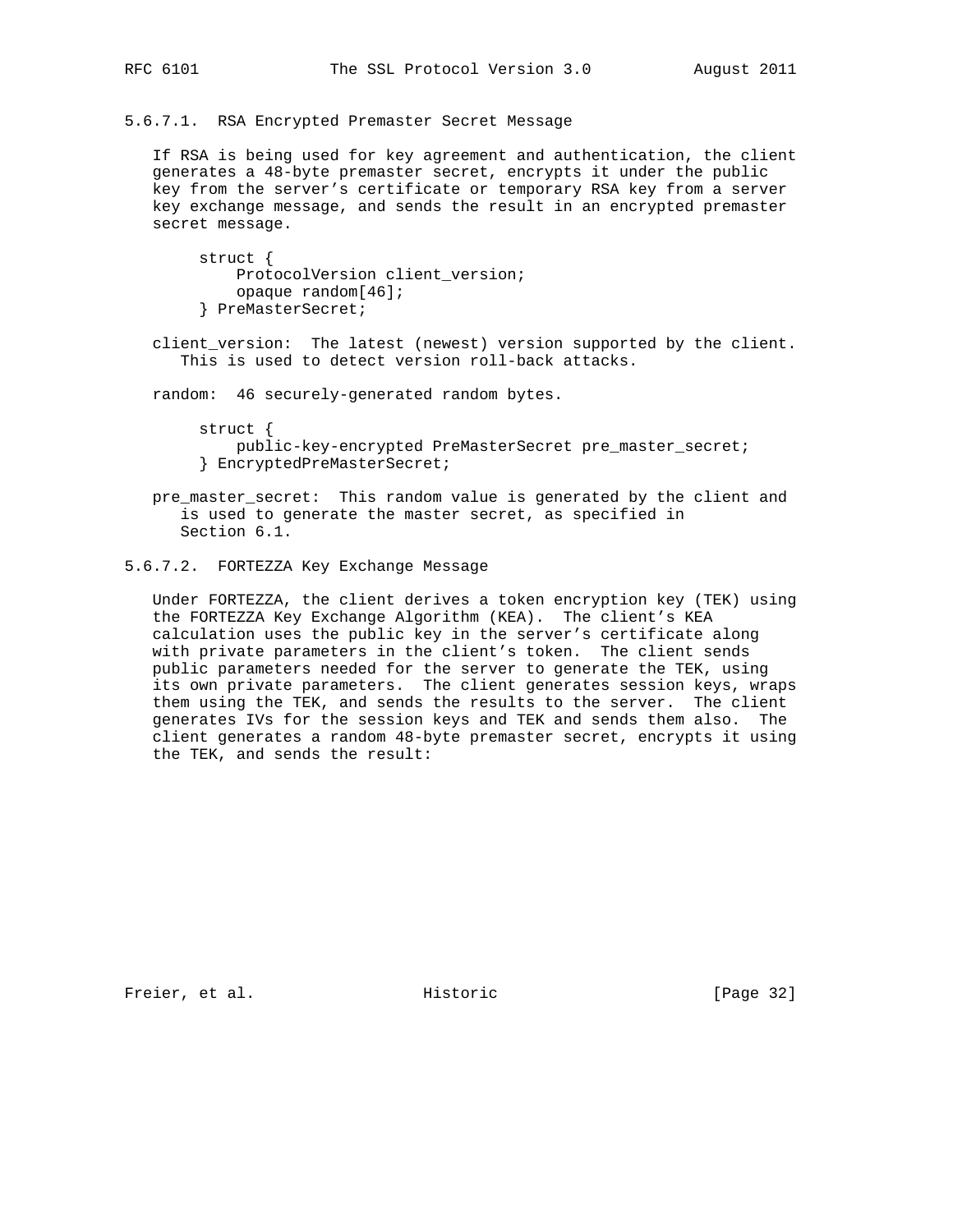```
 struct {
    opaque y_c<0..128>;
    opaque r_c[128];
    opaque y_signature[40];
    opaque wrapped_client_write_key[12];
     opaque wrapped_server_write_key[12];
    opaque client_write_iv[24];
    opaque server_write_iv[24];
    opaque master_secret_iv[24];
    block-ciphered opaque encrypted_pre_master_secret[48];
 } FortezzaKeys;
```
- y\_signature: y\_signature is the signature of the KEA public key, signed with the client's DSS private key.
- y\_c: The client's Yc value (public key) for the KEA calculation. If the client has sent a certificate, and its KEA public key is suitable, this value must be empty since the certificate already contains this value. If the client sent a certificate without a suitable public key, y\_c is used and y\_signature is the KEA public key signed with the client's DSS private key. For this value to be used, it must be between 64 and 128 bytes.
- r\_c: The client's Rc value for the KEA calculation.
- wrapped\_client\_write\_key: This is the client's write key, wrapped by the TEK.
- wrapped\_server\_write\_key: This is the server's write key, wrapped by the TEK.
- client\_write\_iv: The IV for the client write key.
- server\_write\_iv: The IV for the server write key.
- master\_secret\_iv: This is the IV for the TEK used to encrypt the premaster secret.
- pre\_master\_secret: A random value, generated by the client and used to generate the master secret, as specified in Section 6.1. In the above structure, it is encrypted using the TEK.

Freier, et al. Historic [Page 33]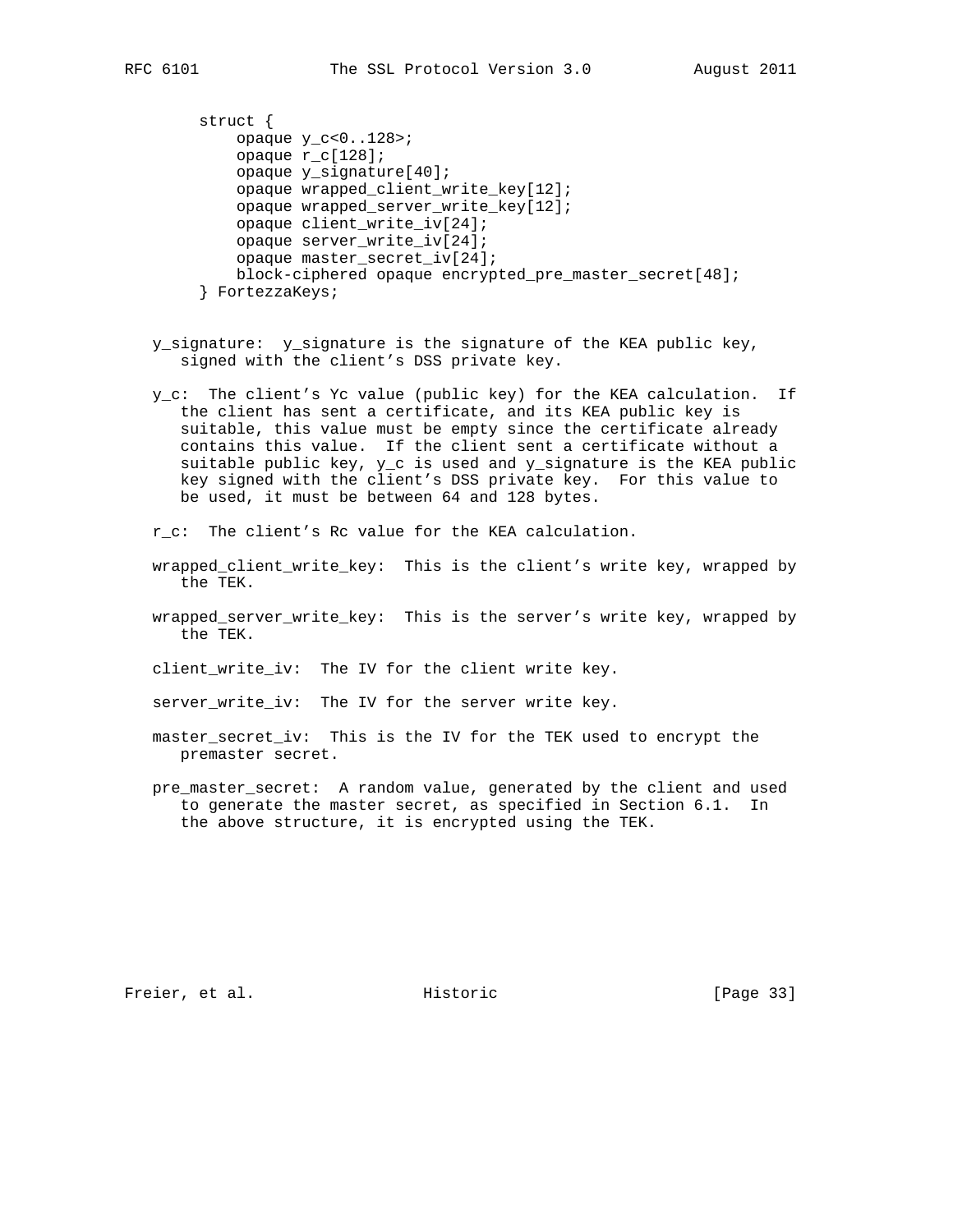5.6.7.3. Client Diffie-Hellman Public Value

 This structure conveys the client's Diffie-Hellman public value (Yc) if it was not already included in the client's certificate. The encoding used for Yc is determined by the enumerated PublicValueEncoding.

enum { implicit, explicit } PublicValueEncoding;

 implicit: If the client certificate already contains the public value, then it is implicit and Yc does not need to be sent again.

explicit: Yc needs to be sent.

```
 struct {
     select (PublicValueEncoding) {
         case implicit: struct { };
         case explicit: opaque dh_Yc<1..2^16-1>;
     } dh_public;
 } ClientDiffieHellmanPublic;
```
dh\_Yc: The client's Diffie-Hellman public value (Yc).

#### 5.6.8. Certificate Verify

 This message is used to provide explicit verification of a client certificate. This message is only sent following any client certificate that has signing capability (i.e., all certificates except those containing fixed Diffie-Hellman parameters).

```
 struct {
      Signature signature;
 } CertificateVerify;
```
 CertificateVerify.signature.md5\_hash MD5(master\_secret + pad\_2 + MD5(handshake\_messages + master\_secret + pad\_1)); Certificate.signature.sha\_hash SHA(master\_secret + pad\_2 + SHA(handshake\_messages + master\_secret + pad\_1));

pad\_1: This is identical to the pad\_1 defined in Section 5.2.3.1.

pad\_2: This is identical to the pad\_2 defined in Section 5.2.3.1.

 Here, handshake\_messages refers to all handshake messages starting at client hello up to but not including this message.

Freier, et al. Historic [Page 34]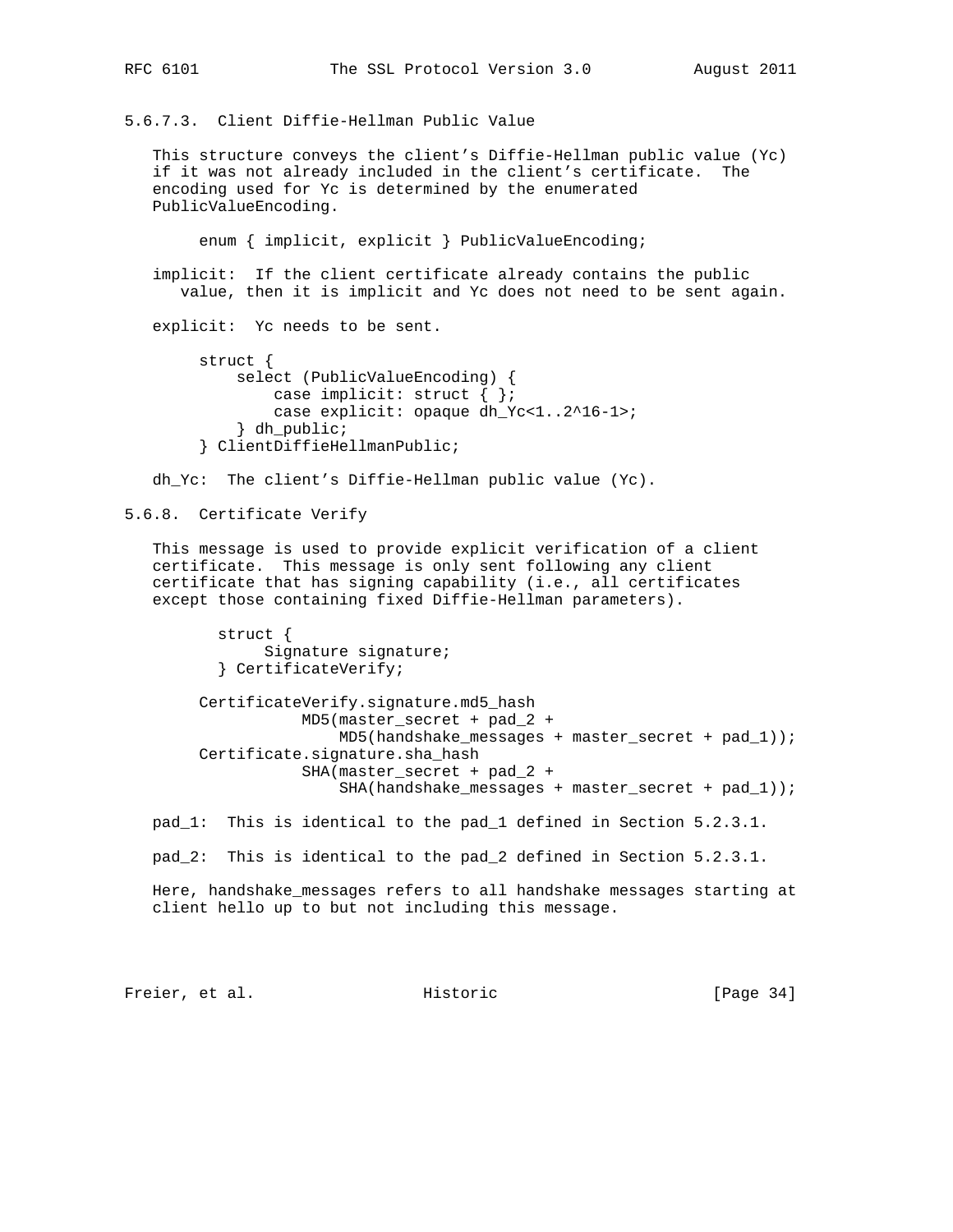## 5.6.9. Finished

 A finished message is always sent immediately after a change cipher spec message to verify that the key exchange and authentication processes were successful. The finished message is the first protected with the just-negotiated algorithms, keys, and secrets. No acknowledgment of the finished message is required; parties may begin sending encrypted data immediately after sending the finished message. Recipients of finished messages must verify that the contents are correct.

enum { client(0x434C4E54), server(0x53525652) } Sender;

```
 struct {
     opaque md5_hash[16];
     opaque sha_hash[20];
 } Finished;
```
- md5\_hash: MD5(master\_secret + pad2 + MD5(handshake\_messages + Sender + master\_secret + pad1));
- sha\_hash: SHA(master\_secret + pad2 + SHA(handshake\_messages + Sender + master\_secret + pad1));
- handshake\_messages: All of the data from all handshake messages up to but not including this message. This is only data visible at the handshake layer and does not include record layer headers.

 It is a fatal error if a finished message is not preceeded by a change cipher spec message at the appropriate point in the handshake.

 The hash contained in finished messages sent by the server incorporate Sender.server; those sent by the client incorporate Sender.client. The value handshake\_messages includes all handshake messages starting at client hello up to but not including this finished message. This may be different from handshake\_messages in Section 5.6.8 because it would include the certificate verify message (if sent).

 Note: Change cipher spec messages are not handshake messages and are not included in the hash computations.

Freier, et al. Historic [Page 35]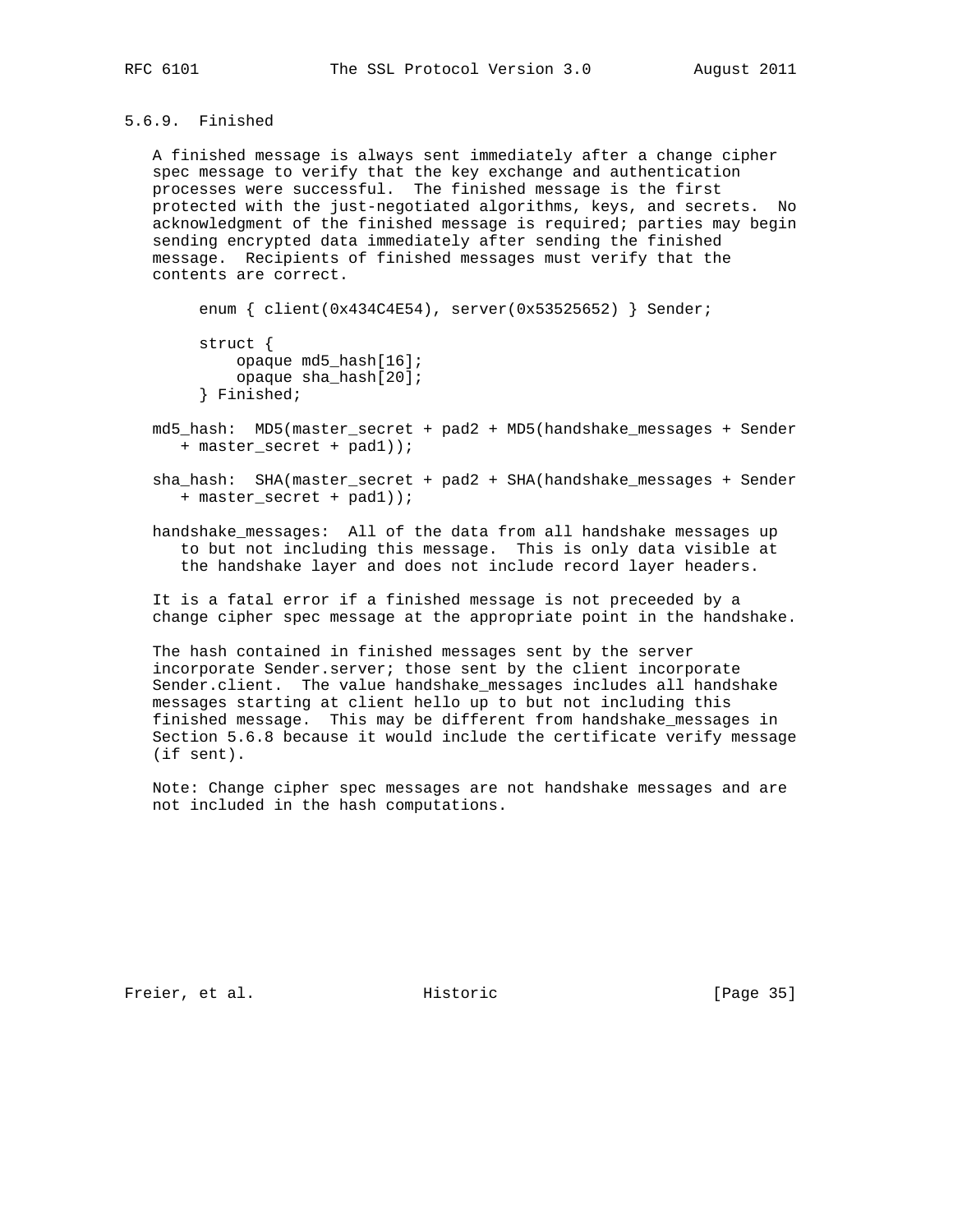5.7. Application Data Protocol

 Application data messages are carried by the record layer and are fragmented, compressed, and encrypted based on the current connection state. The messages are treated as transparent data to the record layer.

6. Cryptographic Computations

 The key exchange, authentication, encryption, and MAC algorithms are determined by the cipher\_suite selected by the server and revealed in the server hello message.

#### 6.1. Asymmetric Cryptographic Computations

 The asymmetric algorithms are used in the handshake protocol to authenticate parties and to generate shared keys and secrets.

 For Diffie-Hellman, RSA, and FORTEZZA, the same algorithm is used to convert the pre\_master\_secret into the master\_secret. The pre\_master\_secret should be deleted from memory once the master\_secret has been computed.

## master\_secret =

```
 MD5(pre_master_secret + SHA('A' + pre_master_secret +
     ClientHello.random + ServerHello.random)) +
 MD5(pre_master_secret + SHA('BB' + pre_master_secret +
    ClientHello.random + ServerHello.random)) +
 MD5(pre_master_secret + SHA('CCC' + pre_master_secret +
    ClientHello.random + ServerHello.random));
```
## 6.1.1. RSA

 When RSA is used for server authentication and key exchange, a 48 byte pre\_master\_secret is generated by the client, encrypted under the server's public key, and sent to the server. The server uses its private key to decrypt the pre\_master\_secret. Both parties then convert the pre\_master\_secret into the master\_secret, as specified above.

 RSA digital signatures are performed using PKCS #1 [PKCS1] block type 1. RSA public key encryption is performed using PKCS #1 block type 2.

Freier, et al. Historic [Page 36]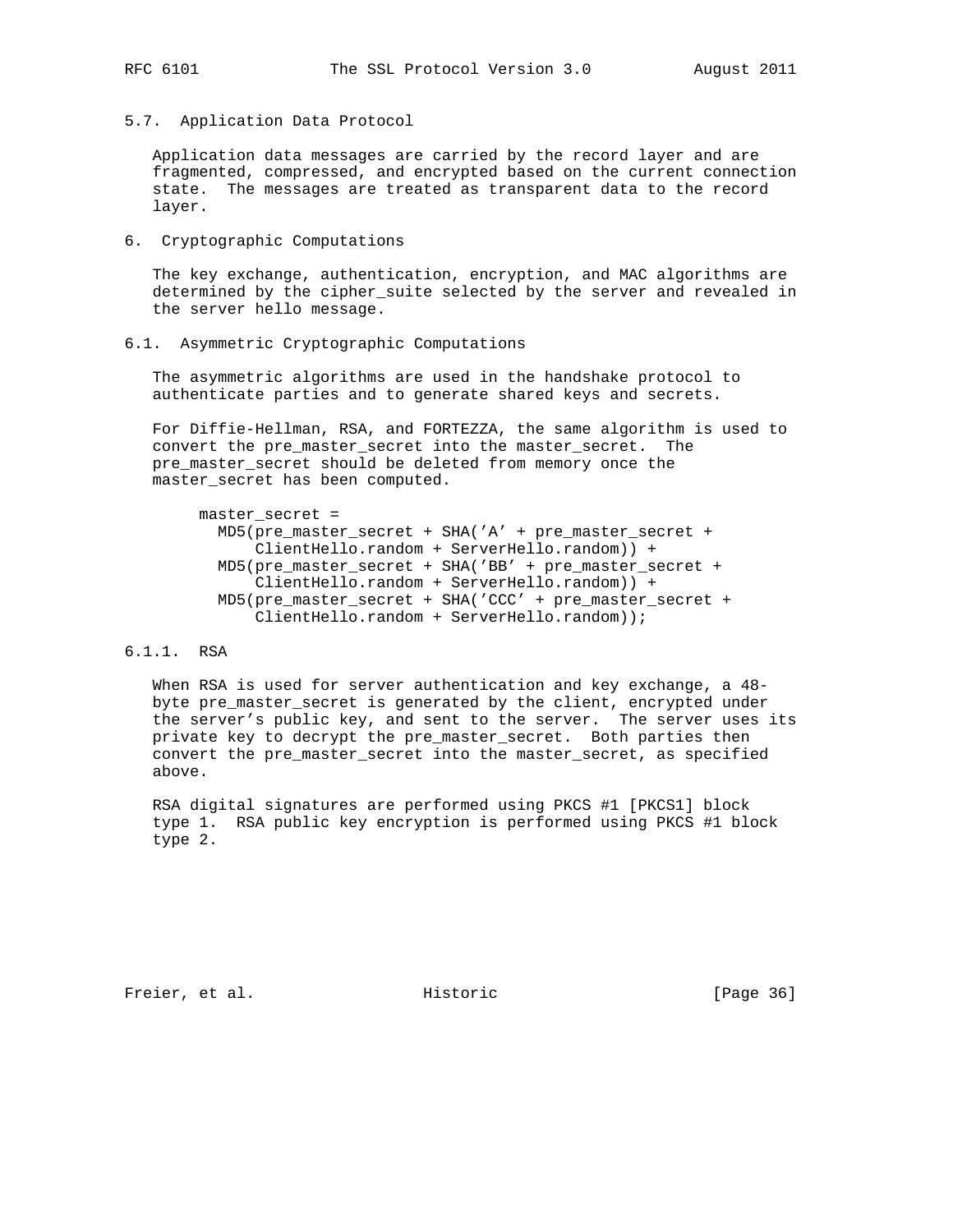#### 6.1.2. Diffie-Hellman

 A conventional Diffie-Hellman computation is performed. The negotiated key (Z) is used as the pre\_master\_secret, and is converted into the master\_secret, as specified above.

 Note: Diffie-Hellman parameters are specified by the server, and may be either ephemeral or contained within the server's certificate.

#### 6.1.3. FORTEZZA

 A random 48-byte pre\_master\_secret is sent encrypted under the TEK and its IV. The server decrypts the pre\_master\_secret and converts it into a master\_secret, as specified above. Bulk cipher keys and IVs for encryption are generated by the client's token and exchanged in the key exchange message; the master\_secret is only used for MAC computations.

#### 6.2. Symmetric Cryptographic Calculations and the CipherSpec

 The technique used to encrypt and verify the integrity of SSL records is specified by the currently active CipherSpec. A typical example would be to encrypt data using DES and generate authentication codes using MD5. The encryption and MAC algorithms are set to SSL\_NULL\_WITH\_NULL\_NULL at the beginning of the SSL handshake protocol, indicating that no message authentication or encryption is performed. The handshake protocol is used to negotiate a more secure CipherSpec and to generate cryptographic keys.

#### 6.2.1. The Master Secret

 Before secure encryption or integrity verification can be performed on records, the client and server need to generate shared secret information known only to themselves. This value is a 48-byte quantity called the master secret. The master secret is used to generate keys and secrets for encryption and MAC computations. Some algorithms, such as FORTEZZA, may have their own procedure for generating encryption keys (the master secret is used only for MAC computations in FORTEZZA).

6.2.2. Converting the Master Secret into Keys and MAC Secrets

 The master secret is hashed into a sequence of secure bytes, which are assigned to the MAC secrets, keys, and non-export IVs required by the current CipherSpec (see Appendix A.7). CipherSpecs require a client write MAC secret, a server write MAC secret, a client write key, a server write key, a client write IV, and a server write IV, which are generated from the master secret in that order. Unused

Freier, et al. Historic [Page 37]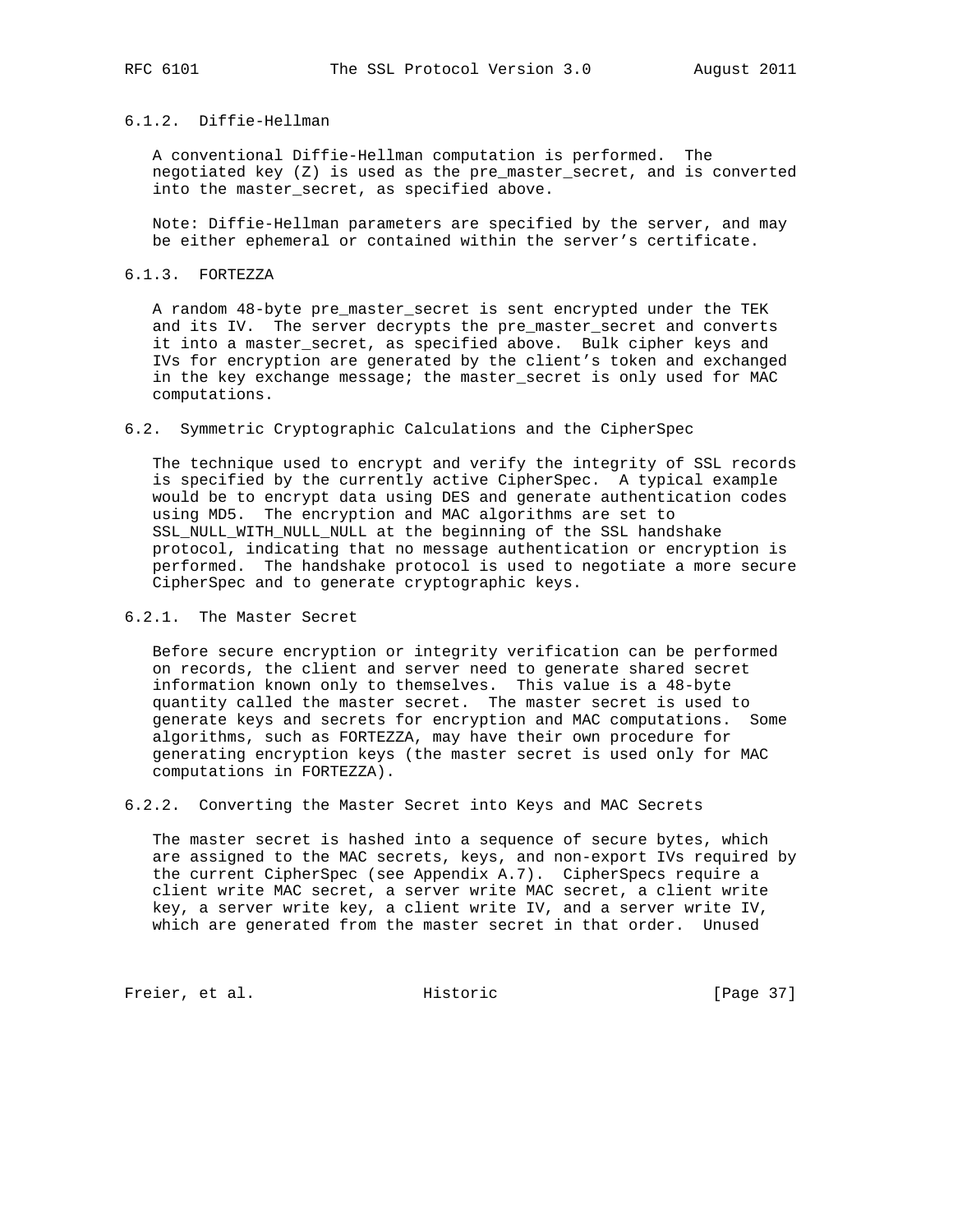values, such as FORTEZZA keys communicated in the KeyExchange message, are empty. The following inputs are available to the key definition process:

> opaque MasterSecret[48] ClientHello.random ServerHello.random

 When generating keys and MAC secrets, the master secret is used as an entropy source, and the random values provide unencrypted salt material and IVs for exportable ciphers.

To generate the key material, compute

```
 key_block =
   MD5(master_secret + SHA('A' + master_secret +
                            ServerHello.random +
                            ClientHello.random)) +
   MD5(master_secret + SHA('BB' + master_secret +
                           ServerHello.random +
                           ClientHello.random)) +
   MD5(master_secret + SHA('CCC' + master_secret +
                           ServerHello.random +
                           ClientHello.random)) + [...];
```
 until enough output has been generated. Then, the key\_block is partitioned as follows.

 client\_write\_MAC\_secret[CipherSpec.hash\_size] server\_write\_MAC\_secret[CipherSpec.hash\_size] client\_write\_key[CipherSpec.key\_material] server\_write\_key[CipherSpec.key\_material] client\_write\_IV[CipherSpec.IV\_size] /\* non-export ciphers \*/ server\_write\_IV[CipherSpec.IV\_size] /\* non-export ciphers \*/

Any extra key\_block material is discarded.

 Exportable encryption algorithms (for which CipherSpec.is\_exportable is true) require additional processing as follows to derive their final write keys:

```
 final_client_write_key = MD5(client_write_key +
                               ClientHello.random +
                               ServerHello.random);
 final_server_write_key = MD5(server_write_key +
                              ServerHello.random +
                               ClientHello.random);
```
Freier, et al. Historic [Page 38]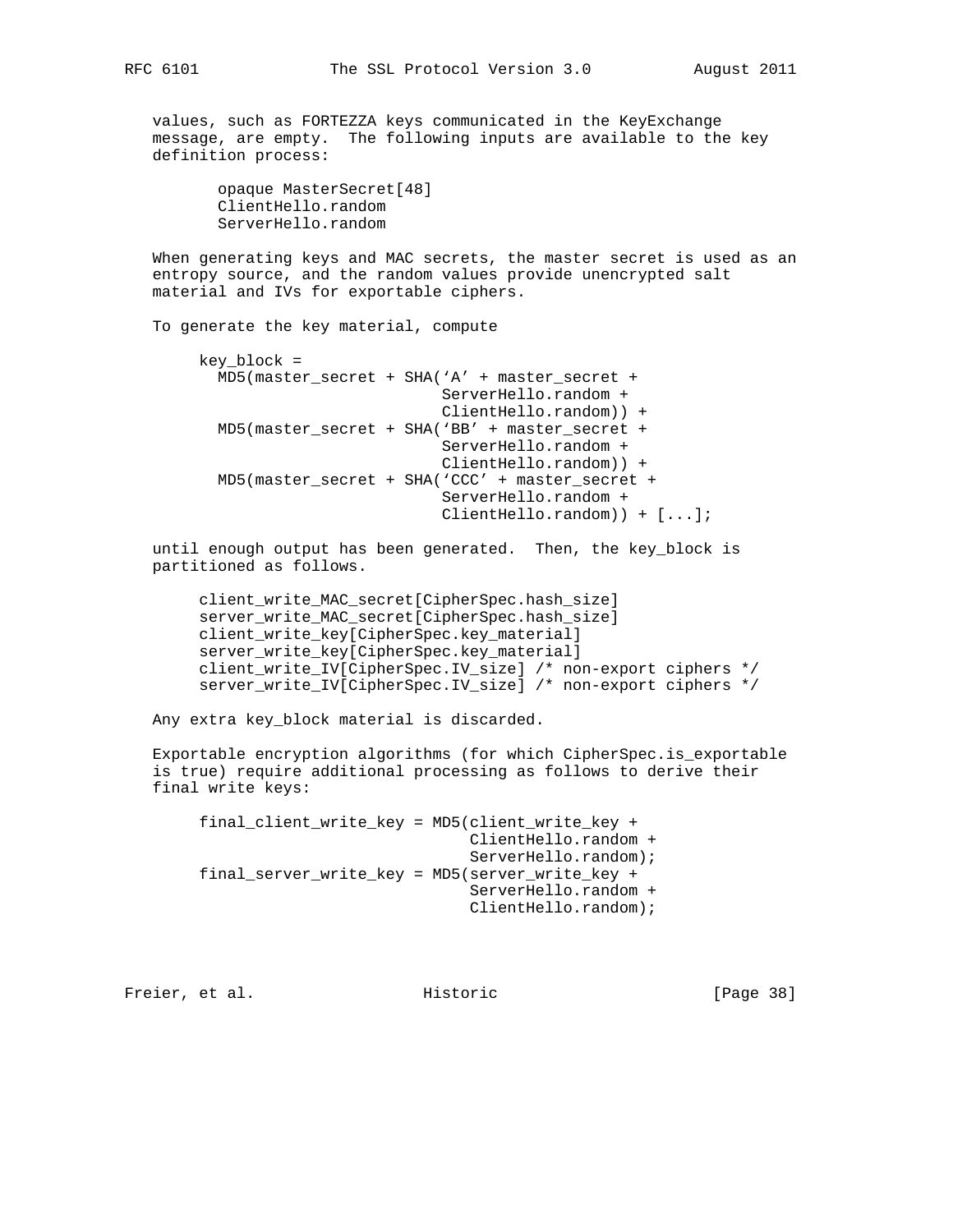Exportable encryption algorithms derive their IVs from the random messages:

 client\_write\_IV = MD5(ClientHello.random + ServerHello.random); server\_write\_IV = MD5(ServerHello.random + ClientHello.random);

 MD5 outputs are trimmed to the appropriate size by discarding the least-significant bytes.

6.2.2.1. Export Key Generation Example

 SSL\_RSA\_EXPORT\_WITH\_RC2\_CBC\_40\_MD5 requires five random bytes for each of the two encryption keys and 16 bytes for each of the MAC keys, for a total of 42 bytes of key material. MD5 produces 16 bytes of output per call, so three calls to MD5 are required. The MD5 outputs are concatenated into a 48-byte key\_block with the first MD5 call providing bytes zero through 15, the second providing bytes 16 through 31, etc. The key\_block is partitioned, and the write keys are salted because this is an exportable encryption algorithm.

```
 client_write_MAC_secret = key_block[0..15]
        server_write_MAC_secret = key_block[16..31]
 client_write_key = key_block[32..36]
 server_write_key = key_block[37..41]
        final_client_write_key = MD5(client_write_key +
                                     ClientHello.random +
                                     ServerHello.random)[0..15];
        final_server_write_key = MD5(server_write_key +
                                     ServerHello.random +
                                     ClientHello.random)[0..15];
        client_write_IV = MD5(ClientHello.random +
                              ServerHello.random)[0..7];
        server_write_IV = MD5(ServerHello.random +
                              ClientHello.random)[0..7];
```
7. Security Considerations

See Appendix F.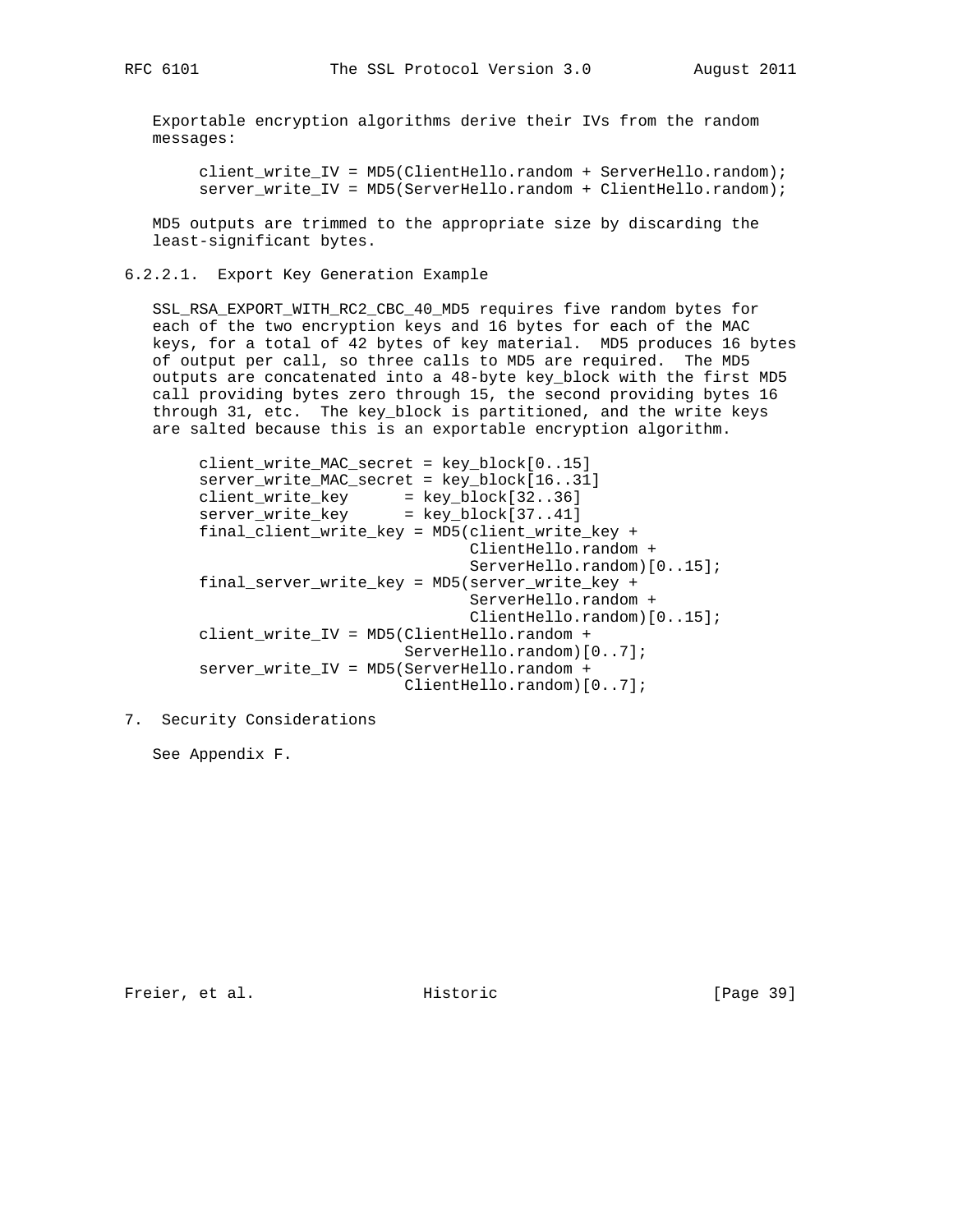## 8. Informative References

- [DH1] Diffie, W. and M. Hellman, "New Directions in Cryptography", IEEE Transactions on Information Theory V. IT-22, n. 6, pp. 74-84, June 1977.
- [SSL-2] Hickman, K., "The SSL Protocol", February 1995.
- [3DES] Tuchman, W., "Hellman Presents No Shortcut Solutions To DES", IEEE Spectrum, v. 16, n. 7, pp 40-41, July 1979.
- [DES] ANSI X3.106, "American National Standard for Information Systems-Data Link Encryption", American National Standards Institute, 1983.
- [DSS] NIST FIPS PUB 186, "Digital Signature Standard", National Institute of Standards and Technology U.S. Department of Commerce, May 1994.
- [FOR] NSA X22, "FORTEZZA: Application Implementers Guide", Document # PD4002103-1.01, April 1995.
- [RFC0959] Postel, J. and J. Reynolds, "File Transfer Protocol", STD 9, RFC 959, October 1985.
- [RFC0791] Postel, J., "Internet Protocol", STD 5, RFC 791, September 1981.
- [RFC1945] Berners-Lee, T., Fielding, R., and H. Nielsen, "Hypertext Transfer Protocol -- HTTP/1.0", RFC 1945, May 1996.
- [RFC1321] Rivest, R., "The MD5 Message-Digest Algorithm", RFC 1321, April 1992.
- [RFC0793] Postel, J., "Transmission Control Protocol", STD 7, RFC 793, September 1981.
- [RFC0854] Postel, J. and J. Reynolds, "Telnet Protocol Specification", STD 8, RFC 854, May 1983.
- [RFC1832] Srinivasan, R., "XDR: External Data Representation Standard", RFC 1832, August 1995.

Freier, et al. Historic [Page 40]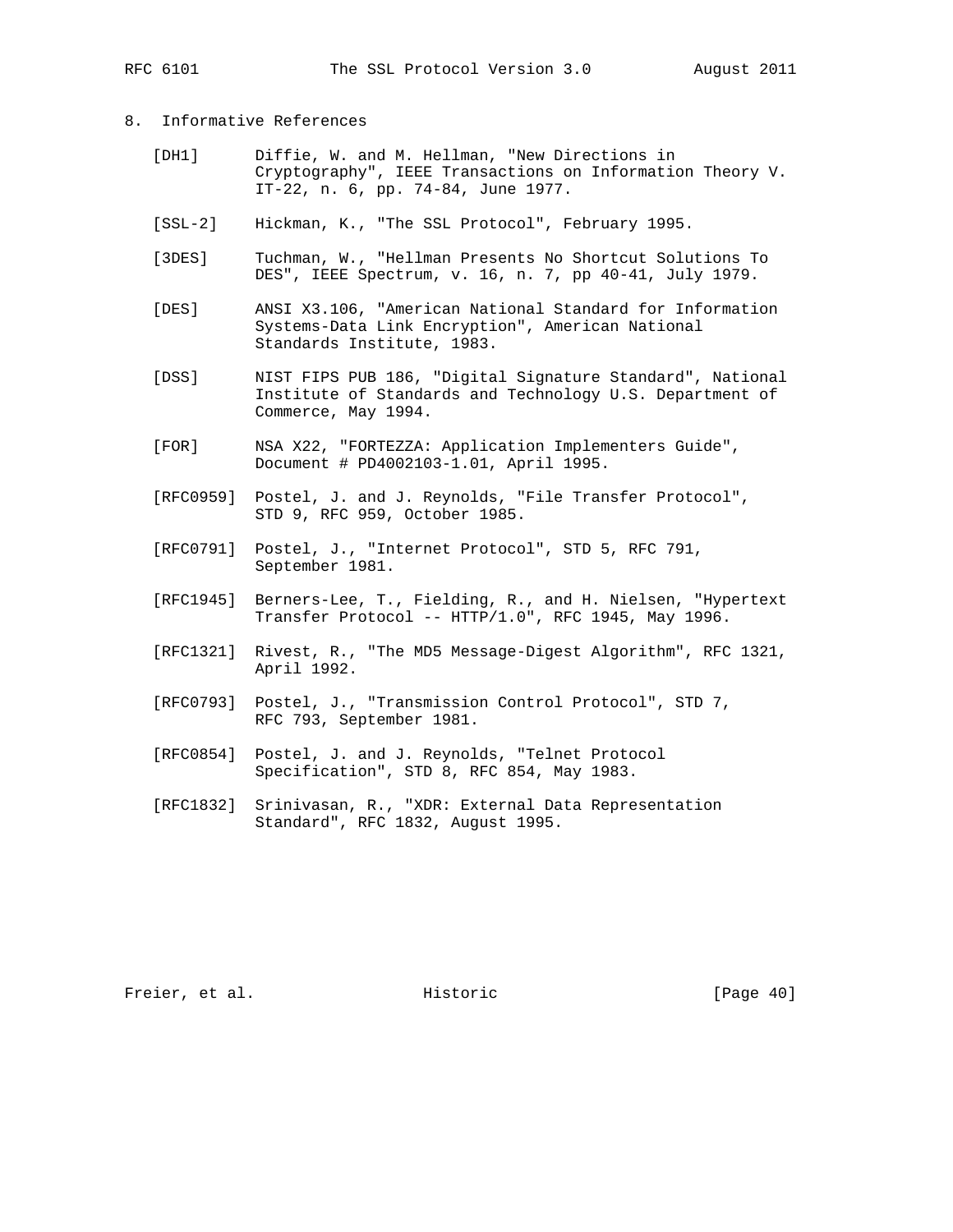- [RFC2104] Krawczyk, H., Bellare, M., and R. Canetti, "HMAC: Keyed- Hashing for Message Authentication", RFC 2104, February 1997.
- [IDEA] Lai, X., "On the Design and Security of Block Ciphers", ETH Series in Information Processing, v. 1, Konstanz: Hartung-Gorre Verlag, 1992.
- [PKCS1] RSA Laboratories, "PKCS #1: RSA Encryption Standard version 1.5", November 1993.
- [PKCS6] RSA Laboratories, "PKCS #6: RSA Extended Certificate Syntax Standard version 1.5", November 1993.
- [PKCS7] RSA Laboratories, "PKCS #7: RSA Cryptographic Message Syntax Standard version 1.5", November 1993.
- [RSA] Rivest, R., Shamir, A., and L. Adleman, "A Method for Obtaining Digital Signatures and Public-Key Cryptosystems", Communications of the ACM v. 21, n. 2 pp. 120-126., February 1978.
- [SCH] Schneier, B., "Applied Cryptography: Protocols, Algorithms, and Source Code in C", John Wiley & Sons, 1994.
- [SHA] NIST FIPS PUB 180-1, "Secure Hash Standard", May 1994.

 National Institute of Standards and Technology, U.S. Department of Commerce, DRAFT

- [X509] CCITT, "The Directory Authentication Framework", Recommendation X.509 , 1988.
- [RSADSI] RSA Data Security, Inc., "Unpublished works".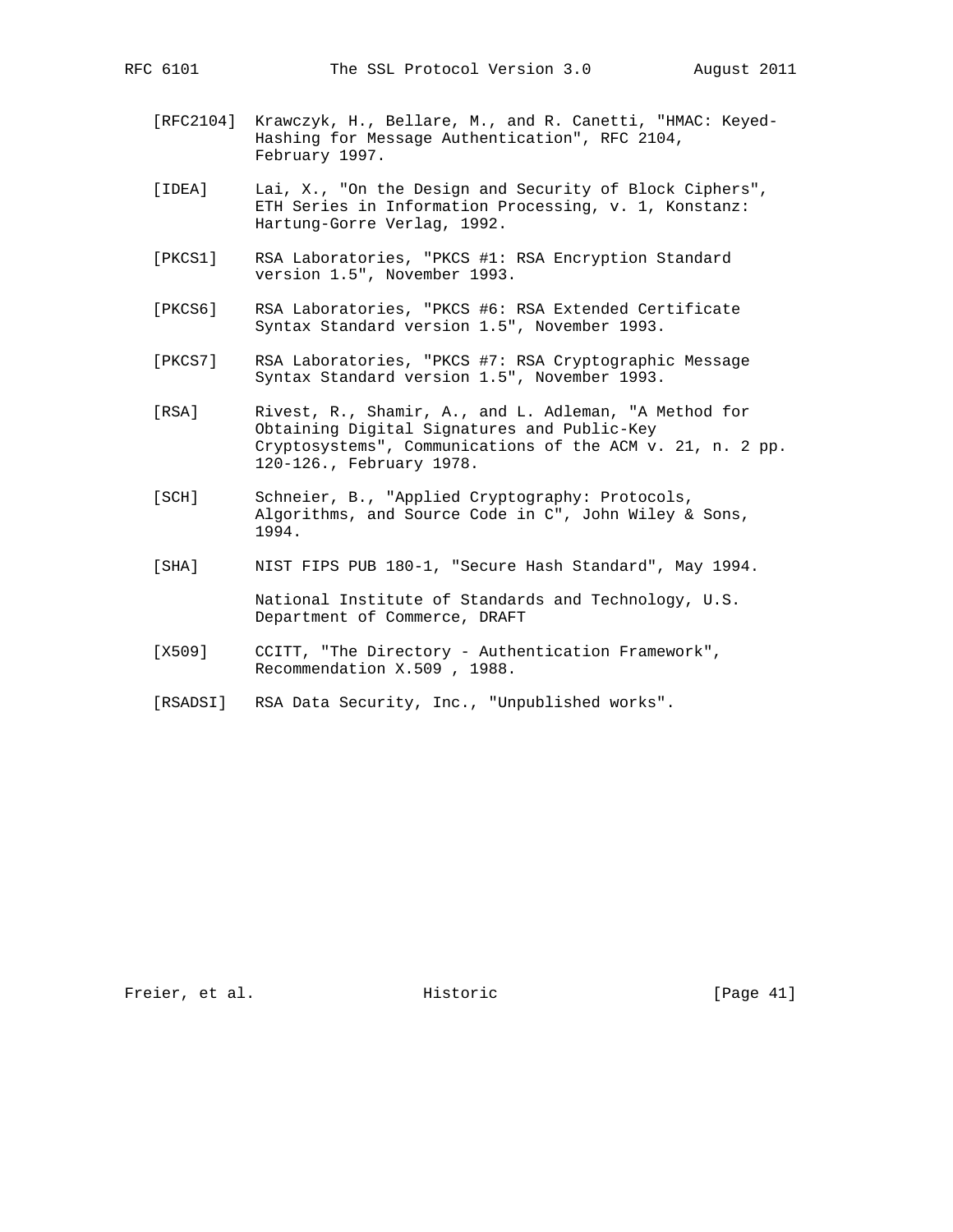```
Appendix A. Protocol Constant Values
    This section describes protocol types and constants.
A.1. Record Layer
         struct {
             uint8 major, minor;
         } ProtocolVersion;
        ProtocolVersion version = \{3,0\};
         enum {
             change_cipher_spec(20), alert(21), handshake(22),
             application_data(23), (255)
         } ContentType;
         struct {
             ContentType type;
             ProtocolVersion version;
             uint16 length;
             opaque fragment[SSLPlaintext.length];
         } SSLPlaintext;
         struct {
             ContentType type;
             ProtocolVersion version;
             uint16 length;
             opaque fragment[SSLCompressed.length];
         } SSLCompressed;
         struct {
             ContentType type;
             ProtocolVersion version;
             uint16 length;
             select (CipherSpec.cipher_type) {
                 case stream: GenericStreamCipher;
                 case block: GenericBlockCipher;
             } fragment;
         } SSLCiphertext;
         stream-ciphered struct {
             opaque content[SSLCompressed.length];
             opaque MAC[CipherSpec.hash_size];
         } GenericStreamCipher;
         block-ciphered struct {
             opaque content[SSLCompressed.length];
```
Freier, et al. Historic [Page 42]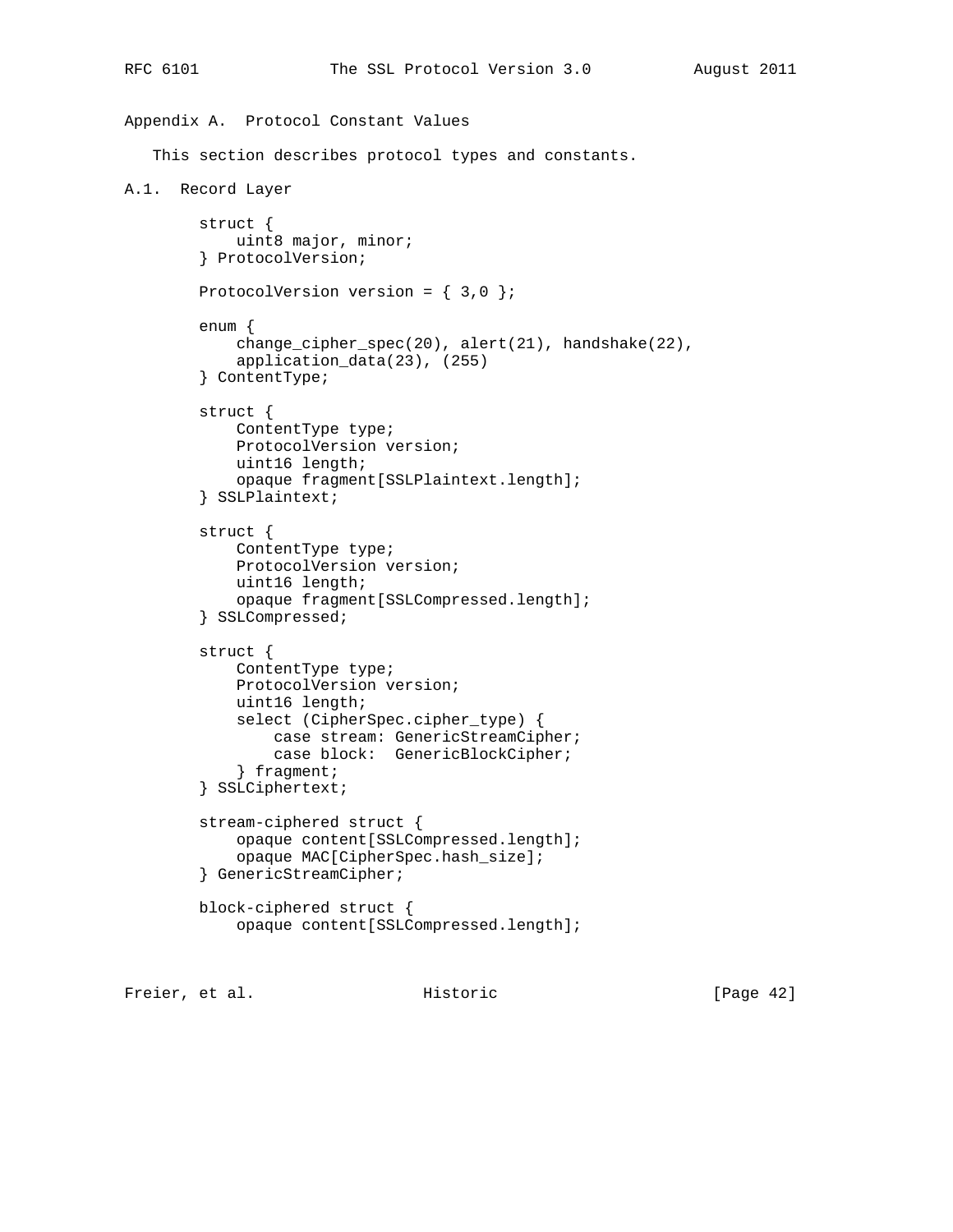```
 opaque MAC[CipherSpec.hash_size];
             uint8 padding[GenericBlockCipher.padding_length];
             uint8 padding_length;
         } GenericBlockCipher;
A.2. Change Cipher Specs Message
         struct {
            enum \{ change_cipher_spec(1), (255) \} type;
         } ChangeCipherSpec;
A.3. Alert Messages
        enum { warning(1), fatal(2), (255) } AlertLevel;
         enum {
             close_notify(0),
             unexpected_message(10),
             bad_record_mac(20),
             decompression_failure(30),
             handshake_failure(40),
             no_certificate(41),
             bad_certificate(42),
             unsupported_certificate(43),
             certificate_revoked(44),
             certificate_expired(45),
             certificate_unknown(46),
             illegal_parameter (47),
             (255)
         } AlertDescription;
         struct {
             AlertLevel level;
             AlertDescription description;
         } Alert;
```
Freier, et al. Historic [Page 43]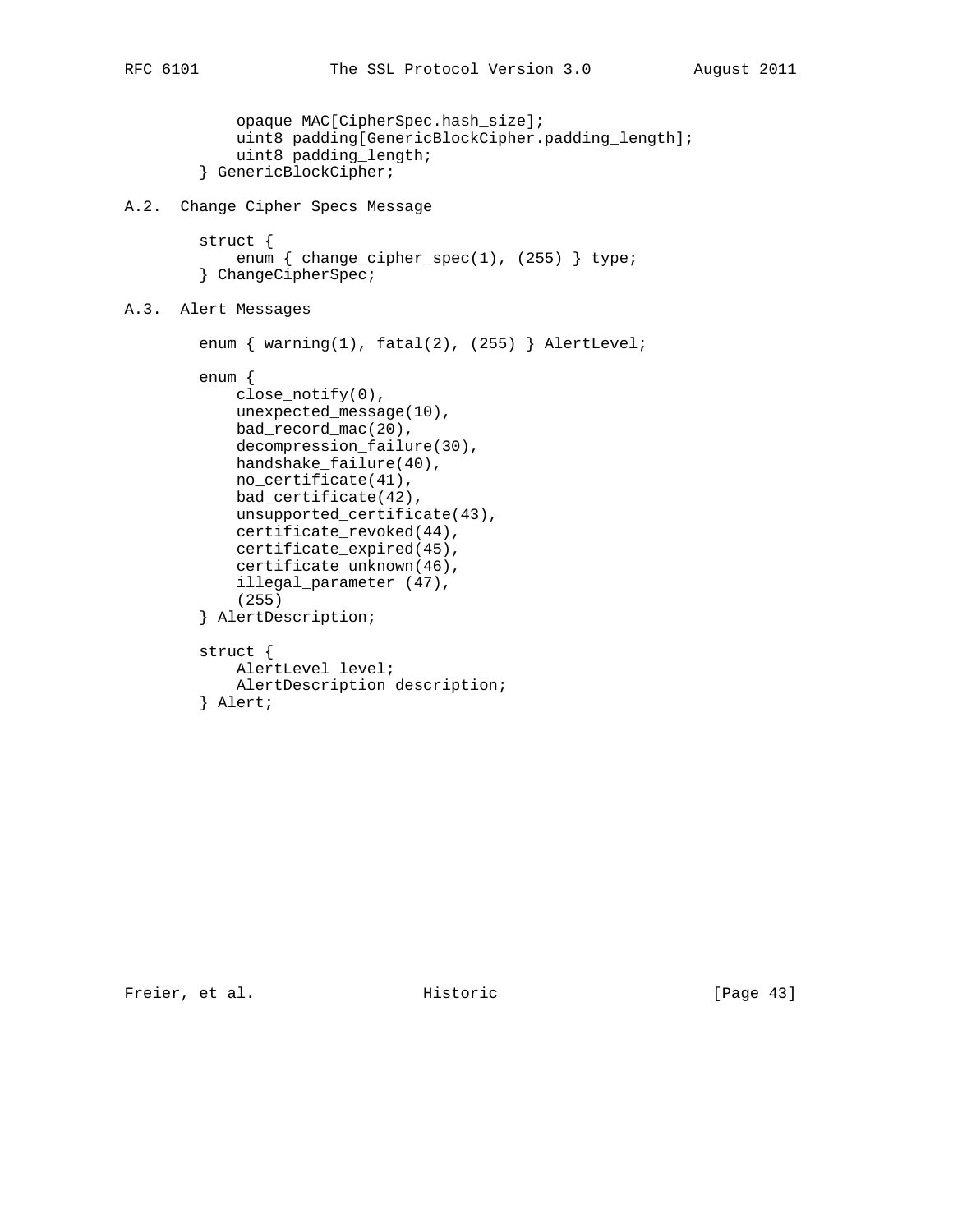A.4. Handshake Protocol

```
 enum {
           hello_request(0), client_hello(1), server_hello(2),
           certificate(11), server_key_exchange (12),
           certificate_request(13), server_done(14),
           certificate_verify(15), client_key_exchange(16),
           finished(20), (255)
       } HandshakeType;
         struct {
             HandshakeType msg_type;
             uint24 length;
             select (HandshakeType) {
                 case hello_request: HelloRequest;
                 case client_hello: ClientHello;
                 case server_hello: ServerHello;
                 case certificate: Certificate;
                 case server_key_exchange: ServerKeyExchange;
                 case certificate_request: CertificateRequest;
                 case server_done: ServerHelloDone;
                 case certificate_verify: CertificateVerify;
                 case client_key_exchange: ClientKeyExchange;
                 case finished: Finished;
             } body;
         } Handshake;
A.4.1. Hello Messages
         struct { } HelloRequest;
         struct {
             uint32 gmt_unix_time;
             opaque random_bytes[28];
         } Random;
         opaque SessionID<0..32>;
         uint8 CipherSuite[2];
        enum { null(0), (255) } CompressionMethod;
         struct {
             ProtocolVersion client_version;
             Random random;
             SessionID session_id;
             CipherSuite cipher_suites<0..2^16-1>;
             CompressionMethod compression_methods<0..2^8-1>;
```
Freier, et al. Historic [Page 44]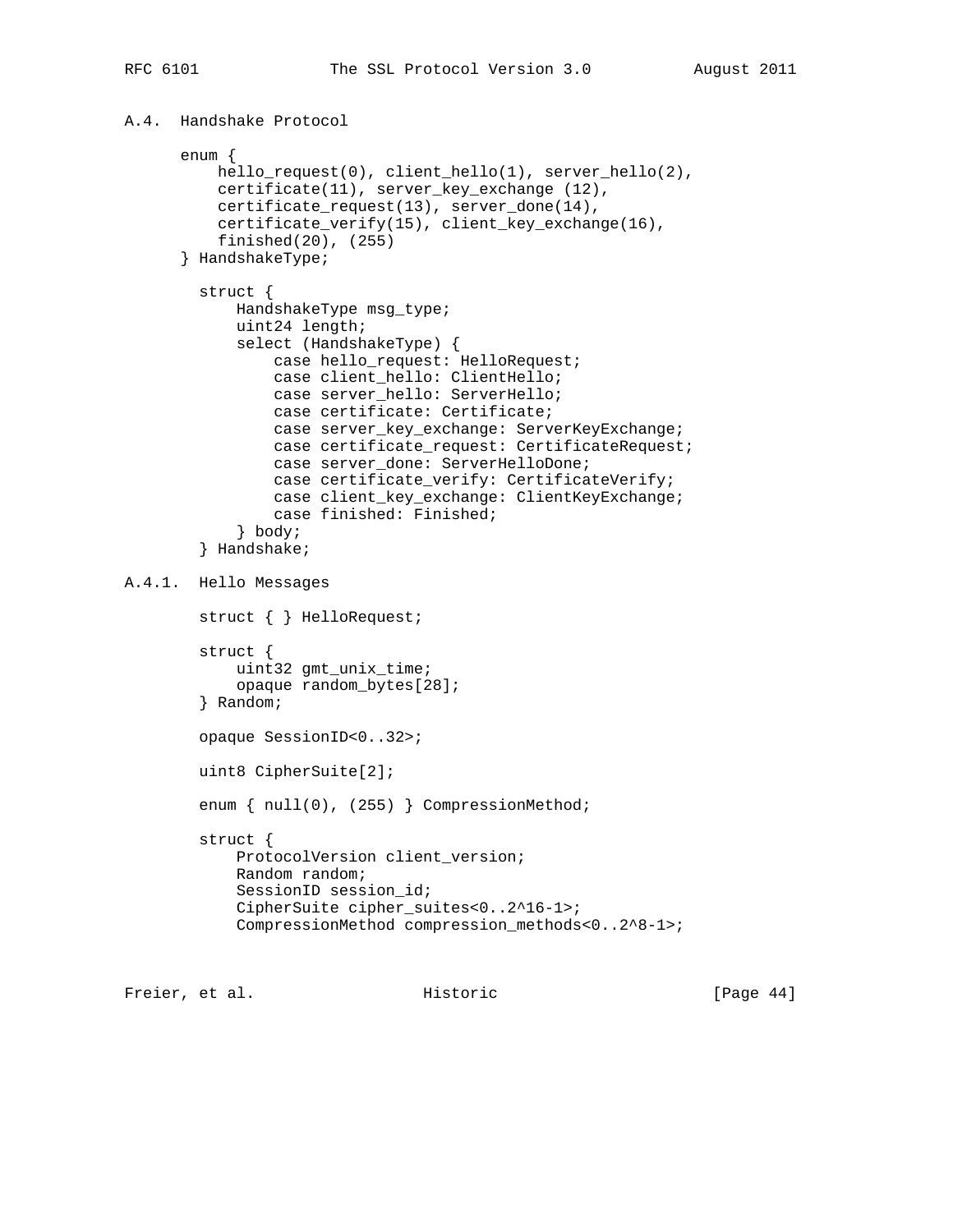```
 } ClientHello;
         struct {
             ProtocolVersion server_version;
             Random random;
             SessionID session_id;
             CipherSuite cipher_suite;
             CompressionMethod compression_method;
         } ServerHello;
A.4.2. Server Authentication and Key Exchange Messages
         opaque ASN.1Cert<2^24-1>;
         struct {
             ASN.1Cert certificate_list<1..2^24-1>;
         } Certificate;
         enum { rsa, diffie_hellman, fortezza_kea } KeyExchangeAlgorithm;
         struct {
             opaque RSA_modulus<1..2^16-1>;
             opaque RSA_exponent<1..2^16-1>;
         } ServerRSAParams;
         struct {
             opaque DH_p<1..2^16-1>;
             opaque DH_g<1..2^16-1>;
             opaque DH_Ys<1..2^16-1>;
         } ServerDHParams;
         struct {
             opaque r_s [128]
         } ServerFortezzaParams
         struct {
             select (KeyExchangeAlgorithm) {
                 case diffie_hellman:
                     ServerDHParams params;
                      Signature signed_params;
                  case rsa:
                    ServerRSAParams params;
                      Signature signed_params;
                  case fortezza_kea:
                      ServerFortezzaParams params;
              };
         } ServerKeyExchange;
```
Freier, et al. Historic [Page 45]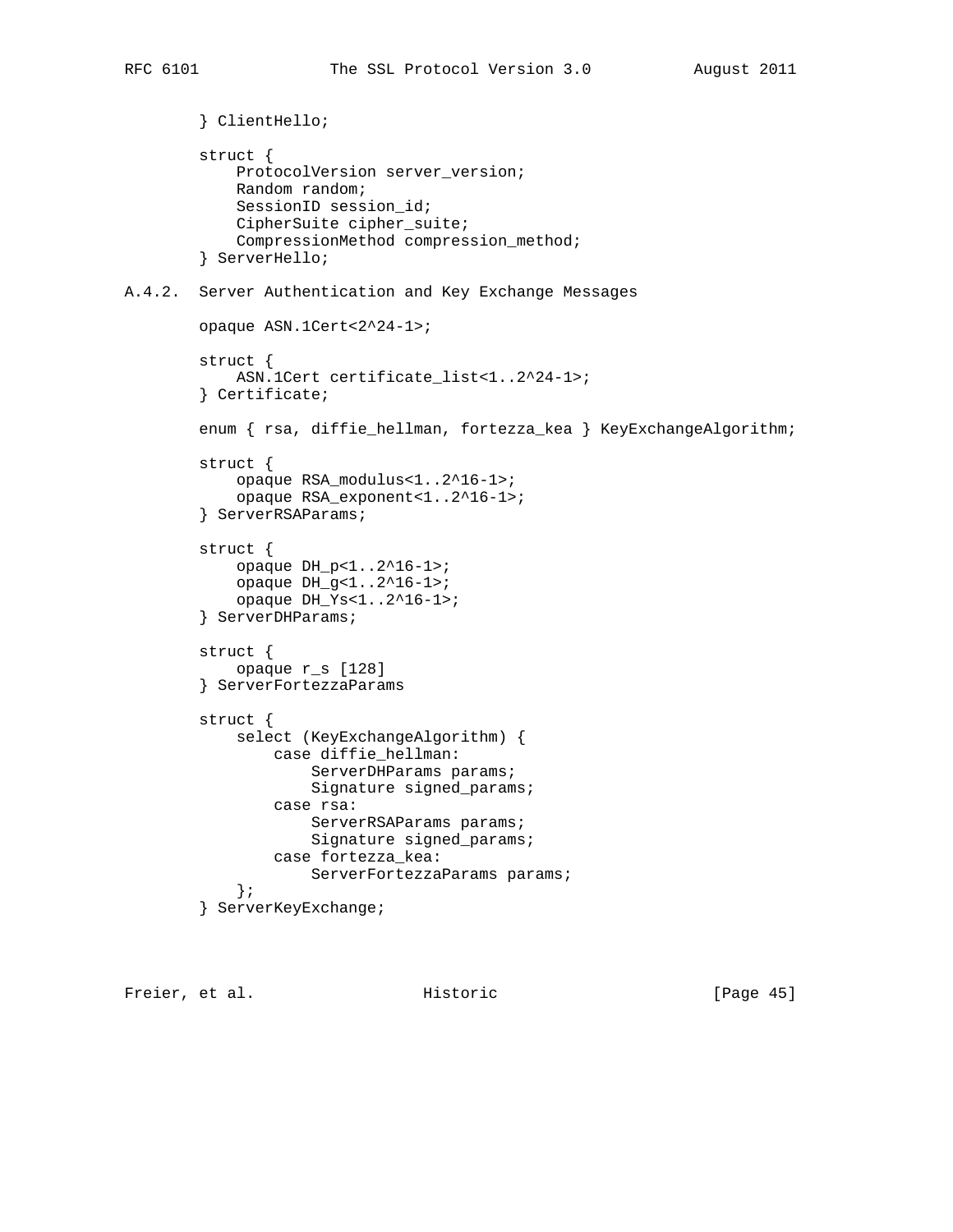```
enum { anonymous, rsa, dsa } SignatureAlgorithm;
         digitally-signed struct {
             select(SignatureAlgorithm) {
                 case anonymous: struct { };
                 case rsa:
                     opaque md5_hash[16];
                     opaque sha_hash[20];
                  case dsa:
                     opaque sha_hash[20];
             };
         } Signature;
         enum {
             RSA_sign(1), DSS_sign(2), RSA_fixed_DH(3),
             DSS_fixed_DH(4), RSA_ephemeral_DH(5), DSS_ephemeral_DH(6),
             FORTEZZA_MISSI(20), (255)
         } CertificateType;
         opaque DistinguishedName<1..2^16-1>;
         struct {
             CertificateType certificate_types<1..2^8-1>;
             DistinguishedName certificate_authorities<3..2^16-1>;
         } CertificateRequest;
         struct { } ServerHelloDone;
A.5. Client Authentication and Key Exchange Messages
         struct {
             select (KeyExchangeAlgorithm) {
                 case rsa: EncryptedPreMasterSecret;
                 case diffie_hellman: DiffieHellmanClientPublicValue;
                 case fortezza_kea: FortezzaKeys;
             } exchange_keys;
         } ClientKeyExchange;
         struct {
             ProtocolVersion client_version;
             opaque random[46];
         } PreMasterSecret;
         struct {
             public-key-encrypted PreMasterSecret pre_master_secret;
         } EncryptedPreMasterSecret;
```
Freier, et al. Historic [Page 46]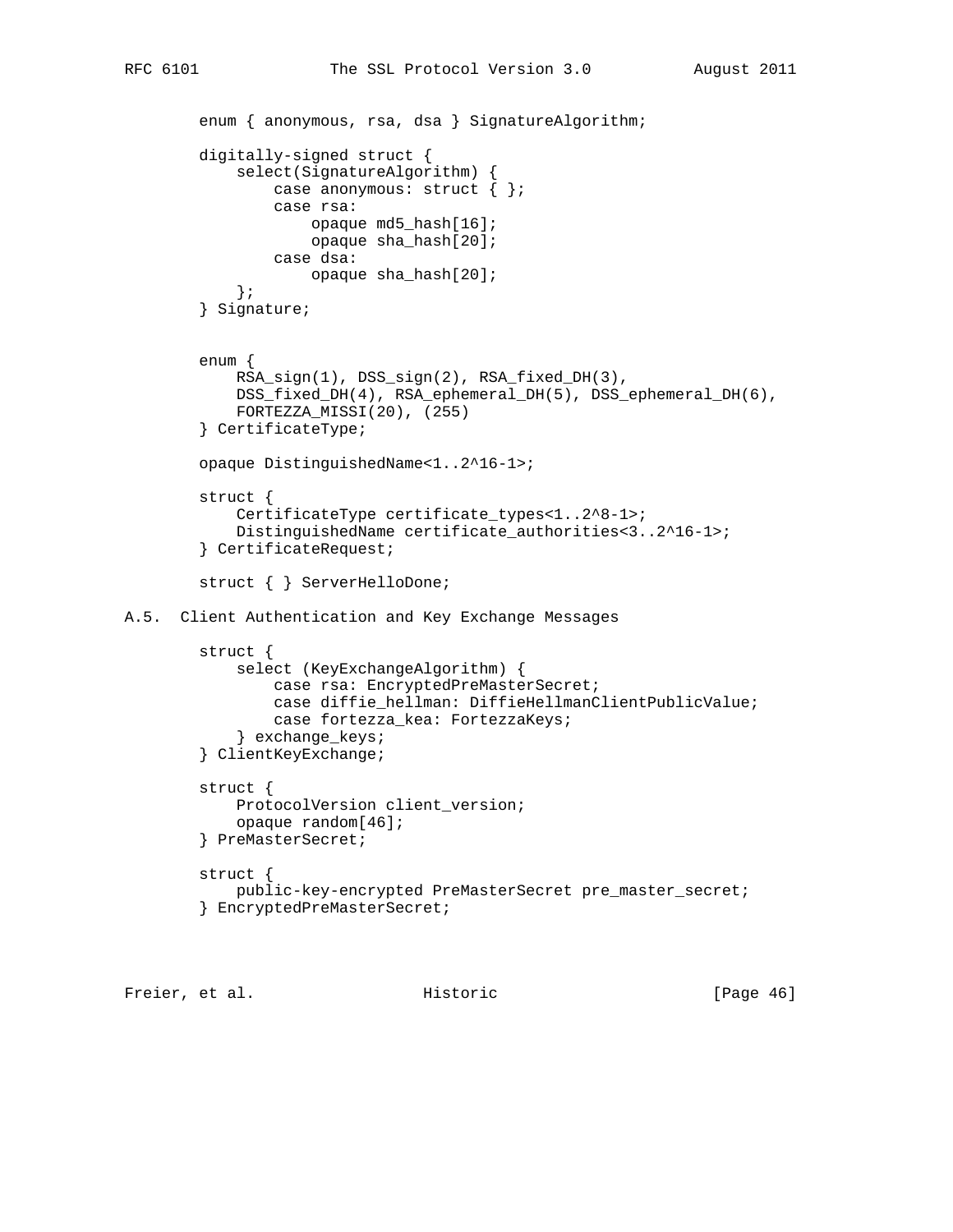```
 struct {
             opaque y_c<0..128>;
             opaque r_c[128];
             opaque y_signature[40];
             opaque wrapped_client_write_key[12];
             opaque wrapped_server_write_key[12];
             opaque client_write_iv[24];
             opaque server_write_iv[24];
             opaque master_secret_iv[24];
             opaque encrypted_preMasterSecret[48];
         } FortezzaKeys;
         enum { implicit, explicit } PublicValueEncoding;
         struct {
             select (PublicValueEncoding) {
                 case implicit: struct {};
                 case explicit: opaque DH_Yc<1..2^16-1>;
             } dh_public;
         } ClientDiffieHellmanPublic;
         struct {
             Signature signature;
         } CertificateVerify;
A.5.1. Handshake Finalization Message
```

```
 struct {
     opaque md5_hash[16];
     opaque sha_hash[20];
 } Finished;
```
A.6. The CipherSuite

 The following values define the CipherSuite codes used in the client hello and server hello messages.

 A CipherSuite defines a cipher specifications supported in SSL version 3.0.

CipherSuite SSL\_NULL\_WITH\_NULL\_NULL  $= \{ 0x00, 0x00 \}$ ;

 The following CipherSuite definitions require that the server provide an RSA certificate that can be used for key exchange. The server may request either an RSA or a DSS signature-capable certificate in the certificate request message.

Freier, et al. Historic [Page 47]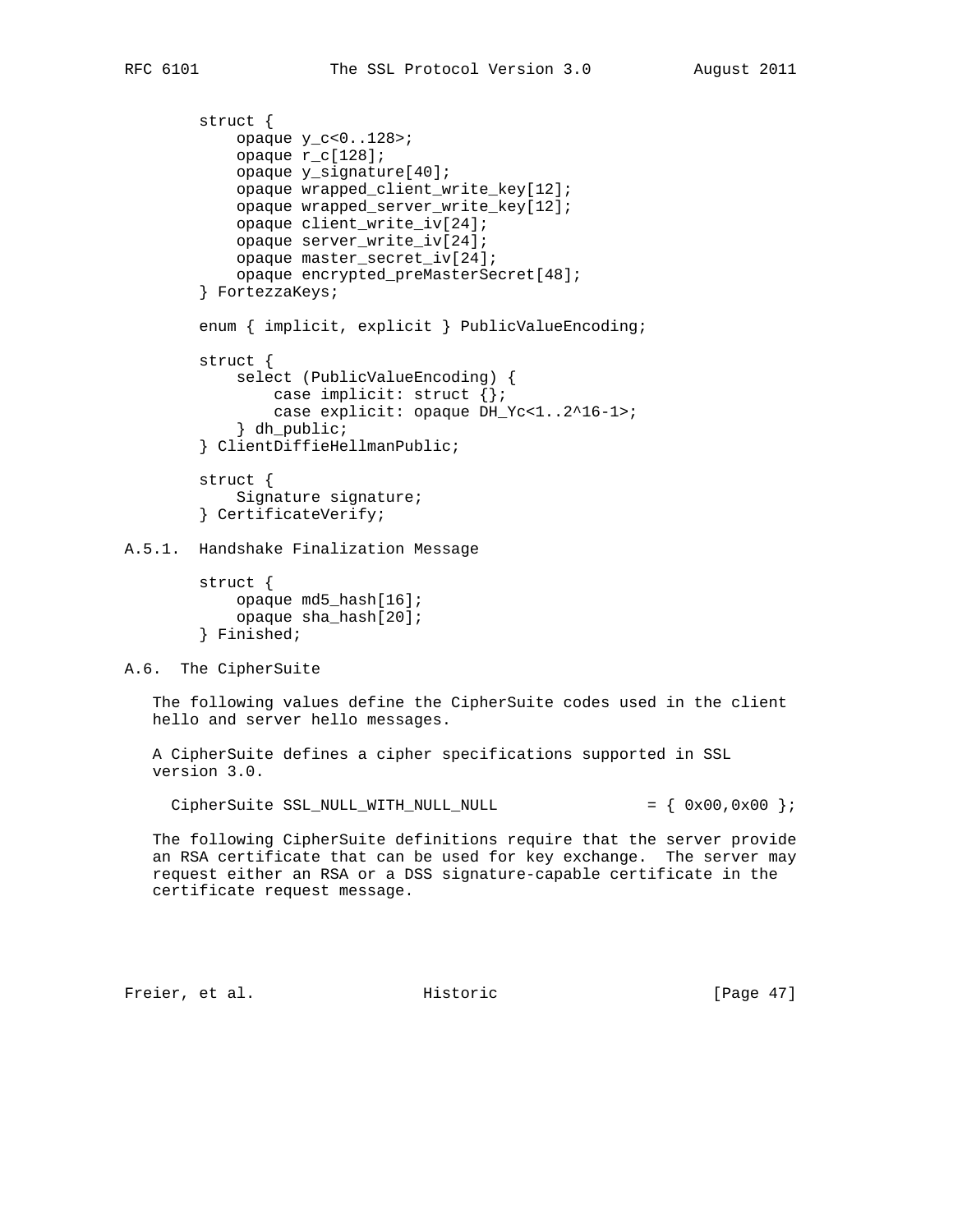|  | CipherSuite SSL_RSA_WITH_NULL_MD5              |                   | $0x00, 0x01$ } ; |                     |
|--|------------------------------------------------|-------------------|------------------|---------------------|
|  | CipherSuite SSL_RSA_WITH_NULL_SHA              | $=$               | $0x00, 0x02$ };  |                     |
|  | CipherSuite SSL_RSA_EXPORT_WITH_RC4_40_MD5     |                   | 0x00,0x03        | $\}$ ;              |
|  | CipherSuite SSL_RSA_WITH_RC4_128_MD5           | $=$ $\rightarrow$ | $0x00, 0x04$ };  |                     |
|  | CipherSuite SSL_RSA_WITH_RC4_128_SHA           | $=$               | $0x00, 0x05$ } ; |                     |
|  | CipherSuite SSL_RSA_EXPORT_WITH_RC2_CBC_40_MD5 | $=$ $\sqrt{ }$    | 0x00,0x06        | $\}$ ;              |
|  | CipherSuite SSL_RSA_WITH_IDEA_CBC_SHA          | $=$               | 0x00,0x07        | $\rightarrow$       |
|  | CipherSuite SSL_RSA_EXPORT_WITH_DES40_CBC_SHA  | $=$ $\frac{1}{2}$ | 0x00,0x08        | $\}$ ;              |
|  | CipherSuite SSL_RSA_WITH_DES_CBC_SHA           | $=$               | 0x00,0x09        | $\vert \cdot \vert$ |
|  | CipherSuite SSL_RSA_WITH_3DES_EDE_CBC_SHA      | $=$               | $0x00, 0x0A$ } ; |                     |

 The following CipherSuite definitions are used for server authenticated (and optionally client-authenticated) Diffie-Hellman. DH denotes cipher suites in which the server's certificate contains the Diffie-Hellman parameters signed by the certificate authority (CA). DHE denotes ephemeral Diffie-Hellman, where the Diffie-Hellman parameters are signed by a DSS or RSA certificate, which has been signed by the CA. The signing algorithm used is specified after the DH or DHE parameter. In all cases, the client must have the same type of certificate, and must use the Diffie-Hellman parameters chosen by the server.

|  | CipherSuite SSL_DH_DSS_EXPORT_WITH_DES40_CBC_SHA  | $=$ | 0x00,0x0B | $\vert \cdot \rangle$ |
|--|---------------------------------------------------|-----|-----------|-----------------------|
|  | CipherSuite SSL_DH_DSS_WITH_DES_CBC_SHA           |     | 0x00,0x0C | $\}$ ;                |
|  | CipherSuite SSL_DH_DSS_WITH_3DES_EDE_CBC_SHA      |     | 0x00,0x0D | $\}$ ;                |
|  | CipherSuite SSL_DH_RSA_EXPORT_WITH_DES40_CBC_SHA  | $=$ | 0x00,0x0E | $\vert \cdot \rangle$ |
|  | CipherSuite SSL_DH_RSA_WITH_DES_CBC_SHA           | $=$ | 0x00,0x0F | $\vert \cdot \rangle$ |
|  | CipherSuite SSL_DH_RSA_WITH_3DES_EDE_CBC_SHA      | $=$ | 0x00,0x10 | $\vert \cdot \rangle$ |
|  | CipherSuite SSL_DHE_DSS_EXPORT_WITH_DES40_CBC_SHA | $=$ | 0x00,0x11 | $\cdot$               |
|  | CipherSuite SSL_DHE_DSS_WITH_DES_CBC_SHA          | $=$ | 0x00,0x12 | $\}$ ;                |
|  | CipherSuite SSL_DHE_DSS_WITH_3DES_EDE_CBC_SHA     | $=$ | 0x00,0x13 | $\}$ ;                |
|  | CipherSuite SSL_DHE_RSA_EXPORT_WITH_DES40_CBC_SHA | $=$ | 0x00,0x14 | $\}$ ;                |
|  | CipherSuite SSL_DHE_RSA_WITH_DES_CBC_SHA          |     | 0x00,0x15 | $\vert \cdot \rangle$ |
|  | CipherSuite SSL_DHE_RSA_WITH_3DES_EDE_CBC_SHA     |     | 0x00,0x16 | $\mathcal{F}$         |

 The following cipher suites are used for completely anonymous Diffie- Hellman communications in which neither party is authenticated. Note that this mode is vulnerable to man-in-the-middle attacks and is therefore strongly discouraged.

| CipherSuite SSL_DH_anon_EXPORT_WITH_RC4_40_MD5                           | $= \{ 0x00, 0x17 \}$ |  |
|--------------------------------------------------------------------------|----------------------|--|
| CipherSuite SSL_DH_anon_WITH_RC4_128_MD5                                 | $= \{ 0x00, 0x18 \}$ |  |
| CipherSuite SSL_DH_anon_EXPORT_WITH_DES40_CBC_SHA = $\{ 0x00, 0x19 \}$ ; |                      |  |
| CipherSuite SSL_DH_anon_WITH_DES_CBC_SHA                                 | $= \{ 0x00, 0x1A \}$ |  |
| CipherSuite SSL_DH_anon_WITH_3DES_EDE_CBC_SHA                            | $= \{ 0x00, 0x1B \}$ |  |

Freier, et al. Historic [Page 48]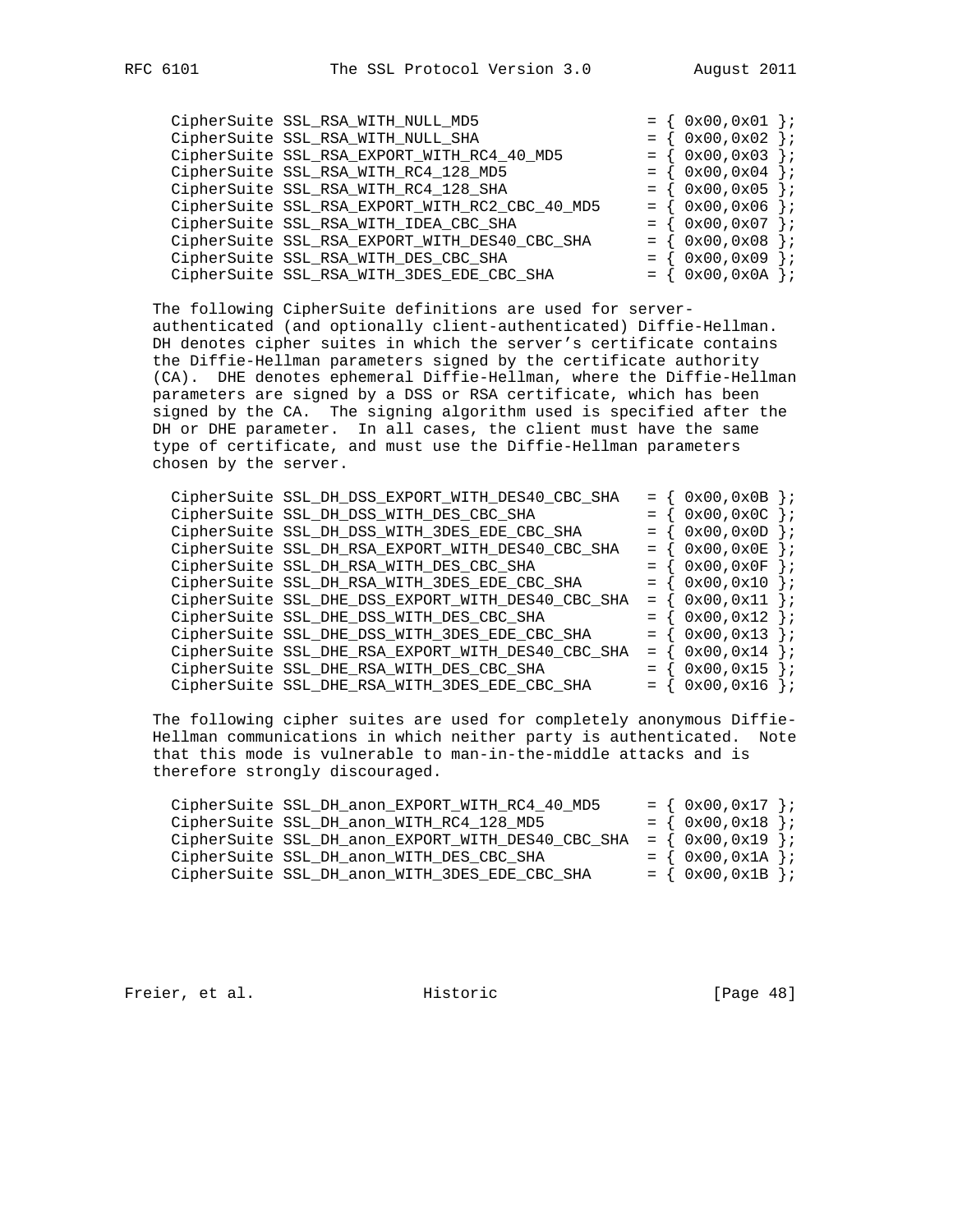The final cipher suites are for the FORTEZZA token.

CipherSuite SSL\_FORTEZZA\_KEA\_WITH\_NULL\_SHA =  $\{ 0x00, 0x1C \}$ ; CipherSuite SSL\_FORTEZZA\_KEA\_WITH\_FORTEZZA\_CBC\_SHA =  $(0x00, 0x1D)$ ; CipherSuite SSL\_FORTEZZA\_KEA\_WITH\_RC4\_128\_SHA =  $\{ 0x00, 0x1E \}$ ;

 Note: All cipher suites whose first byte is 0xFF are considered private and can be used for defining local/experimental algorithms. Interoperability of such types is a local matter.

A.7. The CipherSpec

 A cipher suite identifies a CipherSpec. These structures are part of the SSL session state. The CipherSpec includes:

```
 enum { stream, block } CipherType;
 enum { true, false } IsExportable;
enum { null, rc4, rc2, des, 3des, des40, fortezza }
     BulkCipherAlgorithm;
enum { null, md5, sha } MACAlgorithm;
 struct {
     BulkCipherAlgorithm bulk_cipher_algorithm;
     MACAlgorithm mac_algorithm;
     CipherType cipher_type;
     IsExportable is_exportable
     uint8 hash_size;
     uint8 key_material;
    uint8 IV_size;
 } CipherSpec;
```
Freier, et al. Historic [Page 49]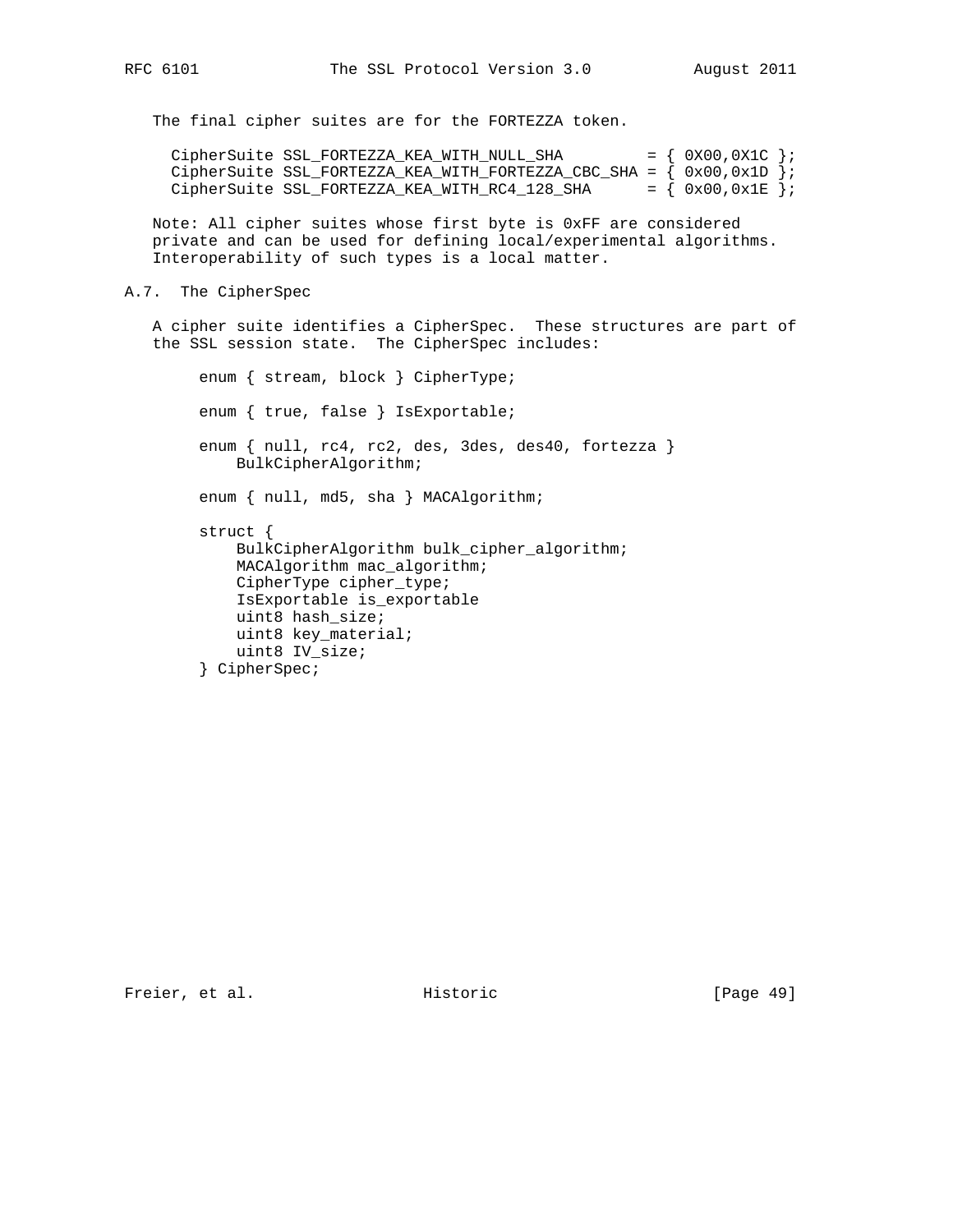Appendix B. Glossary

 application protocol: An application protocol is a protocol that normally layers directly on top of the transport layer (e.g., TCP/IP [RFC0793]/[RFC0791]). Examples include HTTP [RFC1945], TELNET [RFC0959], FTP [RFC0854], and SMTP.

asymmetric cipher: See public key cryptography.

- authentication: Authentication is the ability of one entity to determine the identity of another entity.
- block cipher: A block cipher is an algorithm that operates on plaintext in groups of bits, called blocks. 64 bits is a typical block size.
- bulk cipher: A symmetric encryption algorithm used to encrypt large quantities of data.
- cipher block chaining (CBC) mode: CBC is a mode in which every plaintext block encrypted with the block cipher is first exclusive-ORed with the previous ciphertext block (or, in the case of the first block, with the initialization vector).
- certificate: As part of the X.509 protocol (a.k.a. ISO Authentication framework), certificates are assigned by a trusted certificate authority and provide verification of a party's identity and may also supply its public key.
- client: The application entity that initiates a connection to a server.
- client write key: The key used to encrypt data written by the client.
- client write MAC secret: The secret data used to authenticate data written by the client.
- connection: A connection is a transport (in the OSI layering model definition) that provides a suitable type of service. For SSL, such connections are peer-to-peer relationships. The connections are transient. Every connection is associated with one session.
- Data Encryption Standard (DES): DES is a very widely used symmetric encryption algorithm. DES is a block cipher [DES] [3DES].

Freier, et al. Historic [Page 50]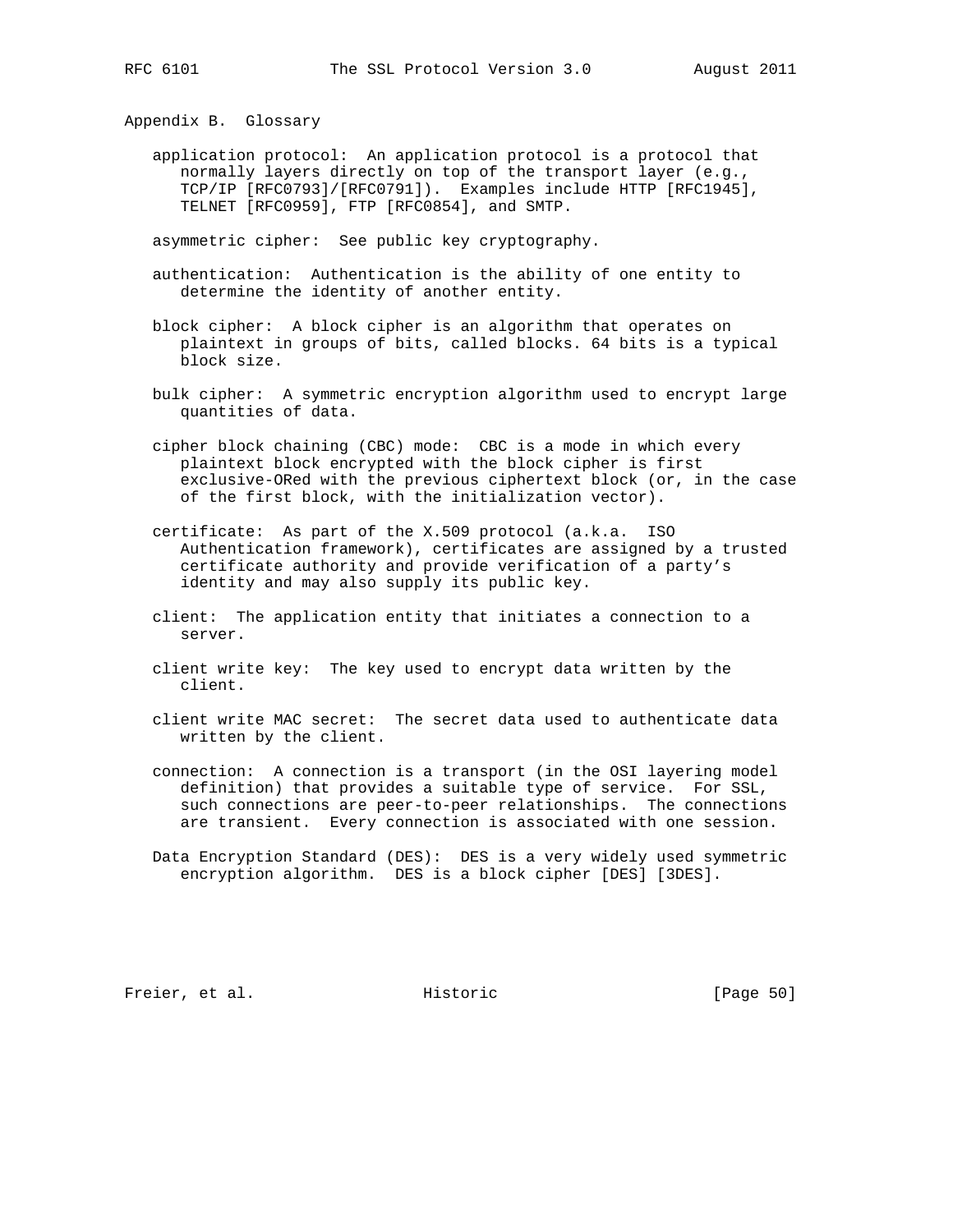- - Digital Signature Standard: (DSS) A standard for digital signing, including the Digital Signature Algorithm, approved by the National Institute of Standards and Technology, defined in NIST FIPS PUB 186, "Digital Signature Standard," published May, 1994 by the U.S. Dept. of Commerce.
	- digital signatures: Digital signatures utilize public key cryptography and one-way hash functions to produce a signature of the data that can be authenticated, and is difficult to forge or repudiate.
	- FORTEZZA: A PCMCIA card that provides both encryption and digital signing.
	- handshake: An initial negotiation between client and server that establishes the parameters of their transactions.
	- Initialization Vector (IV): When a block cipher is used in CBC mode, the initialization vector is exclusive-ORed with the first plaintext block prior to encryption.
	- IDEA: A 64-bit block cipher designed by Xuejia Lai and James Massey [IDEA].
	- Message Authentication Code (MAC): A Message Authentication Code is a one-way hash computed from a message and some secret data. Its purpose is to detect if the message has been altered.
	- master secret: Secure secret data used for generating encryption keys, MAC secrets, and IVs.
	- MD5: MD5 [RFC1321] is a secure hashing function that converts an arbitrarily long data stream into a digest of fixed size.
	- public key cryptography: A class of cryptographic techniques employing two-key ciphers. Messages encrypted with the public key can only be decrypted with the associated private key. Conversely, messages signed with the private key can be verified with the public key.
	- one-way hash function: A one-way transformation that converts an arbitrary amount of data into a fixed-length hash. It is computationally hard to reverse the transformation or to find collisions. MD5 and SHA are examples of one-way hash functions.

Freier, et al. Historic [Page 51]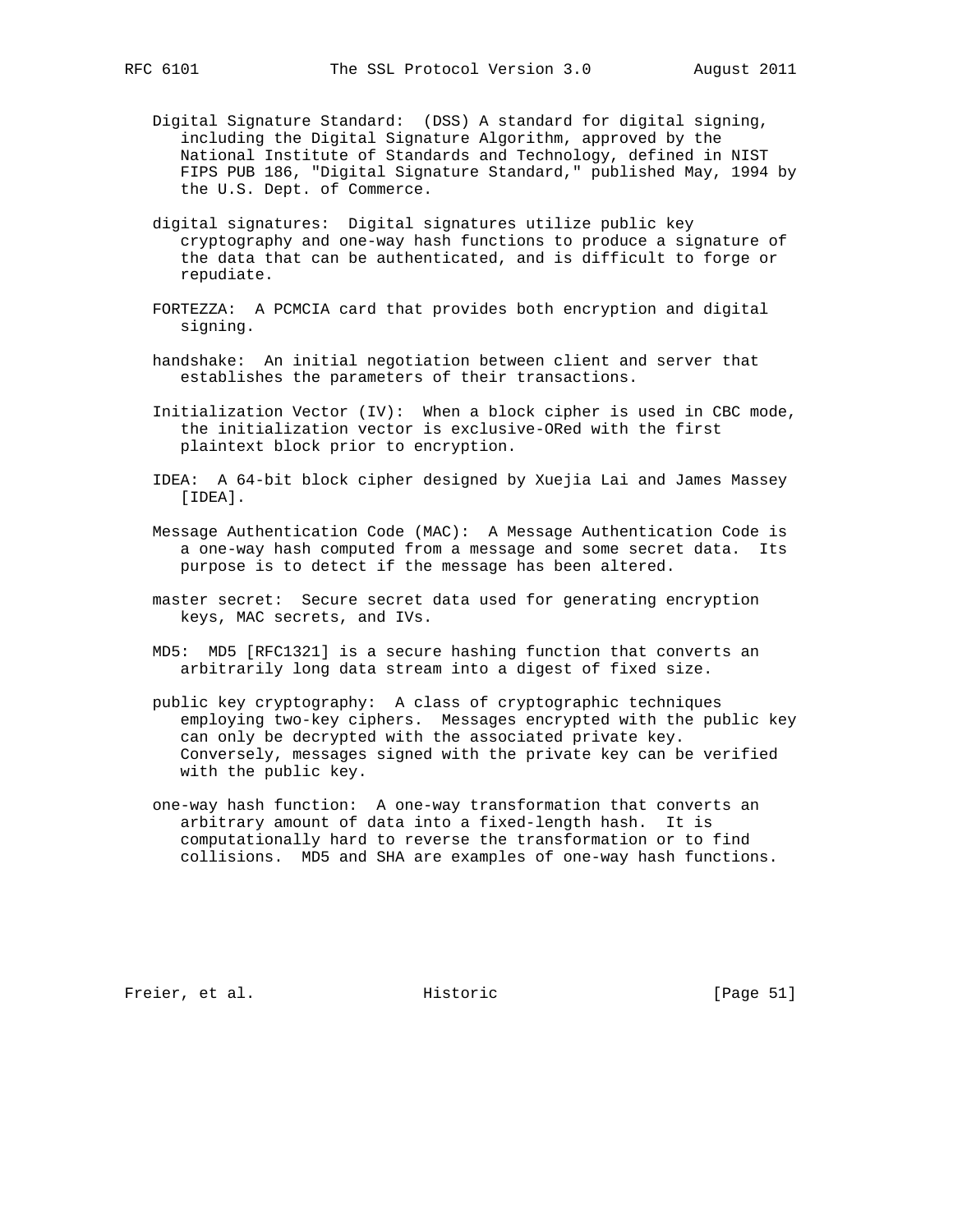- RC2, RC4: Proprietary bulk ciphers from RSA Data Security, Inc. (There is no good reference to these as they are unpublished works; however, see [RSADSI]). RC2 is a block cipher and RC4 is a stream cipher.
- RSA: A very widely used public key algorithm that can be used for either encryption or digital signing.
- salt: Non-secret random data used to make export encryption keys resist precomputation attacks.
- server: The server is the application entity that responds to requests for connections from clients. The server is passive, waiting for requests from clients.
- session: An SSL session is an association between a client and a server. Sessions are created by the handshake protocol. Sessions define a set of cryptographic security parameters, which can be shared among multiple connections. Sessions are used to avoid the expensive negotiation of new security parameters for each connection.
- session identifier: A session identifier is a value generated by a server that identifies a particular session.
- server write key: The key used to encrypt data written by the server.
- server write MAC secret: The secret data used to authenticate data written by the server.
- SHA: The Secure Hash Algorithm is defined in FIPS PUB 180-1. It produces a 20-byte output [SHA].
- stream cipher: An encryption algorithm that converts a key into a cryptographically strong keystream, which is then exclusive-ORed with the plaintext.

symmetric cipher: See bulk cipher.

Freier, et al. Historic [Page 52]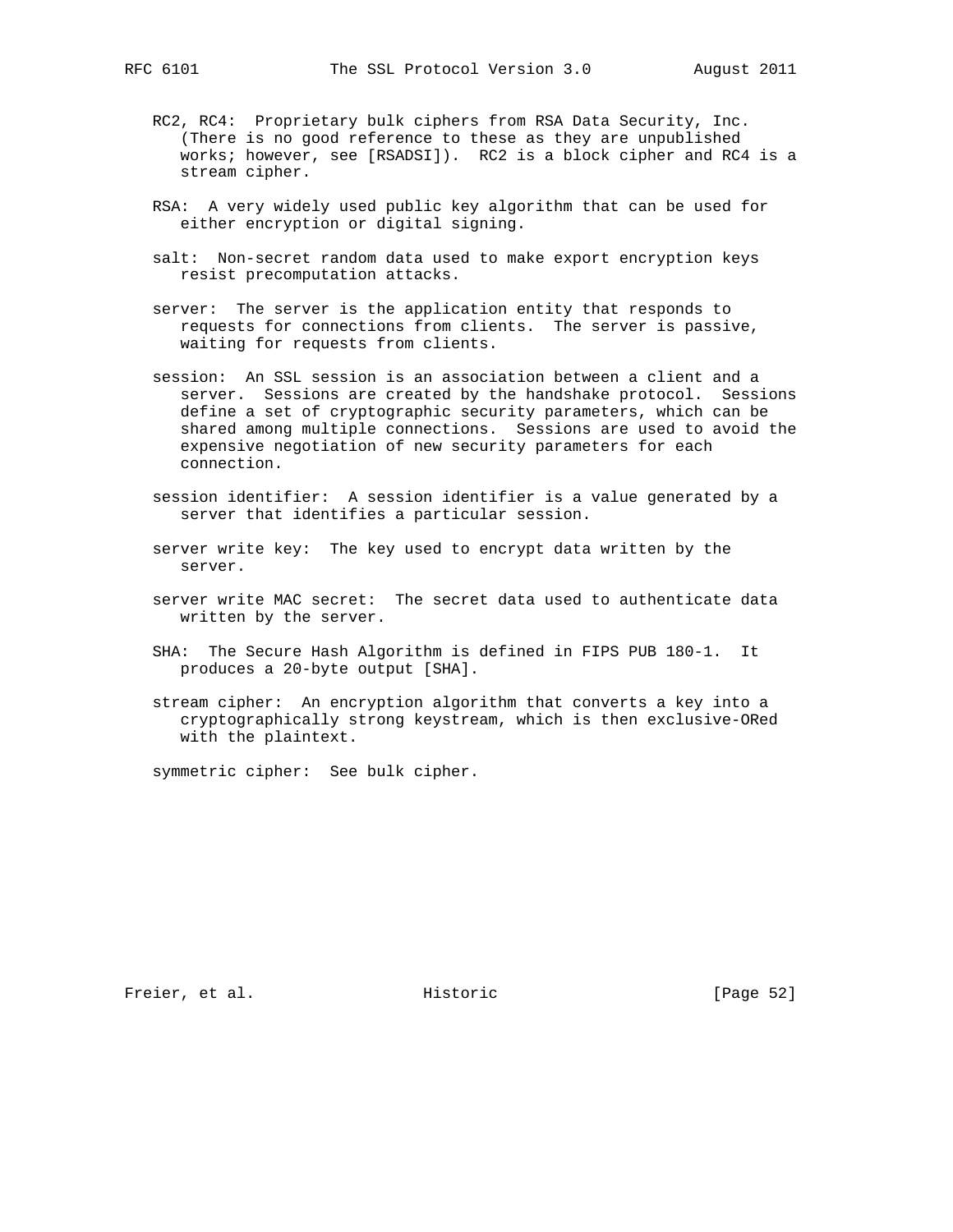RFC 6101 The SSL Protocol Version 3.0 August 2011

Appendix C. CipherSuite Definitions

| CipherSuite                            | Is                  | Key                      | Cipher              | Hash            |
|----------------------------------------|---------------------|--------------------------|---------------------|-----------------|
|                                        | Exportable Exchange |                          |                     |                 |
| SSL NULL WITH NULL NULL                |                     | * NULL                   | NULL                | <b>NULL</b>     |
| SSL RSA WITH NULL MD5                  | $\ast$              | RSA                      | NULL                | MD5             |
| SSL RSA WITH NULL SHA                  |                     | <b>RSA</b>               | <b>NULL</b>         | <b>SHA</b>      |
| SSL_RSA_EXPORT_WITH_RC4_40_MD5         |                     | RSA EXPORT               | RC4 40              | MD <sub>5</sub> |
| SSL_RSA_WITH_RC4_128_MD5               |                     | <b>RSA</b>               | RC4 128             | MD <sub>5</sub> |
| SSL_RSA_WITH_RC4_128_SHA               |                     | <b>RSA</b>               | RC4 128             | SHA             |
| SSL_RSA_EXPORT_WITH_RC2_CBC_40_MD5     |                     | * RSA EXPORT             | RC2_CBC_40          | MD <sub>5</sub> |
| SSL_RSA_WITH_IDEA_CBC_SHA              |                     | <b>RSA</b>               | IDEA CBC            | <b>SHA</b>      |
| SSL_RSA_EXPORT_WITH_DES40_CBC_SHA      |                     | * RSA EXPORT             | DES40_CBC           | SHA             |
| SSL RSA WITH DES CBC SHA               |                     | RSA                      | DES CBC             | <b>SHA</b>      |
| SSL RSA WITH 3DES EDE CBC SHA          |                     | <b>RSA</b>               | 3DES EDE CBC        | <b>SHA</b>      |
| SSL_DH_DSS_EXPORT_WITH_DES40_CBC_SHA   |                     | DH_DSS_EXPORT            | DES40 CBC           | <b>SHA</b>      |
| SSL_DH_DSS_WITH_DES_CBC_SHA            |                     | DH DSS                   | DES CBC             | <b>SHA</b>      |
| SSL DH DSS WITH 3DES EDE CBC SHA       |                     | DH DSS                   | 3DES EDE CBC        | SHA             |
| SSL DH RSA EXPORT WITH DES40 CBC SHA   |                     | * DH RSA EXPORT          | DES40 CBC           | <b>SHA</b>      |
| SSL_DH_RSA_WITH_DES_CBC_SHA            |                     | DH RSA                   | DES CBC             | <b>SHA</b>      |
| SSL DH RSA WITH 3DES EDE CBC SHA       |                     | DH RSA                   | <b>3DES EDE CBC</b> | SHA             |
| SSL DHE DSS EXPORT WITH DES40 CBC SHA  |                     | DHE DSS EXPORT DES40 CBC |                     | <b>SHA</b>      |
| SSL DHE DSS WITH DES CBC SHA           |                     | DHE DSS                  | DES CBC             | <b>SHA</b>      |
| SSL_DHE_DSS_WITH_3DES_EDE_CBC_SHA      |                     | DHE DSS                  | 3DES_EDE_CBC        | <b>SHA</b>      |
| SSL_DHE_RSA_EXPORT_WITH_DES40_CBC_SHA  | $\star$             | DHE_RSA_EXPORT DES40_CBC |                     | <b>SHA</b>      |
| SSL DHE RSA WITH DES CBC SHA           |                     | DHE RSA                  | DES CBC             | <b>SHA</b>      |
| SSL DHE RSA WITH 3DES EDE CBC SHA      |                     | DHE RSA                  | 3DES EDE CBC        | <b>SHA</b>      |
| SSL_DH_anon_EXPORT_WITH_RC4_40_MD5     |                     | DH_anon_EXPORT RC4_40    |                     | MD5             |
| SSL_DH_anon_WITH_RC4_128_MD5           |                     | DH anon                  | RC4_128             | MD <sub>5</sub> |
| SSL_DH_anon_EXPORT_WITH_DES40_CBC_SHA  |                     | DH anon                  | DES40_CBC           | SHA             |
| SSL_DH_anon_WITH_DES_CBC_SHA           |                     | DH anon                  | DES CBC             | SHA             |
| SSL_DH_anon_WITH_3DES_EDE_CBC_SHA      |                     | DH anon                  | 3DES EDE CBC        | <b>SHA</b>      |
| SSL FORTEZZA KEA WITH NULL SHA         |                     | FORTEZZA KEA             | NULL                | <b>SHA</b>      |
| SSL FORTEZZA KEA WITH FORTEZZA CBC SHA |                     | FORTEZZA KEA             | FORTEZZA CBC        | SHA             |
| SSL_FORTEZZA_KEA_WITH_RC4_128_SHA      |                     | FORTEZZA KEA             | RC4 128             | <b>SHA</b>      |
|                                        |                     |                          |                     |                 |

Freier, et al. Historic [Page 53]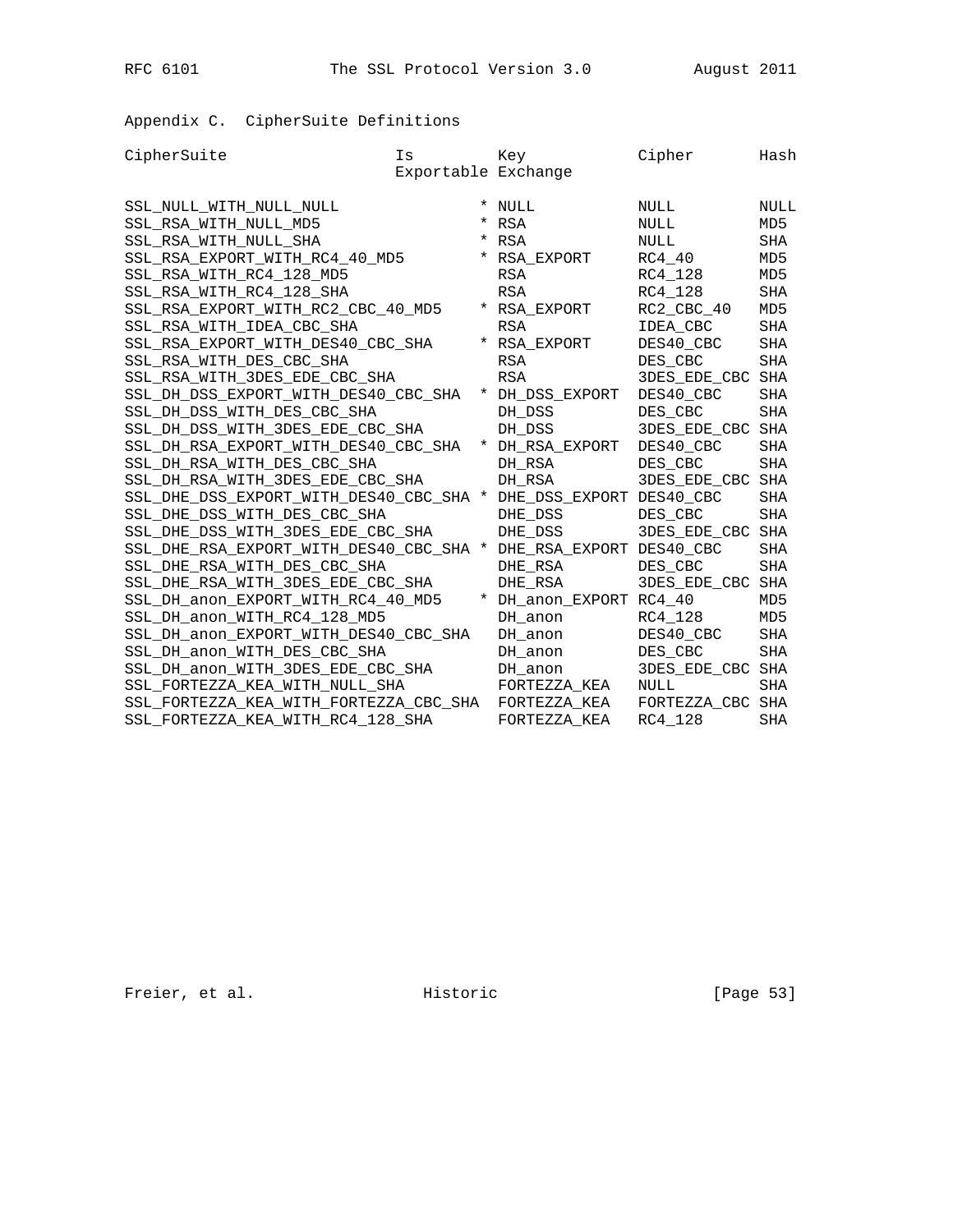| Key Exchange<br>Algorithm | Description                          | Key Size Limit                   |
|---------------------------|--------------------------------------|----------------------------------|
| DHE DSS                   | Ephemeral DH with DSS<br>signatures  | None                             |
| DHE DSS EXPORT            | Ephemeral DH with DSS<br>signatures  | $DH = 512$ bits                  |
| DHE RSA                   | Ephemeral DH with RSA<br>signatures  | None                             |
| DHE RSA EXPORT            | Ephemeral DH with RSA<br>signatures  | $DH = 512$ bits,<br>$RSA = none$ |
| DH anon                   | Anonymous DH, no signatures          | None                             |
| DH anon EXPORT            | Anonymous DH, no signatures          | $DH = 512$ bits                  |
| DH DSS                    | DH with DSS-based<br>certificates    | None                             |
| DH DSS EXPORT             | DH with DSS-based<br>certificates    | $DH = 512$ bits                  |
| DH RSA                    | DH with RSA-based<br>certificates    | None                             |
| DH RSA EXPORT             | DH with RSA-based<br>certificates    | DH = $512$ bits,<br>$RSA = none$ |
| FORTEZZA KEA              | FORTEZZA KEA. Details<br>unpublished | N/A                              |
| NULL                      | No key exchange                      | $\rm N/A$                        |
| RSA                       | RSA key exchange                     | None                             |
| RSA EXPORT                | RSA key exchange                     | $RSA = 512 bits$                 |
|                           |                                      |                                  |

## Table 1

 Key size limit: The key size limit gives the size of the largest public key that can be legally used for encryption in cipher suites that are exportable.

Freier, et al. Historic [Page 54]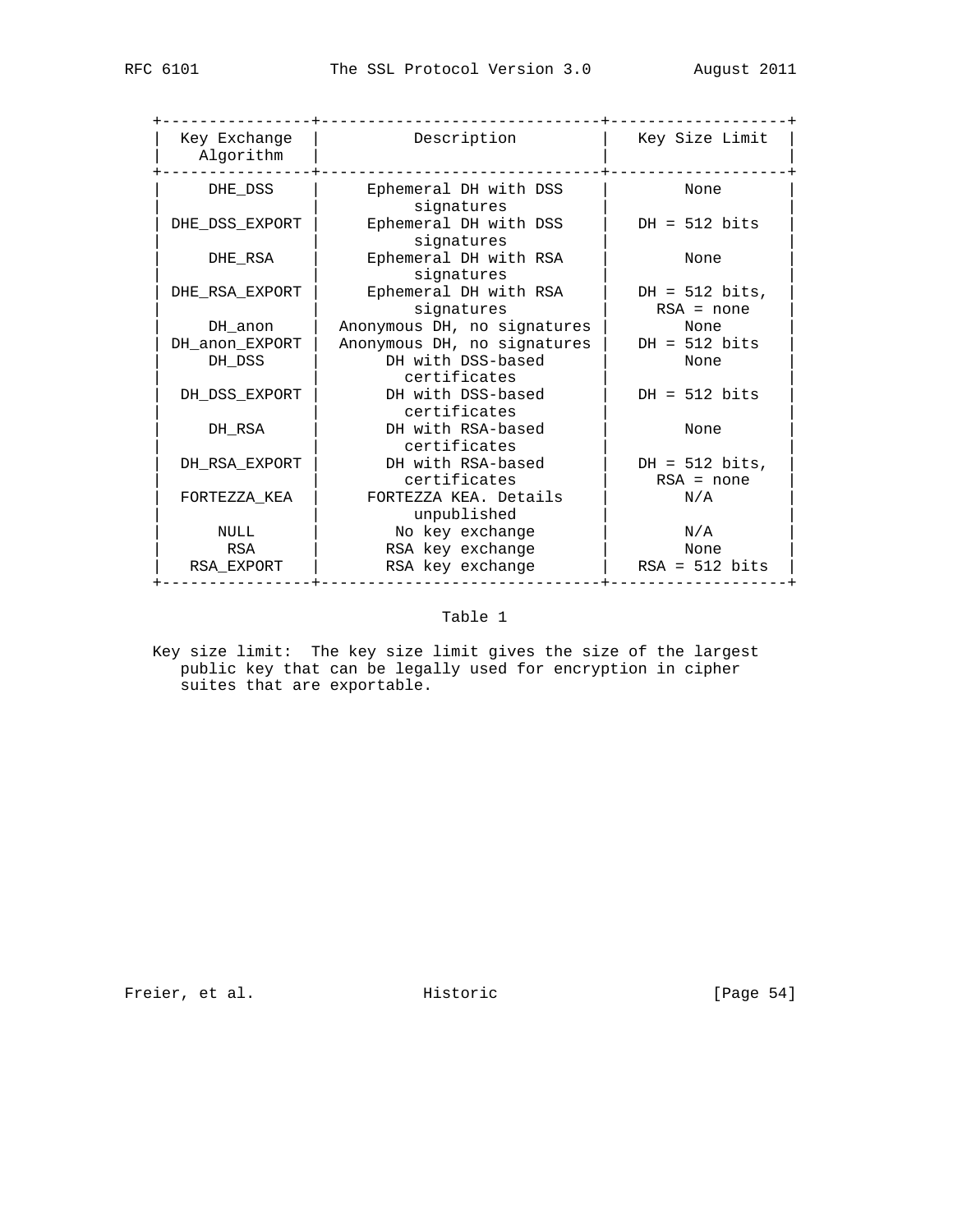| Cipher       | Cipher<br>Type | IsE<br>xpo<br>rta<br>ble | Key<br>Mater<br>ial | Exp.<br>Key<br>Mater<br>ial | Effec<br>tive<br>Key<br>Bits | IV.<br>Size | Bloc<br>k<br>Size |
|--------------|----------------|--------------------------|---------------------|-----------------------------|------------------------------|-------------|-------------------|
| NULL         | Stream         | $\star$                  | $\Omega$            | $\Omega$                    | $\Omega$                     | $\Omega$    | N/A               |
| FORTEZZA CBC | Block          |                          | NA                  | $12 \overline{ }$           | 96                           | 20          | 8                 |
|              |                |                          | $'$ **)             | $***$                       | $'$ * * $'$                  | $***$       |                   |
| IDEA CBC     | Block          |                          | 16                  | 16                          | 128                          | 8           | 8                 |
| RC2 CBC 40   | Block          | $\star$                  | 5                   | 16                          | 40                           | 8           | 8                 |
| RC4 40       | Stream         | $\star$                  | 5                   | 16                          | 40                           | U           | N/A               |
| RC4 128      | Stream         |                          | 16                  | 16                          | 128                          | U           | N/A               |
| DES40 CBC    | Block          | $\star$                  | 5                   | 8                           | 40                           | 8           | 8                 |
| DES CBC      | Block          |                          | 8                   | 8                           | 56                           | 8           | 8                 |
| 3DES EDE CBC | Block          |                          | 24                  | 24                          | 168                          | 8           | 8                 |

\* Indicates IsExportable is true.

\*\* FORTEZZA uses its own key and IV generation algorithms.

## Table 2

 Key Material: The number of bytes from the key\_block that are used for generating the write keys.

- Expanded Key Material: The number of bytes actually fed into the encryption algorithm.
- Effective Key Bits: How much entropy material is in the key material being fed into the encryption routines.

|                                       |          | Hash Function   Hash Size   Padding Size |
|---------------------------------------|----------|------------------------------------------|
| NULL<br>MD <sub>5</sub><br><b>SHA</b> | 16<br>20 | 48<br>40                                 |

Table 3

Freier, et al. Historic [Page 55]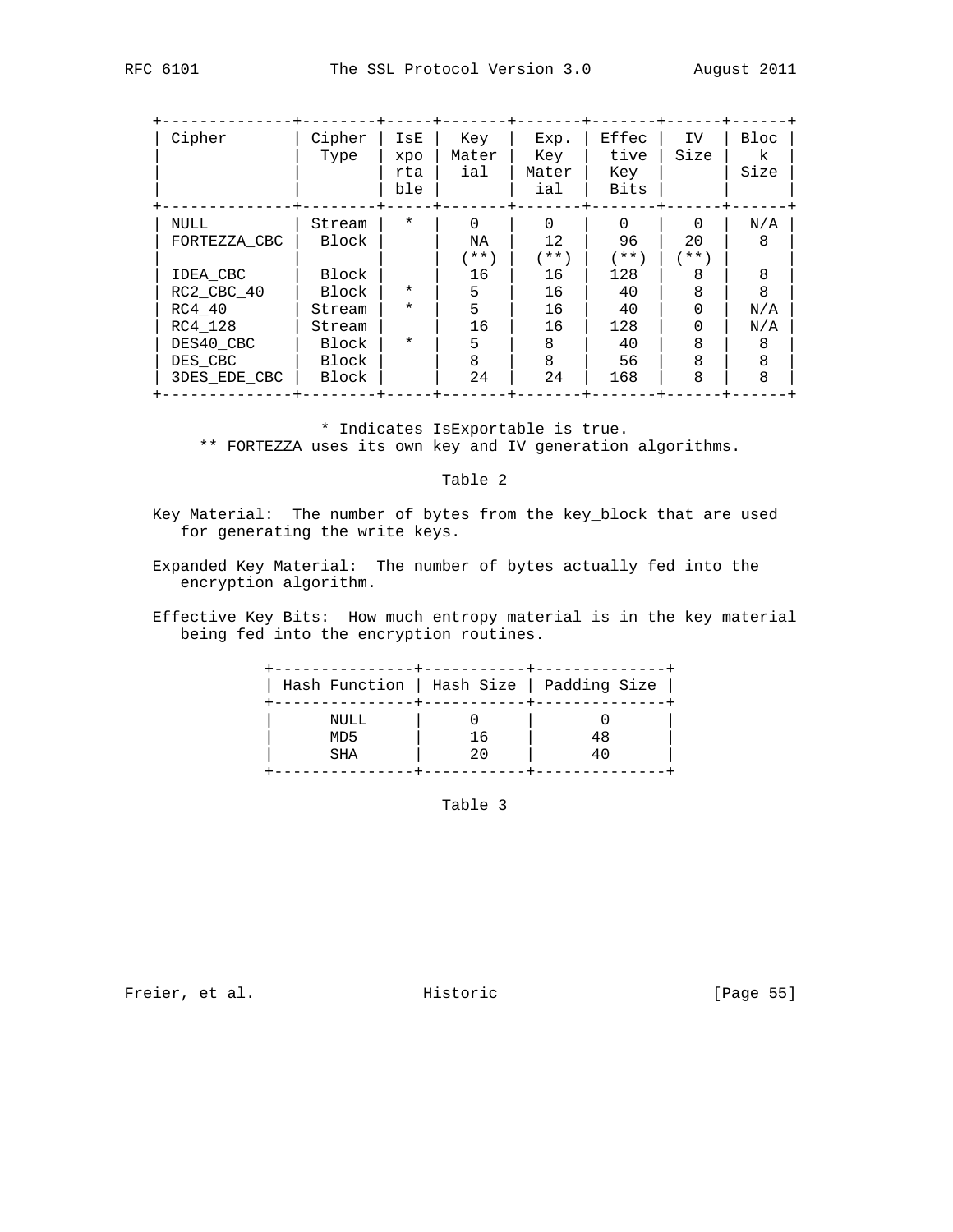## Appendix D. Implementation Notes

 The SSL protocol cannot prevent many common security mistakes. This section provides several recommendations to assist implementers.

#### D.1. Temporary RSA Keys

 US export restrictions limit RSA keys used for encryption to 512 bits, but do not place any limit on lengths of RSA keys used for signing operations. Certificates often need to be larger than 512 bits, since 512-bit RSA keys are not secure enough for high-value transactions or for applications requiring long-term security. Some certificates are also designated signing-only, in which case they cannot be used for key exchange.

 When the public key in the certificate cannot be used for encryption, the server signs a temporary RSA key, which is then exchanged. In exportable applications, the temporary RSA key should be the maximum allowable length (i.e., 512 bits). Because 512-bit RSA keys are relatively insecure, they should be changed often. For typical electronic commerce applications, it is suggested that keys be changed daily or every 500 transactions, and more often if possible. Note that while it is acceptable to use the same temporary key for multiple transactions, it must be signed each time it is used.

 RSA key generation is a time-consuming process. In many cases, a low-priority process can be assigned the task of key generation. Whenever a new key is completed, the existing temporary key can be replaced with the new one.

#### D.2. Random Number Generation and Seeding

 SSL requires a cryptographically secure pseudorandom number generator (PRNG). Care must be taken in designing and seeding PRNGs. PRNGs based on secure hash operations, most notably MD5 and/or SHA, are acceptable, but cannot provide more security than the size of the random number generator state. (For example, MD5-based PRNGs usually provide 128 bits of state.)

 To estimate the amount of seed material being produced, add the number of bits of unpredictable information in each seed byte. For example, keystroke timing values taken from a PC-compatible's 18.2 Hz timer provide 1 or 2 secure bits each, even though the total size of the counter value is 16 bits or more. To seed a 128-bit PRNG, one would thus require approximately 100 such timer values.

Freier, et al. Historic [Page 56]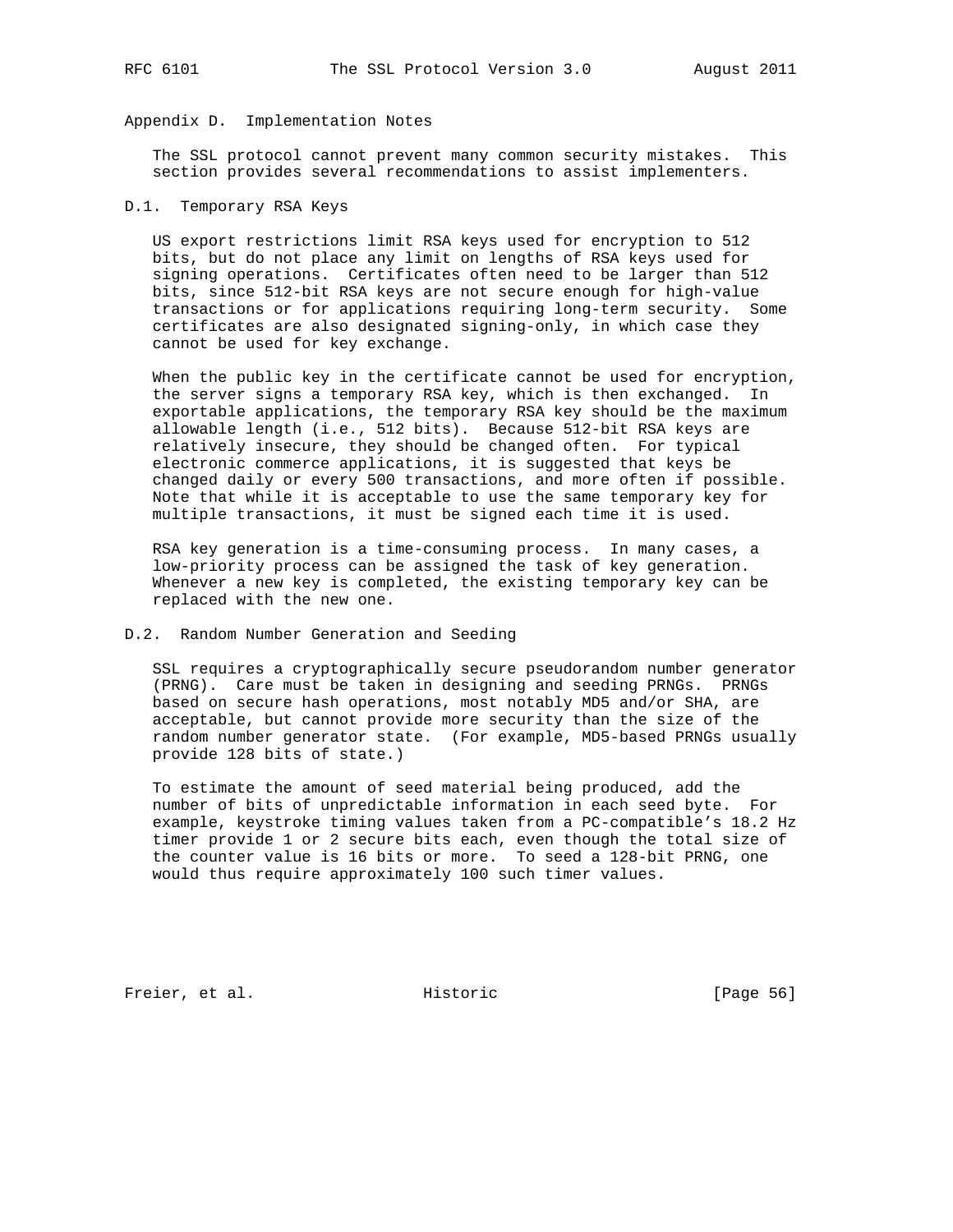Note: The seeding functions in RSAREF and versions of BSAFE prior to 3.0 are order independent. For example, if 1000 seed bits are supplied, one at a time, in 1000 separate calls to the seed function, the PRNG will end up in a state that depends only on the number of 0 or 1 seed bits in the seed data (i.e., there are 1001 possible final states). Applications using BSAFE or RSAREF must take extra care to ensure proper seeding.

#### D.3. Certificates and Authentication

 Implementations are responsible for verifying the integrity of certificates and should generally support certificate revocation messages. Certificates should always be verified to ensure proper signing by a trusted certificate authority (CA). The selection and addition of trusted CAs should be done very carefully. Users should be able to view information about the certificate and root CA.

#### D.4. CipherSuites

 SSL supports a range of key sizes and security levels, including some that provide no or minimal security. A proper implementation will probably not support many cipher suites. For example, 40-bit encryption is easily broken, so implementations requiring strong security should not allow 40-bit keys. Similarly, anonymous Diffie- Hellman is strongly discouraged because it cannot prevent man-in-the middle attacks. Applications should also enforce minimum and maximum key sizes. For example, certificate chains containing 512-bit RSA keys or signatures are not appropriate for high-security applications.

## D.5. FORTEZZA

 This section describes implementation details for cipher suites that make use of the FORTEZZA hardware encryption system.

## D.5.1. Notes on Use of FORTEZZA Hardware

 A complete explanation of all issues regarding the use of FORTEZZA hardware is outside the scope of this document. However, there are a few special requirements of SSL that deserve mention.

 Because SSL is a full duplex protocol, two crypto states must be maintained, one for reading and one for writing. There are also a number of circumstances that can result in the crypto state in the FORTEZZA card being lost. For these reasons, it's recommended that the current crypto state be saved after processing a record, and loaded before processing the next.

Freier, et al. Historic [Page 57]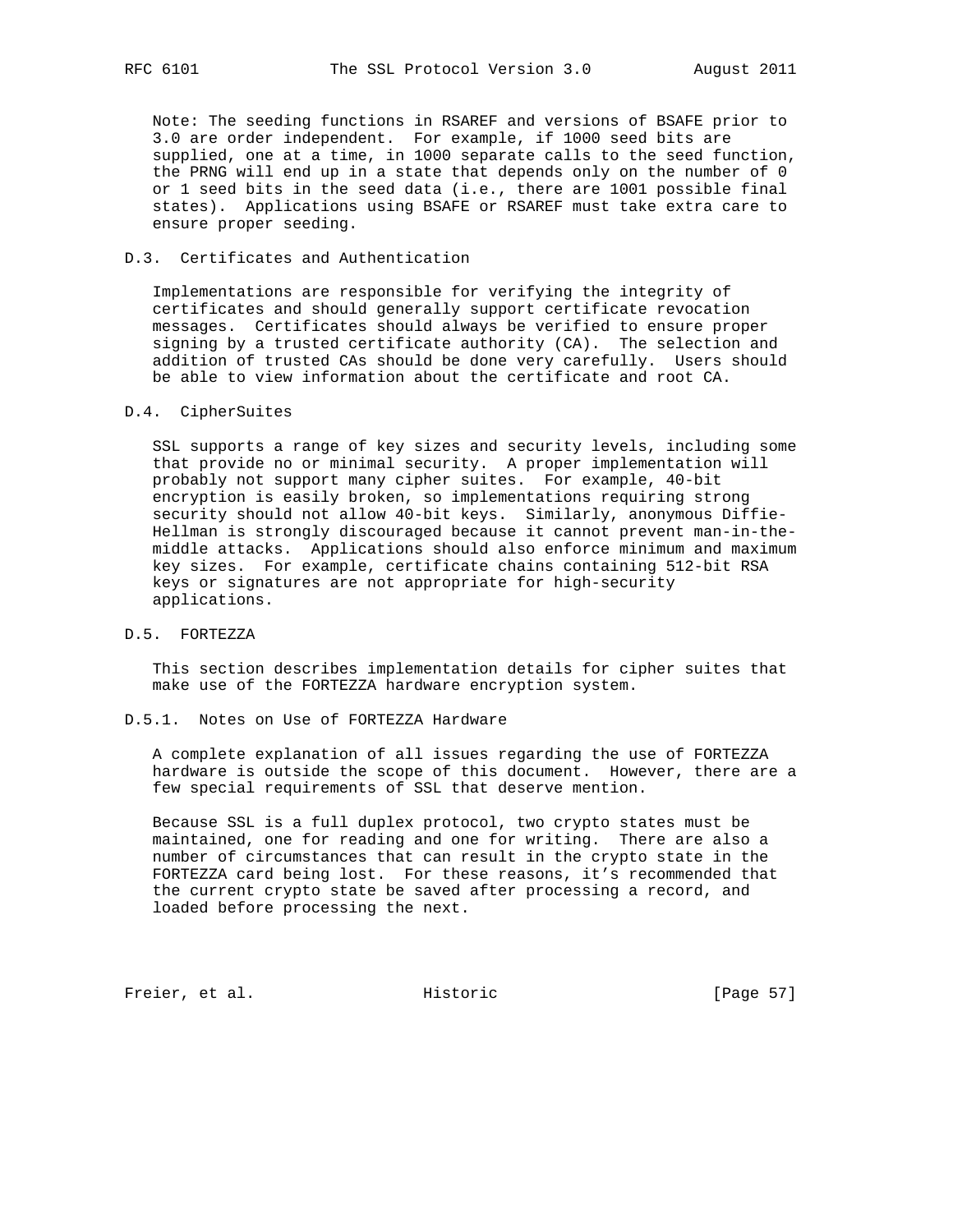After the client generates the TEK, it also generates two message encryption keys (MEKs), one for reading and one for writing. After generating each of these keys, the client must generate a corresponding IV and then save the crypto state. The client also uses the TEK to generate an IV and encrypt the premaster secret. All three IVs are sent to the server, along with the wrapped keys and the encrypted premaster secret in the client key exchange message. At this point, the TEK is no longer needed, and may be discarded.

 On the server side, the server uses the master IV and the TEK to decrypt the premaster secret. It also loads the wrapped MEKs into the card. The server loads both IVs to verify that the IVs match the keys. However, since the card is unable to encrypt after loading an IV, the server must generate a new IV for the server write key. This IV is discarded.

 When encrypting the first encrypted record (and only that record), the server adds 8 bytes of random data to the beginning of the fragment. These 8 bytes are discarded by the client after decryption. The purpose of this is to synchronize the state on the client and server resulting from the different IVs.

D.5.2. FORTEZZA Cipher Suites

 5) FORTEZZA\_NULL\_WITH\_NULL\_SHA: Uses the full FORTEZZA key exchange, including sending server and client write keys and IVs.

D.5.3. FORTEZZA Session Resumption

 There are two possibilities for FORTEZZA session restart: 1) Never restart a FORTEZZA session. 2) Restart a session with the previously negotiated keys and IVs.

Never restarting a FORTEZZA session:

 Clients who never restart FORTEZZA sessions should never send session IDs that were previously used in a FORTEZZA session as part of the ClientHello. Servers who never restart FORTEZZA sessions should never send a previous session id on the ServerHello if the negotiated session is FORTEZZA.

Restart a session:

 You cannot restart FORTEZZA on a session that has never done a complete FORTEZZA key exchange (that is, you cannot restart FORTEZZA if the session was an RSA/RC4 session renegotiated for FORTEZZA). If you wish to restart a FORTEZZA session, you must save the MEKs and

Freier, et al. Historic [Page 58]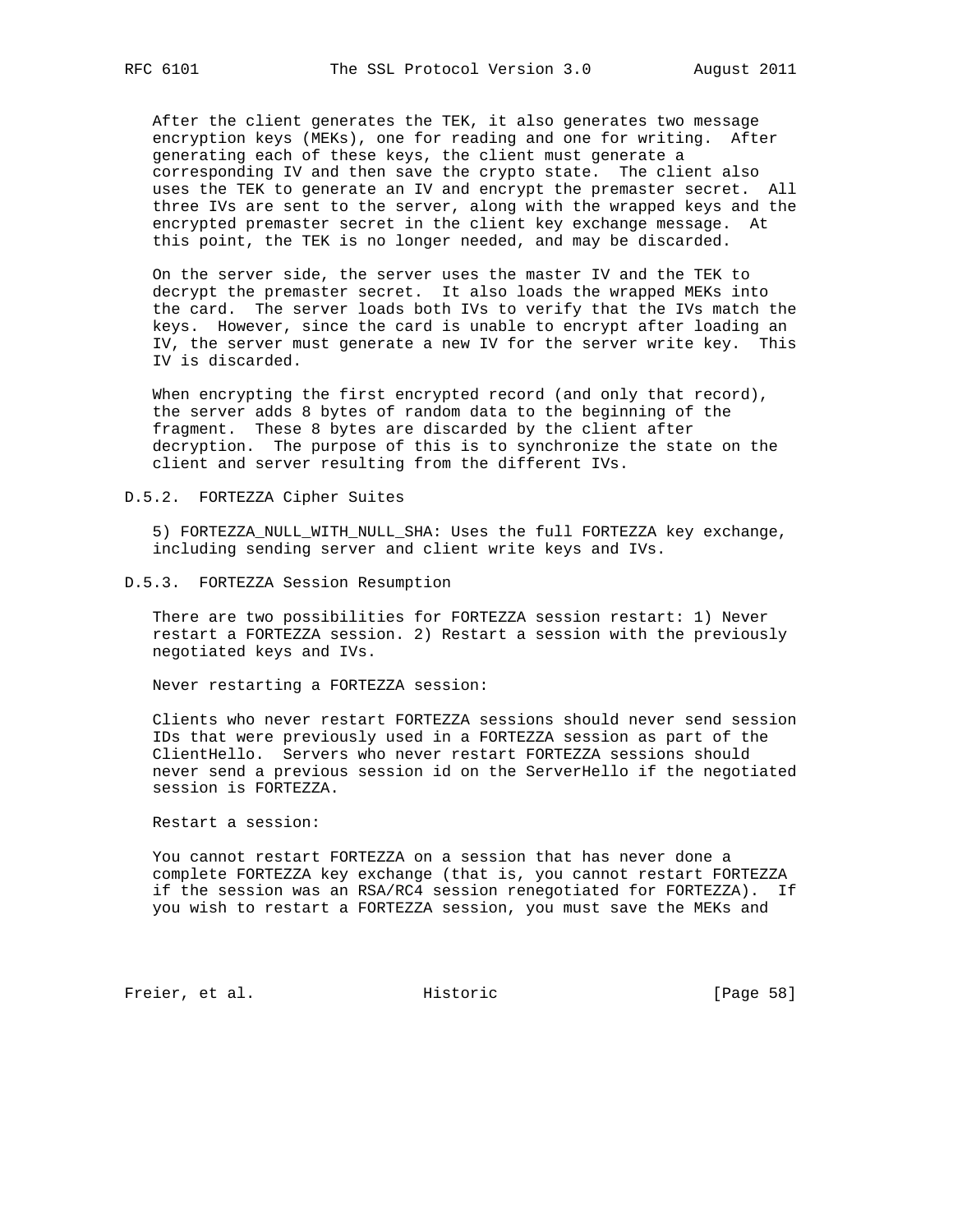IVs from the initial key exchange for this session and reuse them for any new connections on that session. This is not recommended, but it is possible.

Appendix E. Version 2.0 Backward Compatibility

 Version 3.0 clients that support version 2.0 servers must send version 2.0 client hello messages [SSL-2]. Version 3.0 servers should accept either client hello format. The only deviations from the version 2.0 specification are the ability to specify a version with a value of three and the support for more ciphering types in the CipherSpec.

 Warning: The ability to send version 2.0 client hello messages will be phased out with all due haste. Implementers should make every effort to move forward as quickly as possible. Version 3.0 provides better mechanisms for transitioning to newer versions.

 The following cipher specifications are carryovers from SSL version 2.0. These are assumed to use RSA for key exchange and authentication.

|  | V2CipherSpec SSL_RC4_128_WITH_MD5                                     | $= \{ 0x01, 0x00, 0x80 \}$ |  |
|--|-----------------------------------------------------------------------|----------------------------|--|
|  | V2CipherSpec SSL_RC4_128_EXPORT40_WITH_MD5 = $\{ 0x02, 0x00, 0x80 \}$ |                            |  |
|  | V2CipherSpec SSL_RC2_CBC_128_CBC_WITH_MD5 = $\{ 0x03, 0x00, 0x80 \}$  |                            |  |
|  | V2CipherSpec SSL_RC2_CBC_128_CBC_EXPORT40_WITH_MD5                    |                            |  |
|  |                                                                       | $= \{ 0x04, 0x00, 0x80 \}$ |  |
|  | V2CipherSpec SSL IDEA 128 CBC WITH MD5                                | $= \{ 0x05, 0x00, 0x80 \}$ |  |
|  | V2CipherSpec SSL_DES_64_CBC_WITH_MD5                                  | $= \{ 0x06, 0x00, 0x40 \}$ |  |
|  | V2CipherSpec SSL_DES_192_EDE3_CBC_WITH_MD5 = $\{ 0x07, 0x00, 0xC0 \}$ |                            |  |
|  |                                                                       |                            |  |

 Cipher specifications introduced in version 3.0 can be included in version 2.0 client hello messages using the syntax below. Any V2CipherSpec element with its first byte equal to zero will be ignored by version 2.0 servers. Clients sending any of the above V2CipherSpecs should also include the version 3.0 equivalent (see Appendix A.6):

V2CipherSpec (see Version 3.0 name) = {  $0x00$ , CipherSuite };

E.1. Version 2 Client Hello

 The version 2.0 client hello message is presented below using this document's presentation model. The true definition is still assumed to be the SSL version 2.0 specification.

Freier, et al. Historic [Page 59]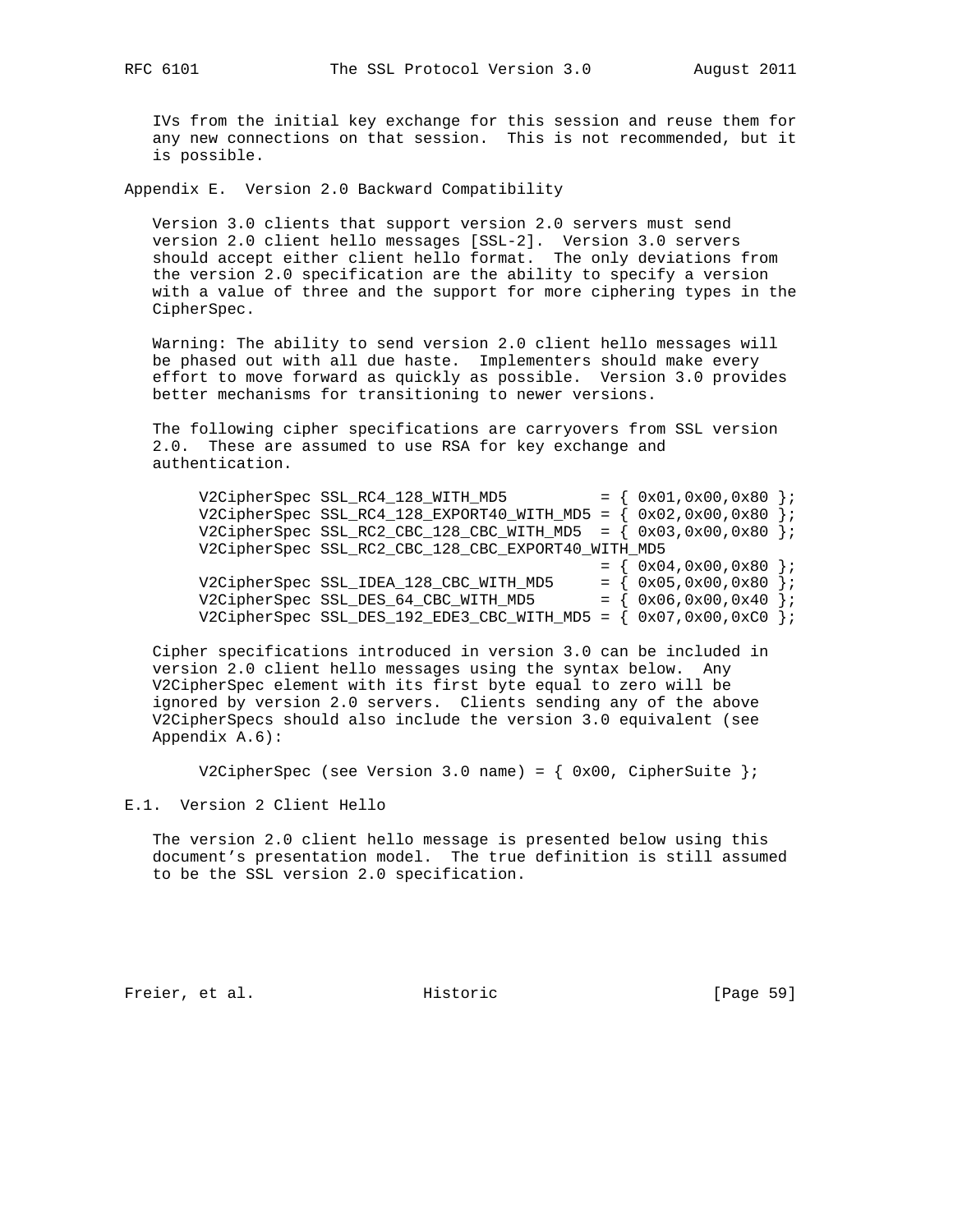```
 uint8 V2CipherSpec[3];
 struct {
    unit8 msg_type;
     Version version;
     uint16 cipher_spec_length;
     uint16 session_id_length;
     uint16 challenge_length;
     V2CipherSpec cipher_specs[V2ClientHello.cipher_spec_length];
     opaque session_id[V2ClientHello.session_id_length];
     Random challenge;
 } V2ClientHello;
```
- session msg\_type: This field, in conjunction with the version field, identifies a version 2 client hello message. The value should equal one (1).
- version: The highest version of the protocol supported by the client (equals ProtocolVersion.version; see Appendix A.1).
- cipher\_spec\_length: This field is the total length of the field cipher\_specs. It cannot be zero and must be a multiple of the V2CipherSpec length (3).
- session\_id\_length: This field must have a value of either zero or 16. If zero, the client is creating a new session. If 16, the session\_id field will contain the 16 bytes of session identification.
- challenge\_length: The length in bytes of the client's challenge to the server to authenticate itself. This value must be 32.
- cipher\_specs: This is a list of all CipherSpecs the client is willing and able to use. There must be at least one CipherSpec acceptable to the server.
- session\_id: If this field's length is not zero, it will contain the identification for a session that the client wishes to resume.
- challenge: The client's challenge to the server for the server to identify itself is a (nearly) arbitrary length random. The version 3.0 server will right justify the challenge data to become the ClientHello.random data (padded with leading zeroes, if necessary), as specified in this version 3.0 protocol. If the length of the challenge is greater than 32 bytes, then only the last 32 bytes are used. It is legitimate (but not necessary) for a V3 server to reject a V2 ClientHello that has fewer than 16 bytes of challenge data.

Freier, et al. Historic [Page 60]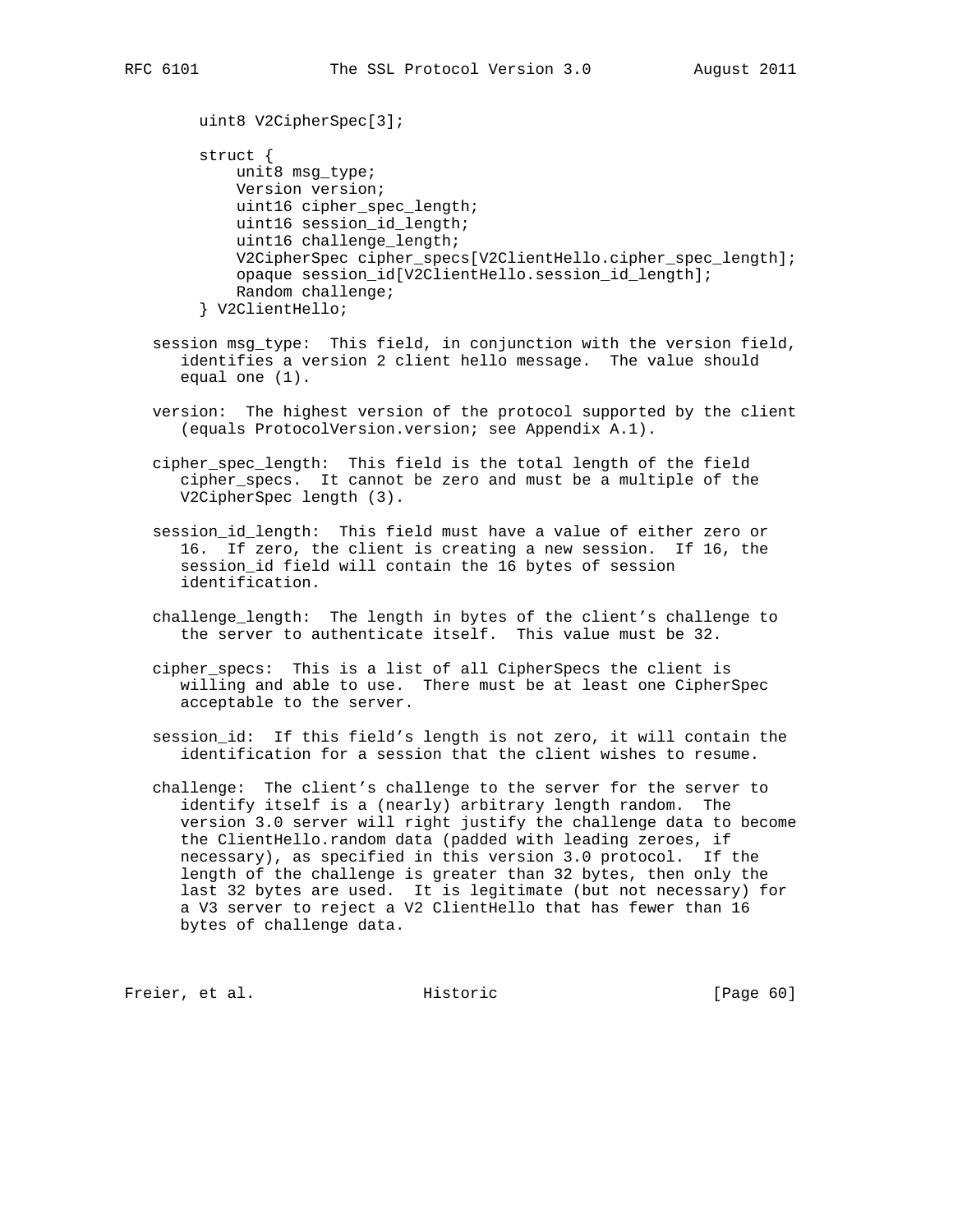Note: Requests to resume an SSL 3.0 session should use an SSL 3.0 client hello.

#### E.2. Avoiding Man-in-the-Middle Version Rollback

 When SSL version 3.0 clients fall back to version 2.0 compatibility mode, they use special PKCS #1 block formatting. This is done so that version 3.0 servers will reject version 2.0 sessions with version 3.0-capable clients.

When version 3.0 clients are in version 2.0 compatibility mode, they set the right-hand (least-significant) 8 random bytes of the PKCS padding (not including the terminal null of the padding) for the RSA encryption of the ENCRYPTED-KEY-DATA field of the CLIENT-MASTER-KEY to 0x03 (the other padding bytes are random). After decrypting the ENCRYPTED-KEY-DATA field, servers that support SSL 3.0 should issue an error if these eight padding bytes are 0x03. Version 2.0 servers receiving blocks padded in this manner will proceed normally.

Appendix F. Security Analysis

 The SSL protocol is designed to establish a secure connection between a client and a server communicating over an insecure channel. This document makes several traditional assumptions, including that attackers have substantial computational resources and cannot obtain secret information from sources outside the protocol. Attackers are assumed to have the ability to capture, modify, delete, replay, and otherwise tamper with messages sent over the communication channel. This appendix outlines how SSL has been designed to resist a variety of attacks.

#### F.1. Handshake Protocol

 The handshake protocol is responsible for selecting a CipherSpec and generating a MasterSecret, which together comprise the primary cryptographic parameters associated with a secure session. The handshake protocol can also optionally authenticate parties who have certificates signed by a trusted certificate authority.

#### F.1.1. Authentication and Key Exchange

 SSL supports three authentication modes: authentication of both parties, server authentication with an unauthenticated client, and total anonymity. Whenever the server is authenticated, the channel should be secure against man-in-the-middle attacks, but completely anonymous sessions are inherently vulnerable to such attacks.

Freier, et al. Historic [Page 61]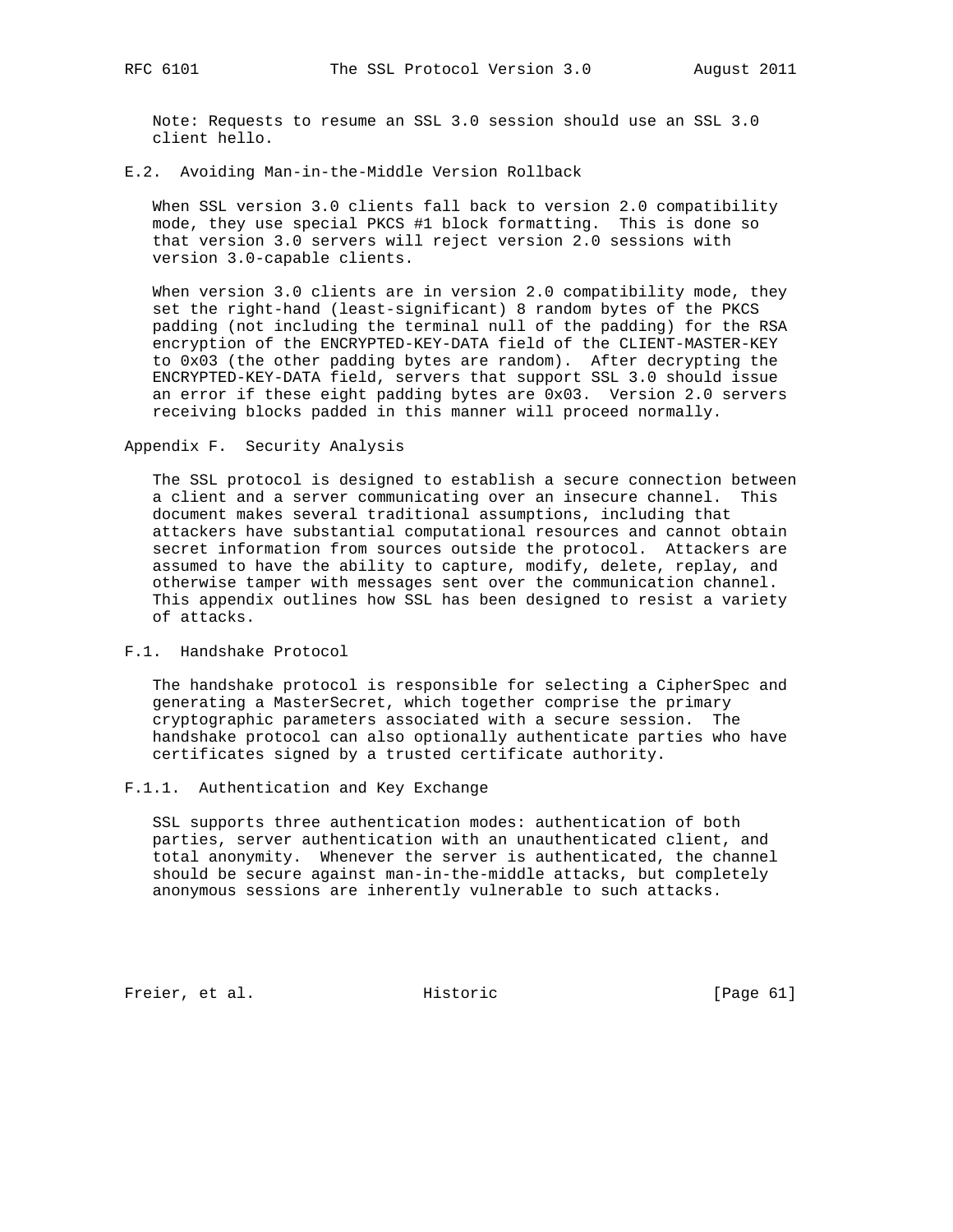Anonymous servers cannot authenticate clients, since the client signature in the certificate verify message may require a server certificate to bind the signature to a particular server. If the server is authenticated, its certificate message must provide a valid certificate chain leading to an acceptable certificate authority. Similarly, authenticated clients must supply an acceptable certificate to the server. Each party is responsible for verifying that the other's certificate is valid and has not expired or been revoked.

 The general goal of the key exchange process is to create a pre\_master\_secret known to the communicating parties and not to attackers. The pre\_master\_secret will be used to generate the master\_secret (see Section 6.1). The master\_secret is required to generate the finished messages, encryption keys, and MAC secrets (see Sections 5.6.9 and 6.2.2). By sending a correct finished message, parties thus prove that they know the correct pre\_master\_secret.

#### F.1.1.1. Anonymous Key Exchange

 Completely anonymous sessions can be established using RSA, Diffie- Hellman, or FORTEZZA for key exchange. With anonymous RSA, the client encrypts a pre\_master\_secret with the server's uncertified public key extracted from the server key exchange message. The result is sent in a client key exchange message. Since eavesdroppers do not know the server's private key, it will be infeasible for them to decode the pre\_master\_secret.

 With Diffie-Hellman or FORTEZZA, the server's public parameters are contained in the server key exchange message and the client's are sent in the client key exchange message. Eavesdroppers who do not know the private values should not be able to find the Diffie-Hellman result (i.e., the pre\_master\_secret) or the FORTEZZA token encryption key (TEK).

 Warning: Completely anonymous connections only provide protection against passive eavesdropping. Unless an independent tamper-proof channel is used to verify that the finished messages were not replaced by an attacker, server authentication is required in environments where active man-in-the-middle attacks are a concern.

F.1.1.2. RSA Key Exchange and Authentication

 With RSA, key exchange and server authentication are combined. The public key either may be contained in the server's certificate or may be a temporary RSA key sent in a server key exchange message. When temporary RSA keys are used, they are signed by the server's RSA or DSS certificate. The signature includes the current

Freier, et al. Historic [Page 62]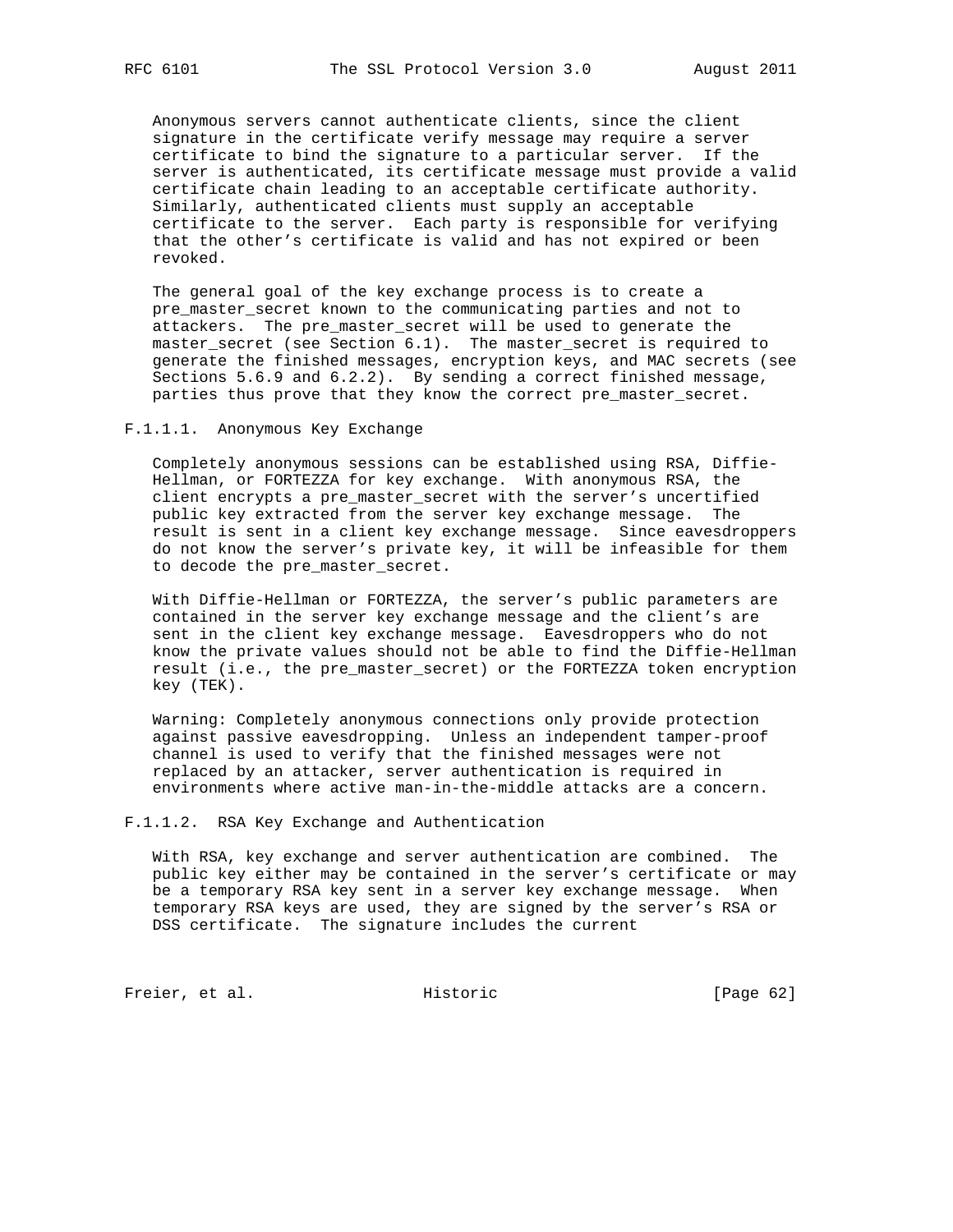ClientHello.random, so old signatures and temporary keys cannot be replayed. Servers may use a single temporary RSA key for multiple negotiation sessions.

 Note: The temporary RSA key option is useful if servers need large certificates but must comply with government-imposed size limits on keys used for key exchange.

 After verifying the server's certificate, the client encrypts a pre master secret with the server's public key. By successfully decoding the pre\_master\_secret and producing a correct finished message, the server demonstrates that it knows the private key corresponding to the server certificate.

 When RSA is used for key exchange, clients are authenticated using the certificate verify message (see Section 5.6.8). The client signs a value derived from the master\_secret and all preceding handshake messages. These handshake messages include the server certificate, which binds the signature to the server, and ServerHello.random, which binds the signature to the current handshake process.

F.1.1.3. Diffie-Hellman Key Exchange with Authentication

 When Diffie-Hellman key exchange is used, the server either can supply a certificate containing fixed Diffie-Hellman parameters or can use the server key exchange message to send a set of temporary Diffie-Hellman parameters signed with a DSS or RSA certificate. Temporary parameters are hashed with the hello.random values before signing to ensure that attackers do not replay old parameters. In either case, the client can verify the certificate or signature to ensure that the parameters belong to the server.

 If the client has a certificate containing fixed Diffie-Hellman parameters, its certificate contains the information required to complete the key exchange. Note that in this case, the client and server will generate the same Diffie-Hellman result (i.e., pre\_master\_secret) every time they communicate. To prevent the pre\_master\_secret from staying in memory any longer than necessary, it should be converted into the master\_secret as soon as possible. Client Diffie-Hellman parameters must be compatible with those supplied by the server for the key exchange to work.

 If the client has a standard DSS or RSA certificate or is unauthenticated, it sends a set of temporary parameters to the server in the client key exchange message, then optionally uses a certificate verify message to authenticate itself.

Freier, et al. Historic [Page 63]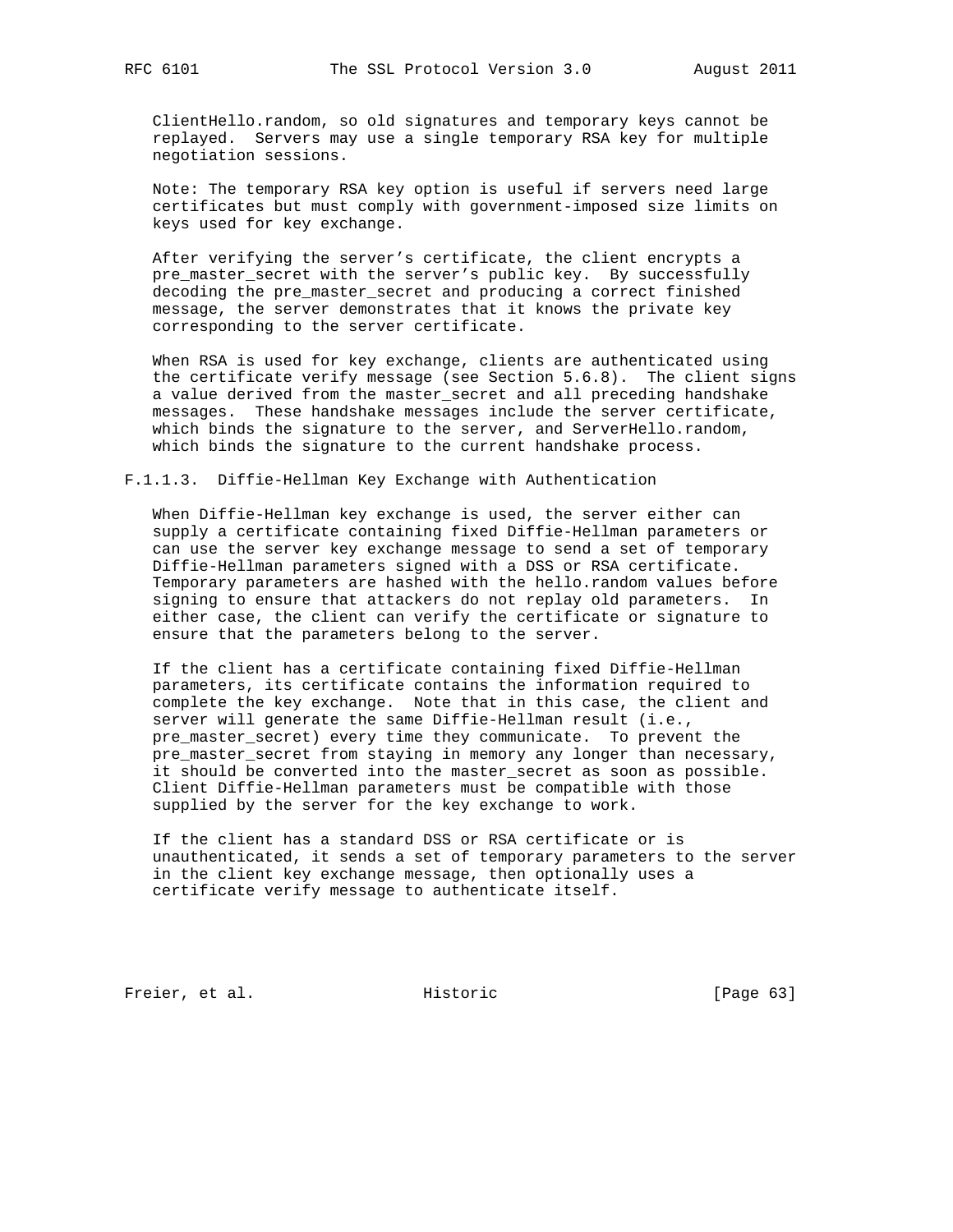## F.1.1.4. FORTEZZA

 FORTEZZA's design is classified, but at the protocol level it is similar to Diffie-Hellman with fixed public values contained in certificates. The result of the key exchange process is the token encryption key (TEK), which is used to wrap data encryption keys, client write key, server write key, and master secret encryption key. The data encryption keys are not derived from the pre\_master\_secret because unwrapped keys are not accessible outside the token. The encrypted pre\_master\_secret is sent to the server in a client key exchange message.

## F.1.2. Version Rollback Attacks

 Because SSL version 3.0 includes substantial improvements over SSL version 2.0, attackers may try to make version 3.0-capable clients and servers fall back to version 2.0. This attack is occurring if (and only if) two version 3.0-capable parties use an SSL 2.0 handshake.

 Although the solution using non-random PKCS #1 block type 2 message padding is inelegant, it provides a reasonably secure way for version 3.0 servers to detect the attack. This solution is not secure against attackers who can brute force the key and substitute a new ENCRYPTED-KEY-DATA message containing the same key (but with normal padding) before the application specified wait threshold has expired. Parties concerned about attacks of this scale should not be using 40 bit encryption keys anyway. Altering the padding of the least significant 8 bytes of the PKCS padding does not impact security, since this is essentially equivalent to increasing the input block size by 8 bytes.

#### F.1.3. Detecting Attacks against the Handshake Protocol

 An attacker might try to influence the handshake exchange to make the parties select different encryption algorithms than they would normally choose. Because many implementations will support 40-bit exportable encryption and some may even support null encryption or MAC algorithms, this attack is of particular concern.

 For this attack, an attacker must actively change one or more handshake messages. If this occurs, the client and server will compute different values for the handshake message hashes. As a result, the parties will not accept each other's finished messages. Without the master\_secret, the attacker cannot repair the finished messages, so the attack will be discovered.

Freier, et al. Historic [Page 64]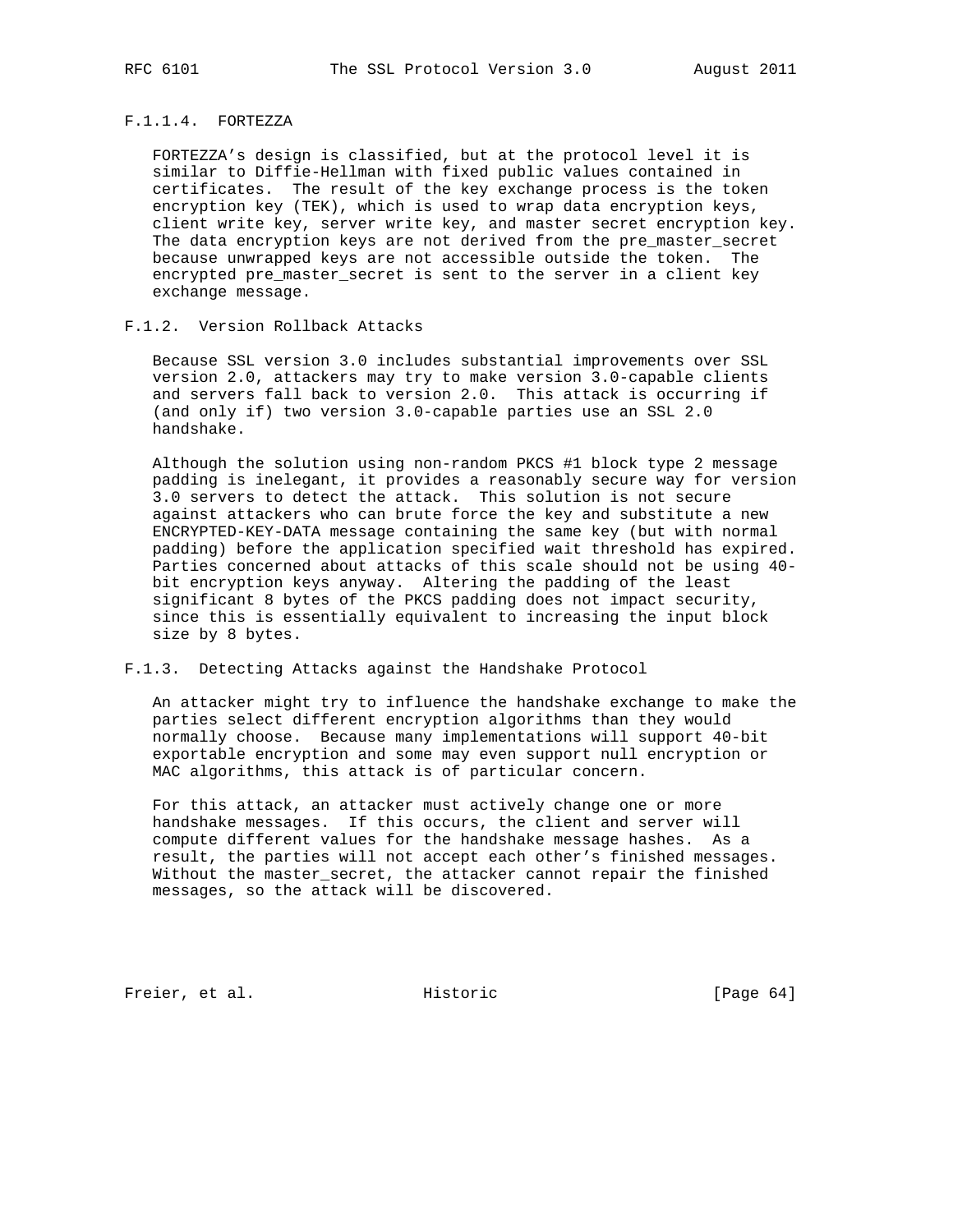## F.1.4. Resuming Sessions

 When a connection is established by resuming a session, new ClientHello.random and ServerHello.random values are hashed with the session's master\_secret. Provided that the master\_secret has not been compromised and that the secure hash operations used to produce the encryption keys and MAC secrets are secure, the connection should be secure and effectively independent from previous connections. Attackers cannot use known encryption keys or MAC secrets to compromise the master\_secret without breaking the secure hash operations (which use both SHA and MD5).

 Sessions cannot be resumed unless both the client and server agree. If either party suspects that the session may have been compromised, or that certificates may have expired or been revoked, it should force a full handshake. An upper limit of 24 hours is suggested for session ID lifetimes, since an attacker who obtains a master\_secret may be able to impersonate the compromised party until the corresponding session ID is retired. Applications that may be run in relatively insecure environments should not write session IDs to stable storage.

#### F.1.5. MD5 and SHA

 SSL uses hash functions very conservatively. Where possible, both MD5 and SHA are used in tandem to ensure that non-catastrophic flaws in one algorithm will not break the overall protocol.

#### F.2. Protecting Application Data

The master\_secret is hashed with the ClientHello.random and ServerHello.random to produce unique data encryption keys and MAC secrets for each connection. FORTEZZA encryption keys are generated by the token, and are not derived from the master\_secret.

 Outgoing data is protected with a MAC before transmission. To prevent message replay or modification attacks, the MAC is computed from the MAC secret, the sequence number, the message length, the message contents, and two fixed-character strings. The message type field is necessary to ensure that messages intended for one SSL record layer client are not redirected to another. The sequence number ensures that attempts to delete or reorder messages will be detected. Since sequence numbers are 64 bits long, they should never overflow. Messages from one party cannot be inserted into the other's output, since they use independent MAC secrets. Similarly, the server-write and client-write keys are independent so stream cipher keys are used only once.

Freier, et al. Historic [Page 65]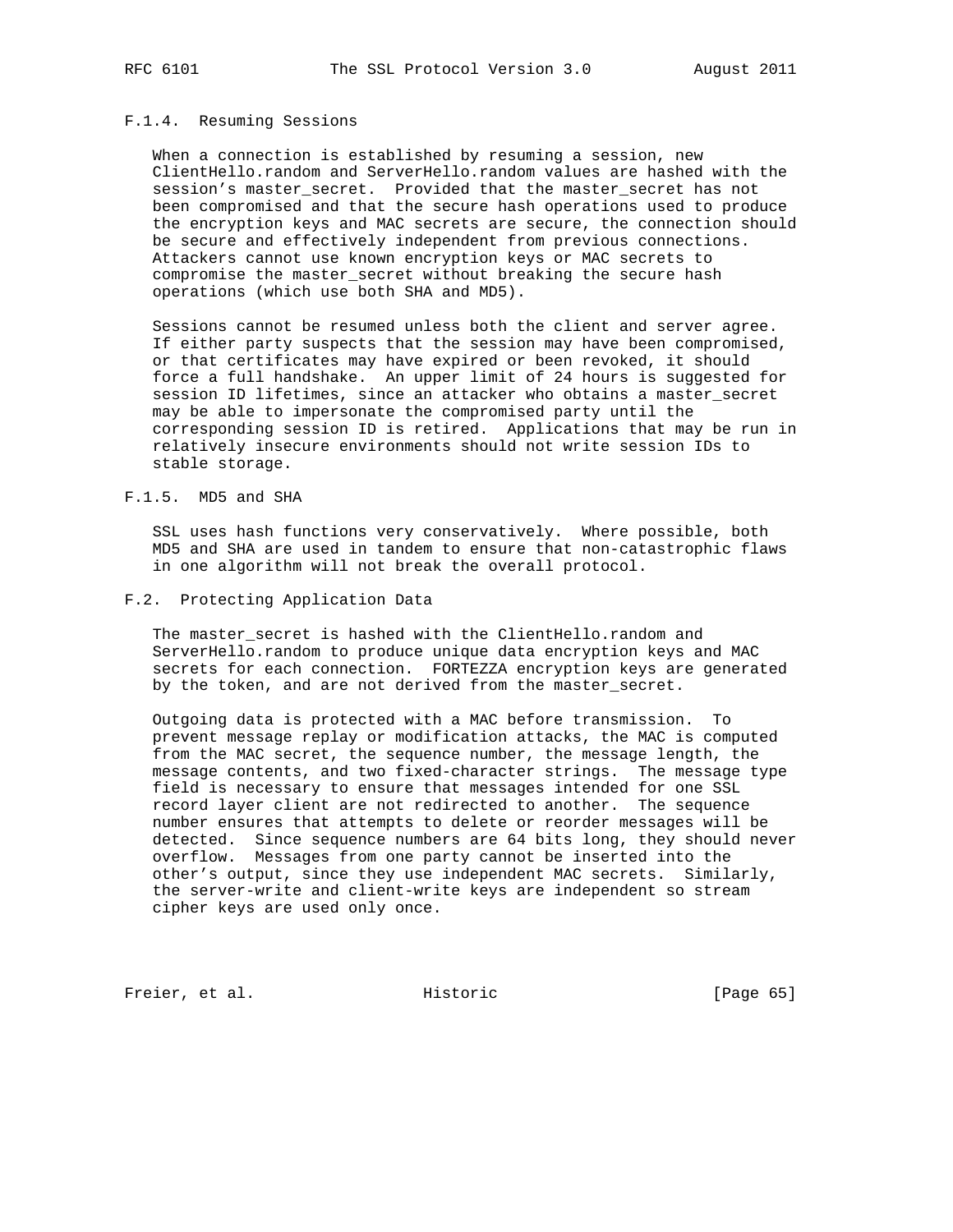If an attacker does break an encryption key, all messages encrypted with it can be read. Similarly, compromise of a MAC key can make message modification attacks possible. Because MACs are also encrypted, message-alteration attacks generally require breaking the encryption algorithm as well as the MAC.

 Note: MAC secrets may be larger than encryption keys, so messages can remain tamper resistant even if encryption keys are broken.

#### F.3. Final Notes

 For SSL to be able to provide a secure connection, both the client and server systems, keys, and applications must be secure. In addition, the implementation must be free of security errors.

 The system is only as strong as the weakest key exchange and authentication algorithm supported, and only trustworthy cryptographic functions should be used. Short public keys, 40-bit bulk encryption keys, and anonymous servers should be used with great caution. Implementations and users must be careful when deciding which certificates and certificate authorities are acceptable; a dishonest certificate authority can do tremendous damage.

### Appendix G. Acknowledgements

## G.1. Other Contributors

| Martin Abadi<br>Digital Equipment Corporation Netscape Communications<br>ma@pa.dec.com | Robert Relyea<br>relyea@netscape.com                                |
|----------------------------------------------------------------------------------------|---------------------------------------------------------------------|
| Taher Elgamal<br>Netscape Communications<br>elgamal@netscape.com                       | Jim Roskind<br>Netscape Communications<br>jar@netscape.com          |
| Anil Gangolli<br>Netscape Communications<br>gangolli@netscape.com                      | Micheal J. Sabin, Ph.D.<br>Consulting Engineer<br>msabin@netcom.com |
| Kipp E.B. Hickman                                                                      | Tom Weinstein                                                       |

Netscape Communications Netscape Communications

kipp@netscape.com tomw@netscape.com